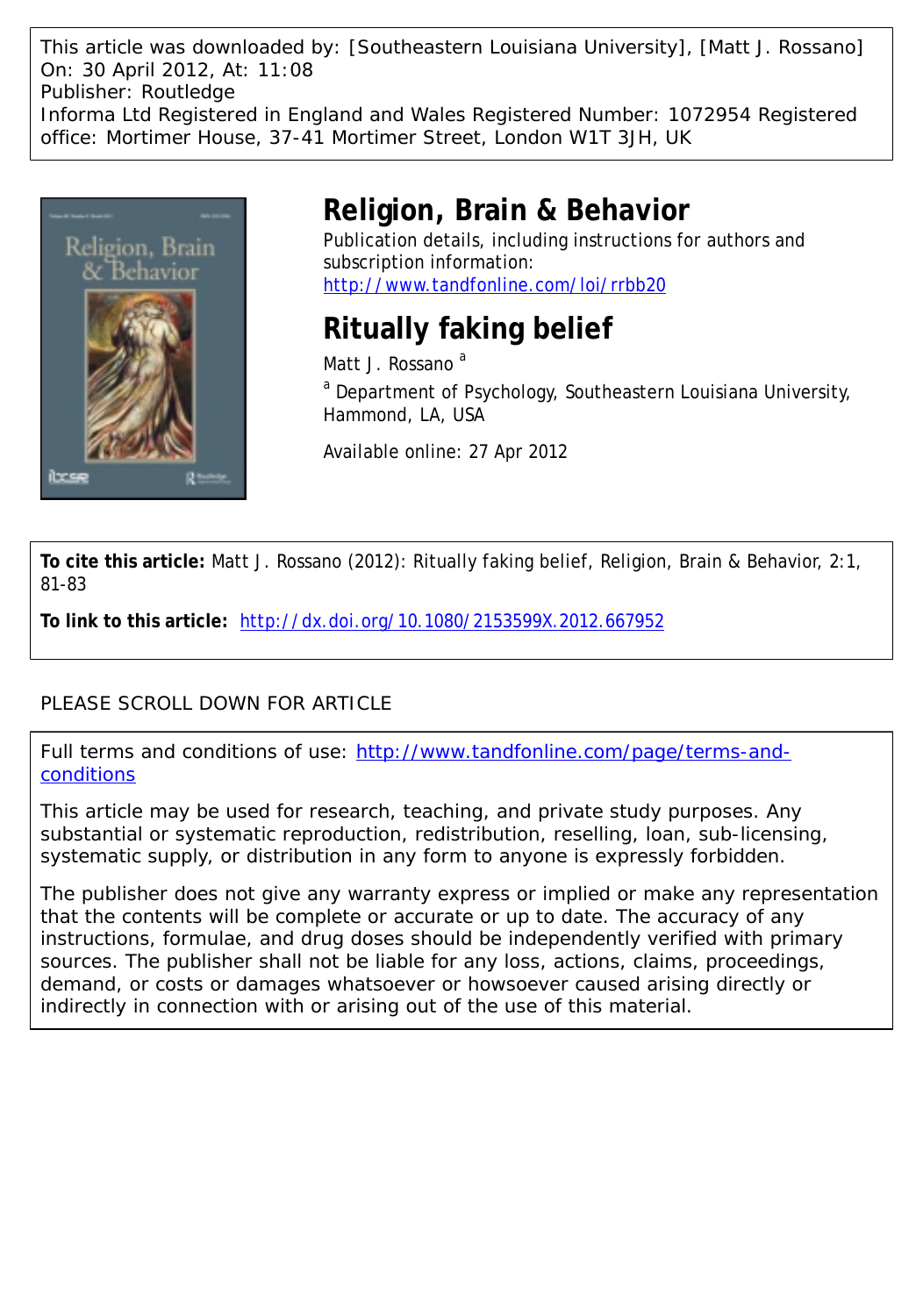# TARGET ARTICLE

# What are atheists for? Hypotheses on the functions of non-belief in the evolution of religion

Dominic Johnson\*

Politics and International Relations, University of Edinburgh, Scotland, UK

An explosion of recent research suggests that religious beliefs and behaviors are universal, arise from deep-seated cognitive mechanisms, and were favored by natural selection over human evolutionary history. However, if a propensity towards religious beliefs is a fundamental characteristic of human brains (as both by-product theorists and adaptationists agree), and/or an important ingredient of Darwinian fitness (as adaptationists argue), then how do we explain the existence and prevalence of atheists  $-$  even among ancient and traditional societies? The null hypothesis is that  $-$  like other psychological traits  $-$  due to natural variation among individuals in genetics, physiology, and cognition, there will always be a range of strengths of religious beliefs. Atheists may therefore simply represent one end of a natural distribution of belief. However, an evolutionary approach to religion raises some more interesting *adaptive* hypotheses for atheism, which I explore here. Key among them are: (1) *frequency dependence* may mean that atheism as a ''strategy'' is selected for (along with selection for the ''strategy'' of belief), as long as atheists do not become too numerous; (2) ecological variation may mean that atheism outperforms belief in certain settings or at certain times, maintaining a mix in the overall population; (3) the presence of atheists may reinforce or temper religious beliefs and behaviors in the face of skepticism, boosting religious commitment, credibility, or practicality in the group as a whole; and (4) the presence of atheists may catalyze the functional advantages of religion, analogous to the way that loners or non-participants can enhance the evolution of cooperation. Just as evolutionary theorists ask what religious beliefs are ''for'' in terms of functional benefits for Darwinian fitness, an evolutionary approach suggests we should also at least consider what atheists might be for.

Keywords: evolution; adaptation; religion; atheism; non-belief

#### Introduction

''Why have irreligious people been so grossly ignored? Given that most people in the world are religious, wouldn't that make the study of secular men and women all the more pressing?'' (Phil Zuckerman, 2008, pp. 96-97)

''Do you believe,'' the disciple asked the rabbi, ''that God created everything for a purpose?'' ''I do,'' replied the rabbi. ''Well,'' asked the disciple, ''why did God create atheists?'' (Jonathan Sacks, 2006, p. 80)

<sup>\*</sup>Email: dominic.johnson@ed.ac.uk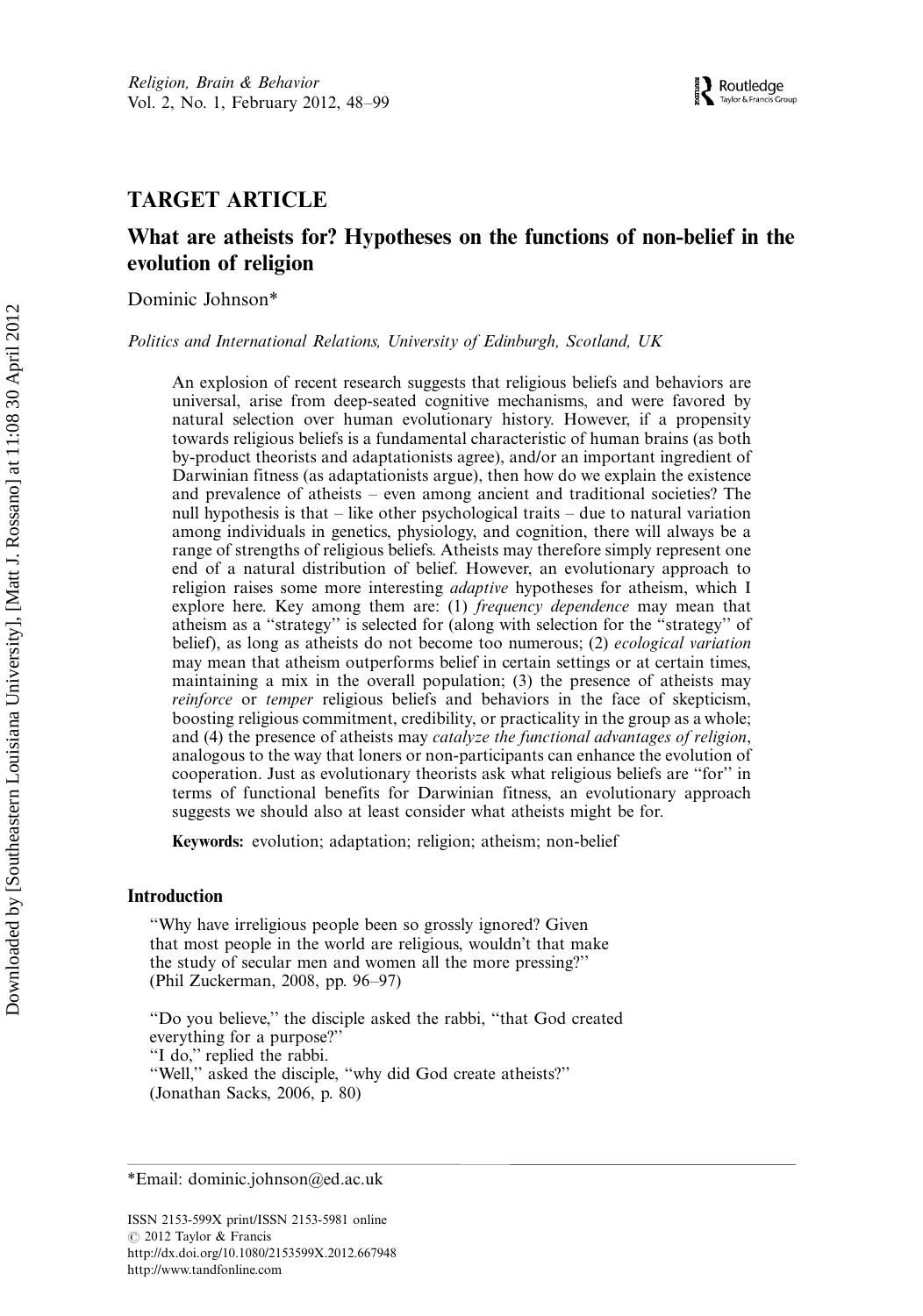''Perhaps what seems to be an adversarial relationship between believers and nonbelievers in fact represents a healthy balance between factual and practical realism that keeps social groups as a whole on an even keel.'' (David Sloan Wilson, 2002, p. 229)

Scholars have long argued that religion has functional benefits for believers (Durkheim, 1912/2001; Marx, 1844; Pals, 2006). While many remain skeptical of this notion, functionalist accounts have received a significant boost in recent years from evolutionary theory, which has grounded possible ''adaptive'' advantages of religion in the rigorous logic of natural selection. Evolutionary theorists have proposed that religious beliefs and behaviors, even if costly, may bring return benefits that increase net Darwinian fitness. As a consequence, individuals with a propensity for religious beliefs may have enjoyed higher reproductive success than non-believers and were thus favored by natural selection over human evolutionary history. Theories for what the adaptive advantages of religion might be (or have been) include health benefits (Koenig, 2005), the avoidance of social transgressions (Johnson & Bering, 2006), cooperation (Norenzayan & Shariff, 2008; Wilson, 2002), collective action (Bulbulia, 2004; Sosis, 2004), effectiveness in inter-group warfare (Johnson, 2008; MacNeill, 2004), and the enforcement of dominance hierarchies (Cronk, 1994).

Although this evolutionary perspective is new, as is empirical support from new methods in anthropology, experimental psychology, evolutionary biology, and neuroscience, the scientific study of religion has not changed in one important respect for over 100 years: the puzzle to be explained is religious belief, not atheism.<sup>1</sup> Furthermore, many of the key scholars have been atheists themselves. Durkheim, Freud, Malinowski, Marx, and Weber were all atheists or skeptics, and modern social scientists rank as the most atheistic of all academics (Beit-Hallahmi, 2007; Gross & Simmons, 2010). Although there are some important exceptions, and impressive examples of scholars who work on evolutionary theories of religion despite their own personal faith, academic research on the evolution of religion contains the implicit assumption that it is *religious beliefs and behaviors* that are in need of explanation. But if we are interested in the propensities that lead to religious beliefs, and these propensities vary like any other biological trait, then we should also be at least as interested in the propensities that lead to non-belief and atheism as well. Indeed, we may not be able to understand one without understanding the other.

Oddly, however, it turns out we know very little about atheists. Compared to the countless works on religion, few people have studied them (for some exceptions, see Bainbridge, 2005; Beit-Hallahmi, 2007; Caldwell-Harris, Wilson, LoTempio, & Beit-Hallahmi, 2011; Campbell, 1971; Galen, 2009; Geertz & Markússon, 2010; Goody, 1996; Hunsbereger & Altemeyer, 2006; Hwang, Hammer, & Cragun, in press; Kosmin & Keysar, 2007; Pasquale, 2007; Saler & Ziegler, 2006; Schnell & Keenan, 2011; Zuckerman, 2008, 2009). Lois Lee and Stephen Bullivant called this ''a longterm, collective blind spot in research: atheism itself'' (Lee & Bullivant, 2010, p. 26). Zuckerman's study of godless societies noted:

Oceans of ink have been spilled, and legions of keys have been typed upon, describing and explaining what it means to be religious. But what about those humans out there who are not religious? They have been sorely neglected ... I do not know of a single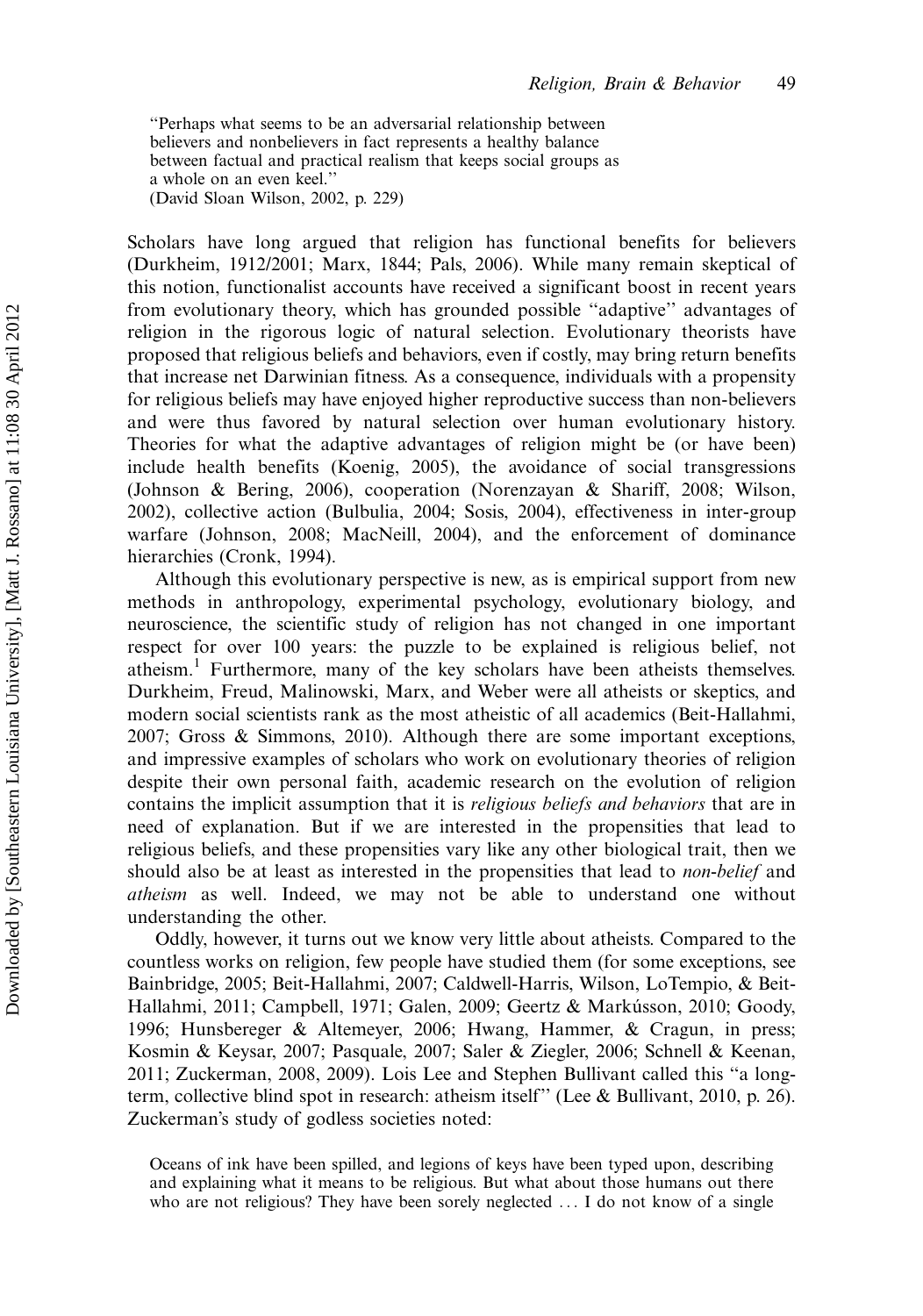#### 50 Dominic Johnson

academic journal that is devoted to the study of secularity. Books on being secular are markedly few and far between. I know of only one institute in the entire United States devoted to the study of secularity ... only established in 2005. (Zuckerman, 2008, pp.  $95 - 96$ 

Lee has established a ''Non-religious and Secularity Research Network'' (NSRN) in an effort to jump-start research into atheism, stressing that we know little about its psychology, anthropology, or sociology. Zuckerman and Lee are lamenting the scant study of *secularity*, which is a comparatively big issue in the social sciences. There is even less on the *evolution* of atheism. In particular, we don't understand when, how, which, or why people are more or less resistant to the psychological mechanisms supporting religious beliefs that the ''cognitive science of religion'' literature suggests are universal features of human brains (Atran, 2004; Barrett, 2004; McNamara, 2006).

The purpose of this paper is to explore  $-$  it seems for the first time  $-$  *evolutionary* theories of atheism. Evolutionary theories of religion tend to focus on the emergence of religion in evolutionary history and its possible adaptive advantages during the course of human evolution. In the same way, I lay out hypotheses for the origins and benefits of atheism broadly envisaging the same time period and socio-ecological contexts in which religious beliefs were supposedly being favored by natural selection. While evolutionary selective pressures may have favored certain types, capacities for, or degrees of religious beliefs, as many have argued, there may also be environments or dynamics that mean non-belief would also have been favored (or preserved) by natural selection over human evolutionary history. In other words, there might be functional explanations for atheism that challenge, coexist with, or even support functional explanations for belief.

#### Is there anything to study? Atheism in modern and traditional societies

Before going further, a critical question is the incidence of atheism in our evolutionary past. Although there are obviously many atheists around today, if everyone in human evolutionary history was a believer, then it makes no sense to posit an evolutionary account of atheism - there would have been none to explain. Atheism could simply be a recent evolutionary novelty; a product of human intellectual capacity that arose as the advent of philosophy and science challenged and replaced religious beliefs. However, this does not seem to be the case. Although there was a significant rise in the prominence of atheism after the Reformation in Europe (Hunter & Wootton, 1992), several authors argue that atheists and skeptics were present throughout human history and are common among traditional societies, suggesting that atheism stretches back some way into human evolution.

Today, the number and proportion of self-declared atheists varies enormously within and between societies (Miller, Scott, & Okamoto, 2006; Norris & Inglehart, 2004), but they are common worldwide. Zuckerman estimates from a range of international surveys that there are ''somewhere between 500 million and 750 million atheists, agnostics or nonbelievers in the world today ... 'Nonbelievers in God' as a group actually come in fourth place  $-$  after Christianity (2 billion), Islam (1.2) billion), and Hinduism  $(900 \text{ million})$  – in terms of global ranking of commonly held belief systems'' (Zuckerman, 2008, p. 96). It is also widely recognized that skepticism (if not outright atheism) is prevalent even among those affiliated to the major world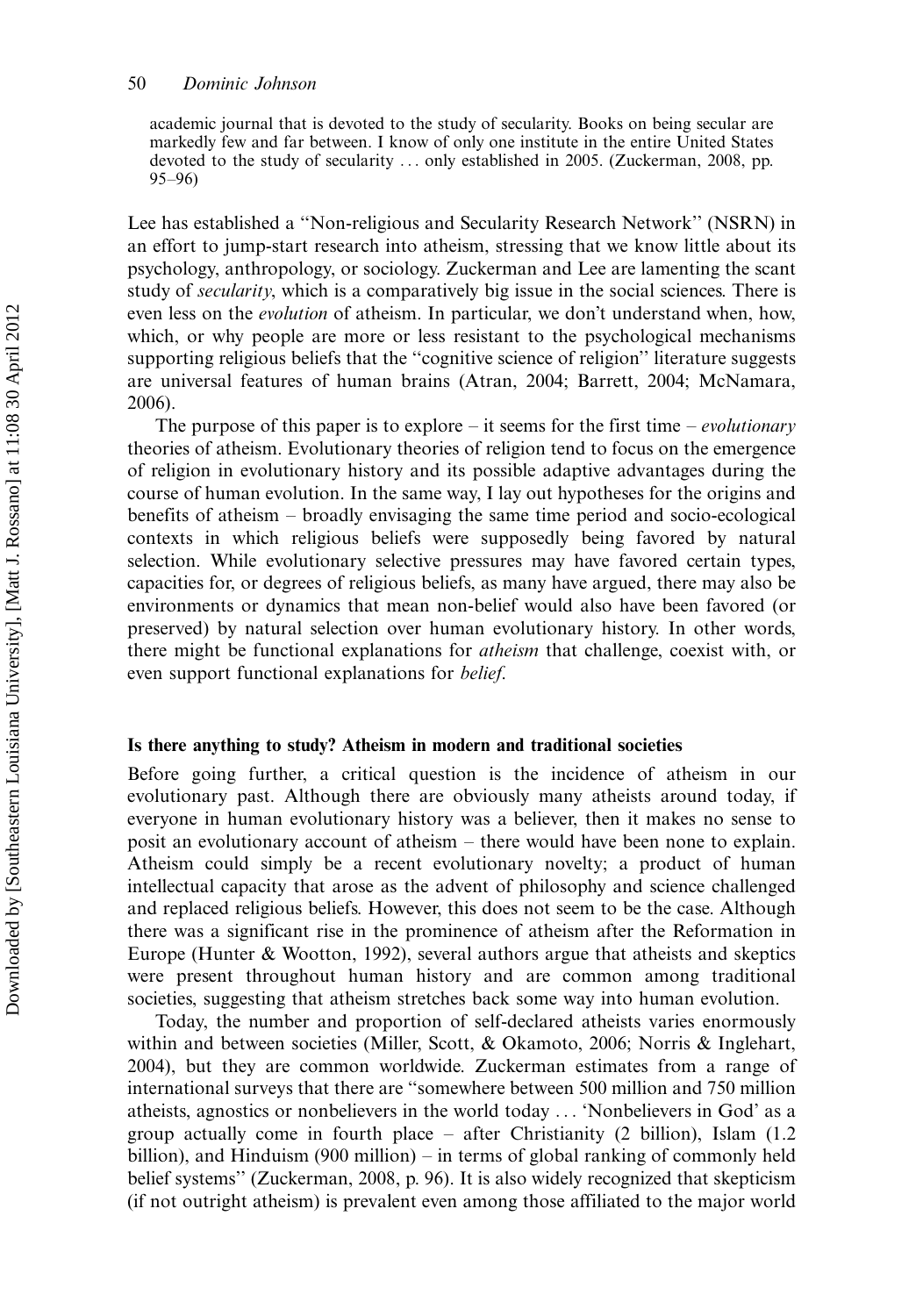religions. In fact, doubt is often highlighted as a key aspect of theological teaching, posing a challenge to individual convictions and faith (for example, the Book of Job). Many people continue to attend services and conduct religious rituals even though they do not have strong, or even any, belief in God (Zuckerman, 2008). Perhaps most surprisingly, there is even evidence of skepticism among devout communities. Sosis found that

religious communities, even fundamentalist communities, are not homogeneous in their beliefs. In interviews I've conducted amongst Israeli Ultra-Orthodox Jews, some have confided that they are agnostics or atheists, but they remain in their communities despite their lack of belief because they view the Ultra-Orthodox way of life positively, or at least better than the alternatives.'' (Sosis, 2011, p. 22; see also Winston, 2005)

The incidence of atheists in the modern world is not necessarily helpful for our purposes (although the example from Sosis presages some of the potential functional benefits outlined later). For our evolutionary perspective on belief and non-belief, we want to know how common atheism was in the pre-scientific era, when humans were being shaped by natural selection. Before scientific explanations emerged for natural phenomena, many things we now take for granted  $-$  the sun, stars, seasons, lightning, thunder, eclipses, rain, fire, droughts, tides, earthquakes, births, deaths, disease were often considered unfathomable miracles (Bering, 2002; Frazer, 1922/1996; Guthrie, 1993). For example, George Murdock's study of 186 pre-industrial societies around the globe found that they all attributed the causation of illness, among other things, to supernatural sources of one form or another (Boyer, 2001; Murdock, 1980). Until fairly recently in human history, supernatural agents were routinely assumed to be responsible for many social and natural phenomena. One might be tempted to assume, therefore, that atheism was non-existent in human evolution, is not found in traditional societies, and emerged de novo in modern society along with philosophy and science.

However, this view is challenged by cross-cultural and ethnographic work. Several authors have explored this question and find that non-believers and skeptics were and are prevalent in both ancient and indigenous religions (Goody, 1996; Pasquale, 2007; Stark & Bainbridge, 1985; Steadman & Palmer, 2009; Thrower, 1980). Although religious beliefs may be more evenly distributed among individuals in hunter-gatherer societies compared with modern developed societies, there is considerable variation in the degree and types of belief, and there is evidence of individual skepticism. For example, in their study of the role of communication in religion, Steadman and Palmer (2009) report that, when pressed, individuals express considerable doubt as to the validity of many supernatural concepts. In other cases people may accept the veracity of a supernatural agent or concept, but do not take them very seriously. For example, Napoleon Chagnon reports that the Amazonian Yanomamo have a spirit of judgment after death, but he can be lied to about one's worldly conduct because he is stupid (Chagnon, 1997). There is even evidence of whole communities adopting more atheistic philosophies, such as the Carvaka school in India around  $300-150$  BC, whose tenets approximate those of contemporary atheists (Geertz  $\&$  Marku'sson, 2010). Tantalizingly, "the reasons for the appearance of such philosophies in India are not as yet completely understood'' (Geertz & Markússon, 2010, p. 159). Evolutionary theories of non-belief might lend a fresh perspective to such puzzles. More data are needed, but clearly atheism is not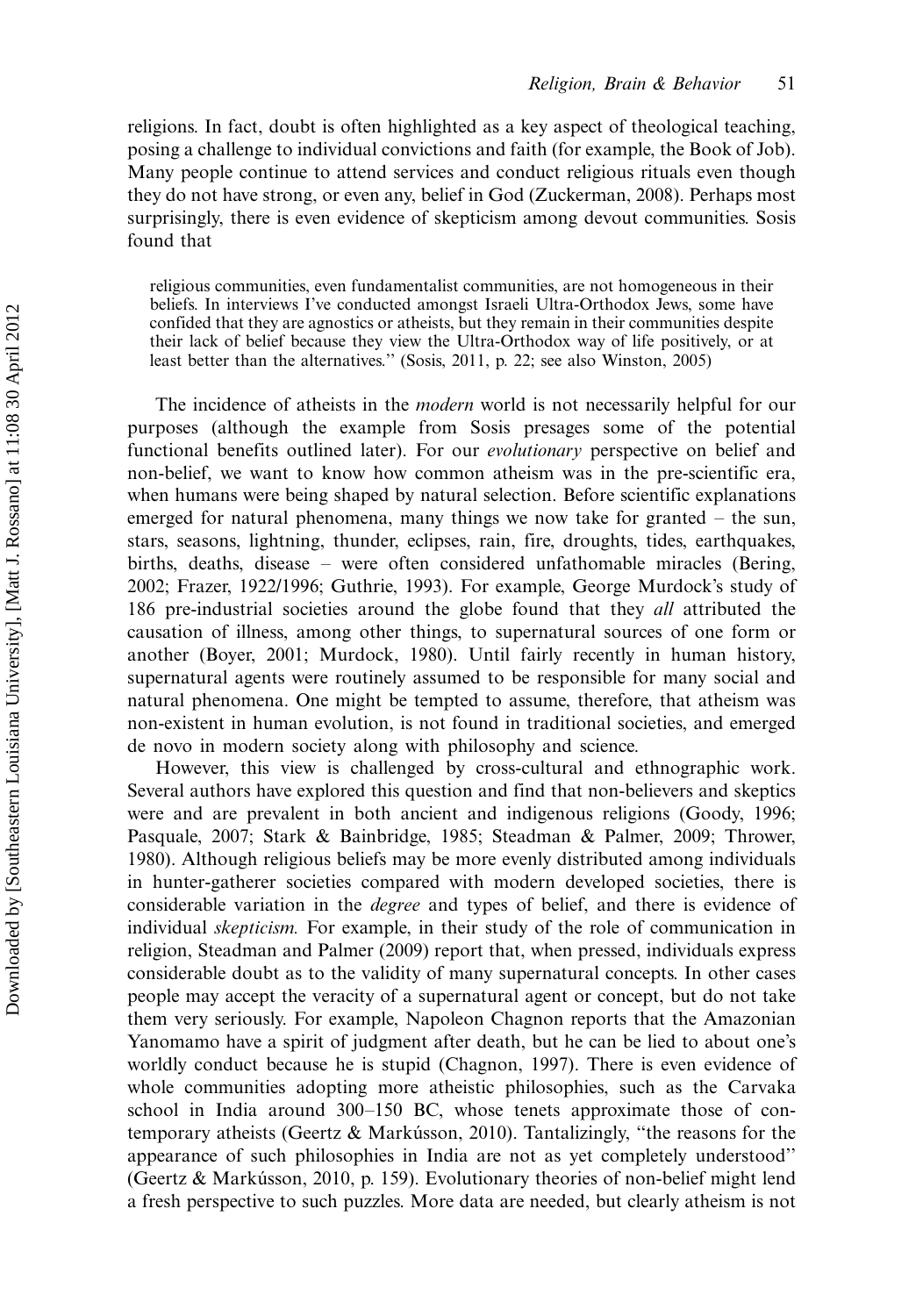rare across space or time. At the least, there is often a disconnect between people's professed beliefs and the degree to which they are willing to act on them (Lanman, in press).

We are faced, therefore, with the possibility that atheism and atheists have been present throughout human evolutionary history. This sits awkwardly with evolutionary theories that suggest religious beliefs and behaviors are universal, have powerful cognitive underpinnings, and are important to survival and reproduction. How can we square the circle?

## Looking at all possible causes: Tinbergen's four questions

A helpful approach in evolutionary explanation is to work through Nobel Laureate Niko Tinbergen's famous ''four questions'' or ''four causes'', which are essential for a full understanding of any biological trait (Mayr, 1961; Tinbergen, 1963, 1968):

- (1) Phylogeny (what is its evolutionary history and ancestral state?).
- (2) Proximate mechanism (what physiological mechanisms cause it to occur?).
- (3) Development (how does it develop from birth to maturity?).
- (4) Function (what evolutionary purpose does it serve?).

Focusing only on one cause without considering the others will generate confusion, because they each yield answers at different levels of analysis. So, for example, a bird sings: (1) because birds inherited vocalization signals from ancestral species (phylogeny); (2) because changes in day length alter hormone levels that trigger neurological mechanisms for singing (proximate cause); (3) because birds learn to sing by copying others as they mature (development); and (4) because it serves to attract mates or defend territory (function). All explanations are correct, but each one misses essential parts of the story. Only considered together do they lead to a comprehensive evolutionary understanding of the behavior.

In particular, these questions can be important for understanding behavior in modern environments. Differences between ancestral and modern environments mean that proximate mechanisms may be activated even if the functional goal is no longer fulfilled, or the behavior actually becomes detrimental (e.g., our evolved preference for sugary and fatty foods highly adaptive in a Pleistocene environment of scarce resources, but maladaptive in modern cities with junk food on every corner). Constraints on the available range and rate of evolutionary adaptation, combined with the rapid pace of societal and technological change, can lead to behavioral mechanisms that are not necessarily calibrated to our modern environment (a problem called ''evolutionary mismatch'').

In short, a consideration of atheism's phylogenetic origins, proximate mechanisms, and development will help to contextualize and think through our core question of interest: its possible evolutionary functions.

#### Phylogeny (what is the evolutionary history and ancestral state of atheism?)

Many evolved traits have important patterns of occurrence in the ancestral lineage of the species, and across related species. Sometimes this is crucial for explaining why a trait occurs, since it may be the result of evolutionary legacy rather than adaptation (e.g., the human appendix). The case of atheism is, however, much simpler to sort out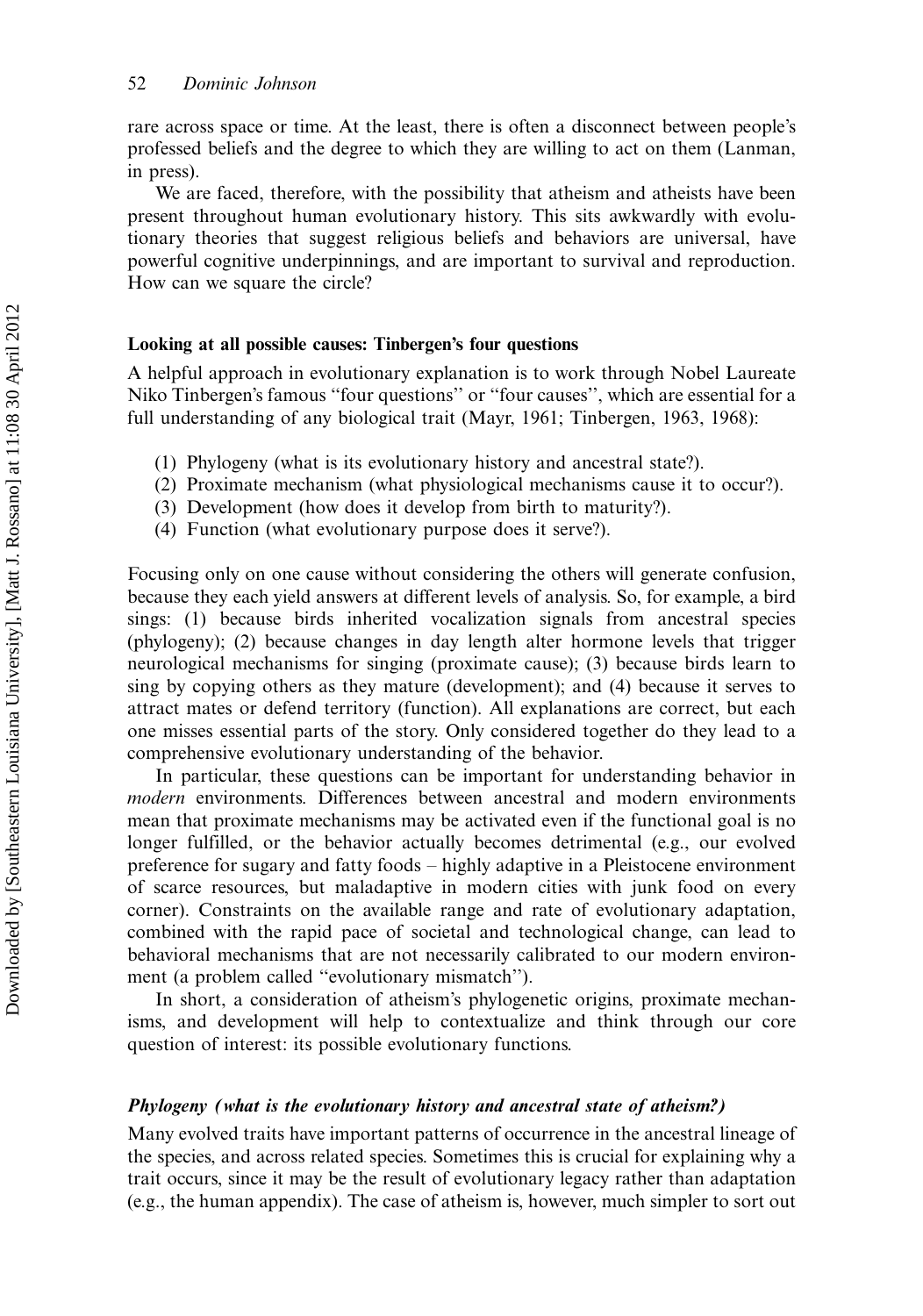than most traits. Although we do not know exactly when religious beliefs arose in human history, we can deduce without doubt that, at some point in our lineage, nonbelief was the default state. This is because we know for sure that our ancestors, if we go back far enough, lacked the cognitive sophistication to be able to entertain concepts such as supernatural agency. As far as we know, although one can find examples of what can be considered superstitious behavior (Foster & Kokko, 2009), other species do not have any ''religious'' beliefs, nor could they, given the requisite cognitive mechanisms (Barrett, 2000; Bering, 2006). The question of phylogeny is important in so far as it reminds us that evolutionary selection pressures might need to have been quite strong to supplant a default (''accurate'') set of beliefs with new, costly (''inaccurate'') religious beliefs about supernatural agents (McKay & Dennett, 2009).<sup>2</sup> By the same token, any fitness advantages of atheism might only need to have been weak to preserve it. The key conclusion is that non-belief unambiguously represents our phylogenetic inheritance.

## Proximate mechanisms (what physiological mechanisms cause atheism to occur?)

As noted earlier, we know very little about the cognitive mechanisms that underlie atheism (Lee & Bullivant, 2010; though see Caldwell-Harris in this issue). Considerable work has developed a good understanding of the cognitive mechanisms supporting religious beliefs, such as theory of mind (Bering, 2010), agency detection (Atran, 2004; Barrett, 2004; Boyer, 2001), and ritual participation (Alcorta & Sosis, 2005; Bulbulia, 2008; Whitehouse, 2004, 2008), as well as underlying neurological phenomena (Blanke, Ortigue, Landis, & Seeck, 2002; McNamara, 2006, 2009; Schjoedt, 2009). We also know of psychiatric *disorders* that may lead to phenomena such as visions and extreme forms of religious belief, as famously experienced by historical figures such as Jean d'Arc (Taves, 1999). One might think that we can use this information to reverse engineer the proximate mechanisms underlying atheism. For example, Beit-Hallahmi (2007, p. 301) argues that ''the psychology of religion is also the psychology of irreligion'' and ''atheists should be to some extent the psychological mirror image of highly religious people.'' However, it is not clear that atheism is simply the ''opposite'' (or a weakened version) of the same cognitive mechanisms that give rise to religious beliefs (Geertz  $\&$  Markússon, 2010). It might be, for example, that atheism and religion engage different parts of the brain, or are differentially influenced by experience and biochemistry, or interact differently with other cognitive processes. These are questions in need of work.

We know from twin studies that, like many other behavioral and personality traits, degree of religiosity is genetically heritable, over and above environment, education, and experience (Koenig, McGue, Krueger, & Bouchard, 2005; Saler & Ziegler, 2006). Although religiosity is likely to be influenced by a complex mixture of multiple interacting genes, these heritability studies are important because they increase the plausibility, at least, that religious and non-religious beliefs are variable in the population, can be differentially acted upon by natural selection, and thus are potentially subject to evolutionary processes. As Rowthorn (2011) points out, genetic polymorphisms (predisposing individuals to religious beliefs or atheism) may arise and remain stable for a number of reasons: (1) genetic drift; (2) selective advantages for different variants in different environments (hinting at functional advantages discussed later); (3) because heterozygotes have higher fitness than homozygotes (preserving genetic variation in the population); (4) because both polymorphisms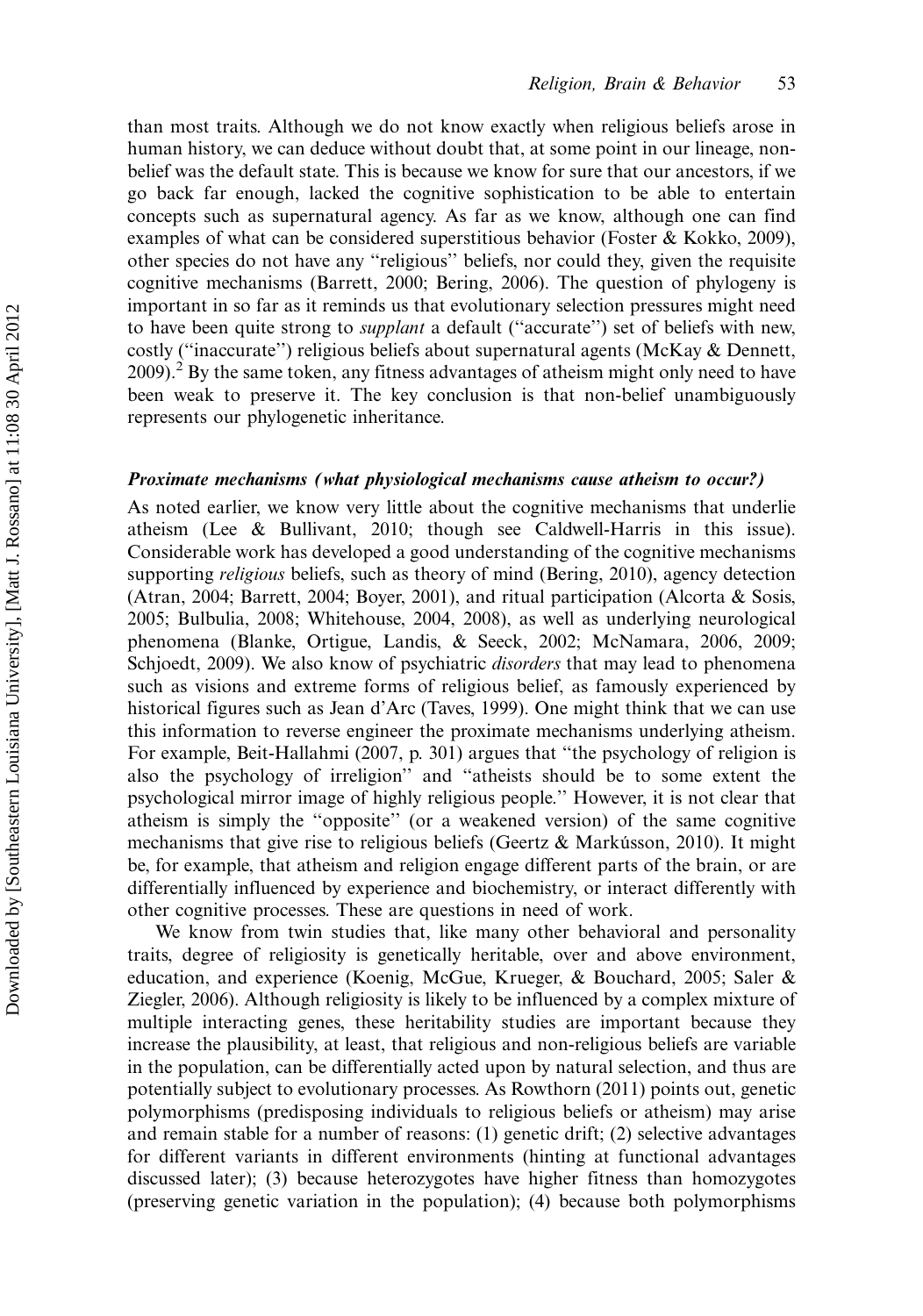persist following a change in selection pressures, but one is becoming extinct; or (5) because birth rates between religious and atheist populations converge, so that genes favoring either strategy do not come to dominate the population.

The key message of this subsection is that there is both promise but also much work to be done on the genetic, physiological, cognitive, and environmental correlates of religion and atheism (cf. Lee  $&$  Bullivant, 2010). We do not know in any great detail what causes them, or when and why they vary, and our knowledge is especially poor regarding atheism since most research has focused on understanding religious beliefs instead.

## Development (how does atheism develop from birth to maturity?)

One of the core strands of research in the cognitive science of religion has come from developmental psychology and the study of how children develop and learn religious concepts (Alcorta & Sosis, 2005; Bering, 2006; Bering & Bjorklund, 2004; Bering & Parker, 2006; Bloom, 2004). The main finding is that children tend to hold beliefs in supernatural agents, the afterlife, and supernatural causes of events from a very young age. As soon as the relevant cognitive machinery is in place (such as theory of mind), children appear to use it to support supernatural concepts (such as that God knows what they know). There are important changes with age, as the brain and its capacities develop, but it appears that children are highly receptive to supernatural beliefs, and only learn to become atheists later. Keleman (2004) dubbed children ''intuitive theists'', because of their commonplace teleological reasoning that things usually exist "for" something (e.g., clouds are for raining).<sup>3</sup> Bering and Bjorklund's (2004) study on children's reasoning about the psychological states of dead agents also suggests a default ''afterlife'' stance that may only be replaced by explicit scientific understanding about biology and death - knowledge that was of course limited in our pre-scientific evolutionary past. At first glance, this evidence suggests a problem for evolutionary theories of atheism, because it appears that no atheists are born. However, there is considerable variation in the extent of belief, even among children. Furthermore, even if all children are ''intuitive theists'', this does not preclude the possibility of cultural selection mechanisms supplanting that natural stance with skepticism as they grow older.

In modern societies, the fact that supernatural beliefs are so natural and common in children but then frequently absent among adults suggests a powerful role for social and cultural factors that replace this cognitive stance with atheism – especially western secularism and science education. Atheism has to be learned. Richard Dawkins (2006) argues that religion is a form of indoctrination that causes children to entrench their religious beliefs to such an extent that they cannot easily be shaken later. A corollary of this argument is that more (secular) education should lead to higher levels of atheism, but empirical evidence on the relationship between levels of education and levels of religiosity is mixed. Bearing in mind that there is considerable variation between studies in how such constructs are measured within and across groups (Glaeser & Sacerdote, 2008), the World Values Survey shows a correlation between education and atheism in many but not all countries (Lee & Bullivant, 2010). Other surveys find that atheism varies widely across academic disciplines, with many more atheists among social scientists than physical scientists (Beit-Hallahmi, 2007). However, Beit-Hallahmi (2007, p. 308) notes that ''differences among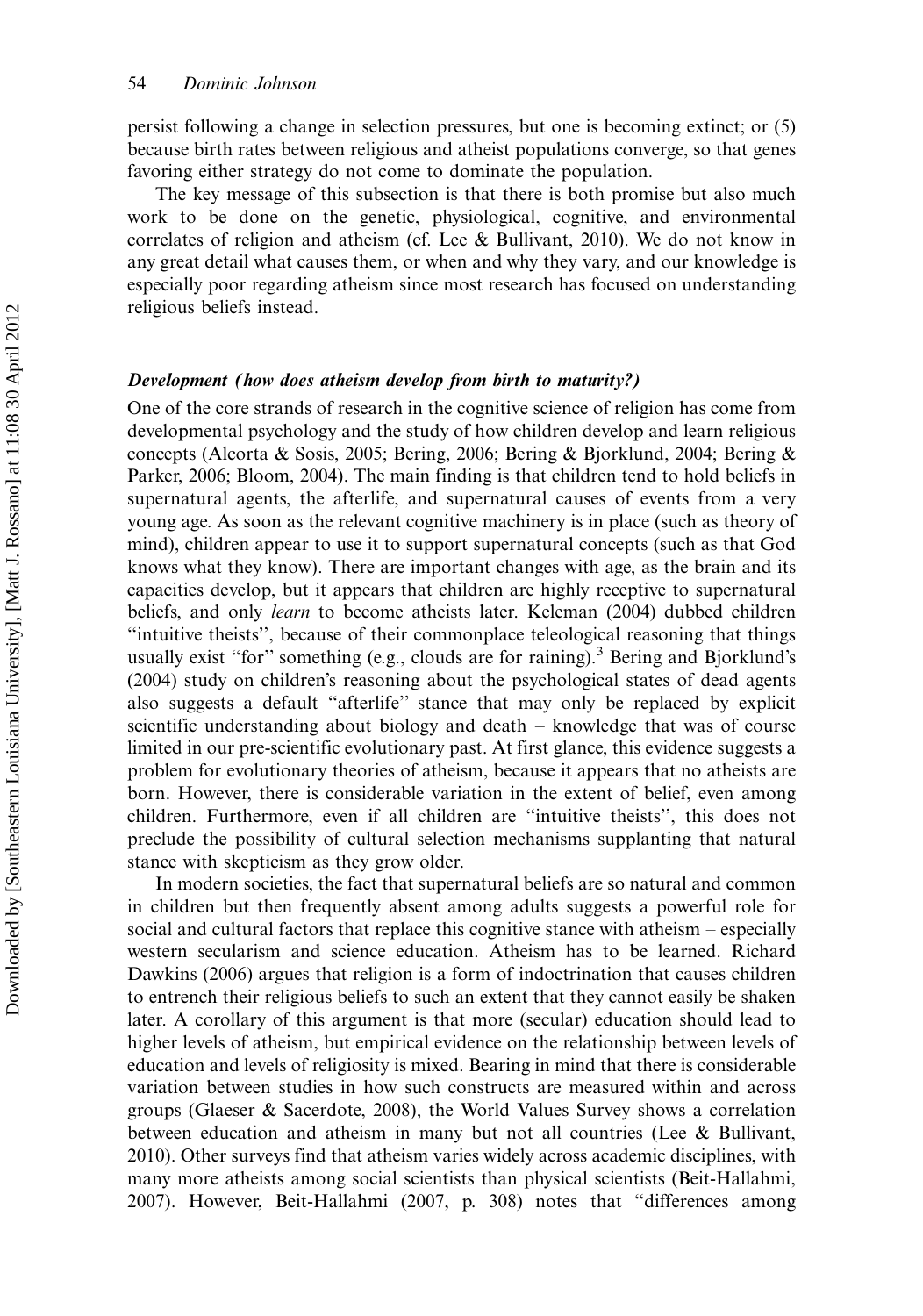academic fields vanished with growing eminence'', such that those at the top were more atheistic.

A different perspective comes from Bainbridge (2005, p. 4), who suggests that atheism has important causes in one's formative social environment, such as: (1) being raised by atheists; (2) early traumatic experiences with religion; (3) having ''resolutely unmystical personalities''; (4) religion becoming the target of adolescent rebellion; or (5) socialization to antireligious ideologies in one's profession. Other factors that are empirically associated with atheism have emerged from large-sample surveys (Beit-Hallahmi, 2007; Galen, 2009). For example, atheists tend to be young, male, liberal, and well educated, a pattern that Bainbridge uses to argue that atheism is a luxury afforded to those who lack social obligations—the converse of his ''secondary'' compensatory theory of religion which suggests that people engage in religion as a way to help and encourage social dependents (Bainbridge, 2005).<sup>4</sup>

The role of developmental processes in the causes of atheism leaves many questions to explore, but the key message is that human development seems to prime us to adopt religious beliefs rather than atheistic ones.

To summarize this section, Tinbergen's questions identified non-belief as the ancestral state, which is shared by all other species, but we do not know precisely when religious beliefs emerged to replace it (phylogeny). They also clarified that, especially in comparison to religious beliefs, we know little about the cognitive mechanisms behind atheism (proximate mechanisms), and that children appear to have supernatural beliefs as their default stance, only learning atheism later (development). Further investigation of these questions is important in its own right, but may also help to identify which functional explanations of atheism are more or less plausible or powerful, and it is Tinbergen's fourth question to which we now turn: what evolutionary function might atheism serve?

## Adaptive and non-adaptive hypotheses for atheism

Table 1 outlines a range of possible evolutionary hypotheses for atheism, along with the consequent fitness benefits, level of selection, and basic predictions for each.<sup>5</sup> Each of the hypotheses is described in more detail below. The reader is asked to keep in mind that, throughout this article, my intention is to lay out a full range of possible hypotheses, not to evaluate their plausibility or empirical support.

## Hypothesis 1. There are no atheists

One possibility is that, despite the existence of atheism as a concept and many selfidentified atheists, everyone, in fact, believes in some form of supernatural agency, even if they deny it. Here and in subsequent hypotheses I give four broad predictions (as summarized in Table 1). This is a non-adaptive hypothesis, predicting (1) no fitness effects on atheists (because there are none); (2) no fitness effects on believers; (3) no genuine atheists in the past; and (4) no genuine atheists today.

The reason for including this hypothesis is that, much as believers might neither accept the doctrine of any religion, identify with a particular sect, nor believe in a specific supernatural agent, atheists may not strictly be non-believers. The cognitive science of religion literature suggests that human brains are characterized by pervasive mechanisms that tend to perceive supernatural agency in the world around them. Given that we all have the same brains, all of us should be susceptible  $-$  at least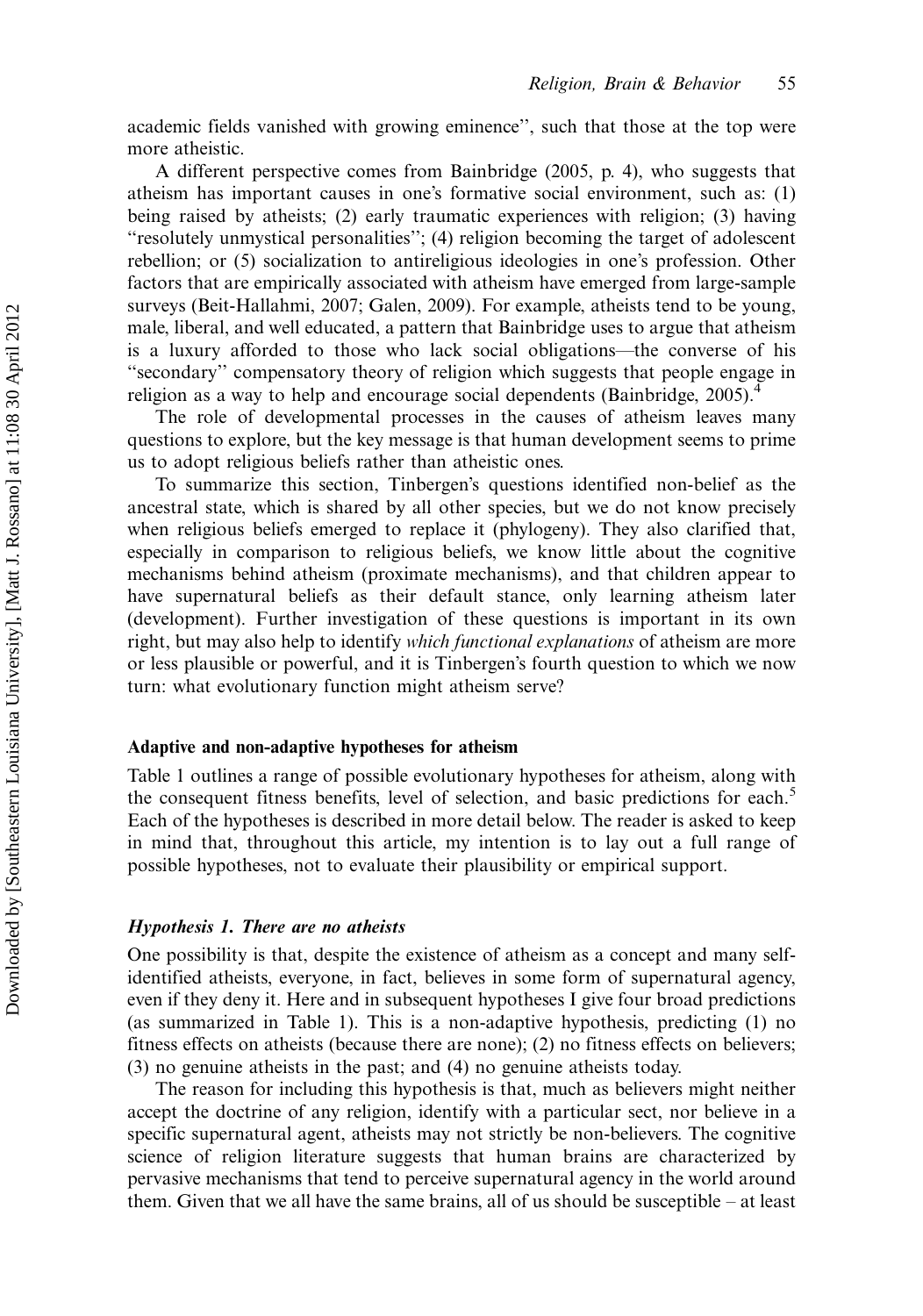| Hypothesis |                                        | Logic                                                                                                              | Type         | Effect on<br>fitness of<br>atheists* | Effect on<br>fitness of<br>believers* | Level of<br>selection | Prediction in<br>traditional<br>societies   | Prediction in<br>modern<br>societies        |
|------------|----------------------------------------|--------------------------------------------------------------------------------------------------------------------|--------------|--------------------------------------|---------------------------------------|-----------------------|---------------------------------------------|---------------------------------------------|
|            | 1. No variation                        | Everyone believes in some supernatural<br>agency, etc., even if some deny it                                       | Non-adaptive | N/A                                  | $\mathbf{0}$                          | N/A                   | No atheists                                 | No atheists                                 |
|            | 2. Natural<br>variation<br>(Null hyp.) | There is some distribution of individual<br>propensity to hold religious beliefs (from<br>zero to strong belief)   | Non-adaptive | $\boldsymbol{0}$                     | $\bf{0}$                              | N/A                   | Some atheists                               | Some atheists                               |
|            | 3. Unnatural<br>variation              | There is some distribution of life experience Non-adaptive<br>or education that favors non-belief or<br>skepticism |              | $\mathbf{0}$                         | $\mathbf{0}$                          | N/A                   | No atheists                                 | Some atheists                               |
|            | 4. Frequency<br>dependence             | Atheism is adaptive, as long as not too<br>common                                                                  | Adaptive     | $^{+}$                               | $+$                                   | Individual            | Some atheists                               | Some atheists                               |
| 5.         | Exploitation                           | Atheism is adaptive for those with power                                                                           | Adaptive     | $^{+}$                               | $+/-$                                 | Individual            | Some atheists                               | Some atheists                               |
|            | 6. Ecological<br>contingency           | Atheism/belief are more or less adaptive in<br>different settings                                                  | Adaptive     | $+/-$                                | $+/-$                                 | Individual            | Atheists in<br>some settings,<br>not others | Atheists in<br>some settings,<br>not others |
|            | 7. Catalyst                            | Presence of atheists facilitates adaptive<br>advantages of belief                                                  | Adaptive     | $\boldsymbol{0}$                     | $+$                                   | Group                 | Some atheists                               | Some atheists                               |
|            | 8. Bolstering                          | Presence of atheists bolsters religious<br>doctrine in the face of skepticism                                      | Adaptive     | $\boldsymbol{0}$                     | $+$                                   | Group                 | Some atheists                               | Some atheists                               |
|            | 9. Restraint                           | Presence of atheists restrains religious<br>doctrine in the face of skepticism                                     | Adaptive     | $\boldsymbol{0}$                     | $+$                                   | Group                 | Some atheists                               | Some atheists                               |
|            | 10. Atheism is a<br>religion           | Atheists find benefits in common non-belief Adaptive                                                               |              | $^{+}$                               | $\theta$                              | Individual            | Some atheists                               | Some atheists                               |

Table 1. Summary of evolutionary hypotheses about atheism.

\*Note: These are fitness costs or benefits arising solely from the coexistence of atheists and believers. There may be other fitness costs and benefits arising from religious beliefs and behaviors (as argued by specific evolutionary theories of religion), but these are omitted here to enable direct comparisons (see footnote 5 for further explanation).

Dominic Johnson

Dominic Johnson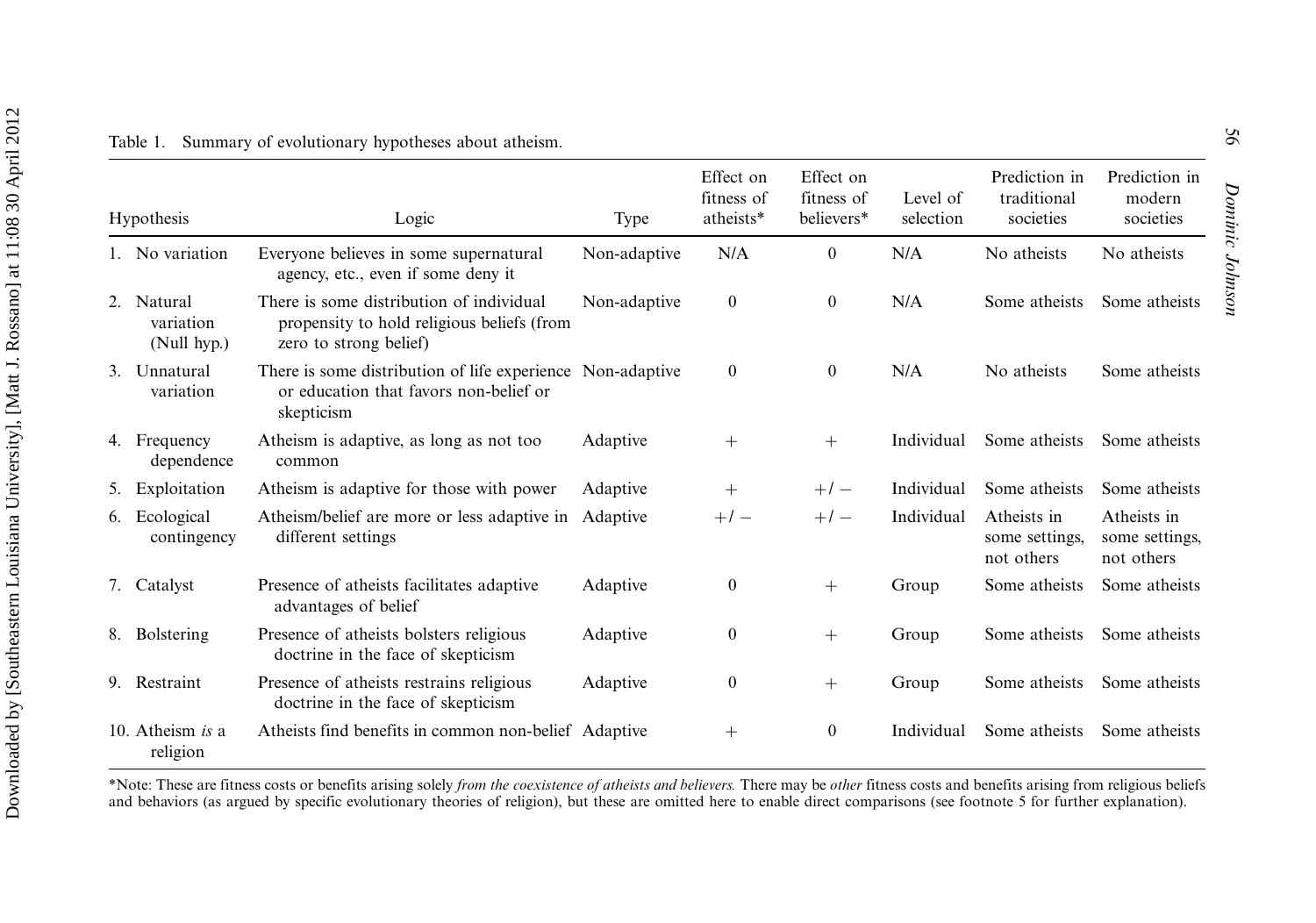to some extent and at some times  $-$  to religious thinking. This is supported by some evidence. For example, 58% of adults who have no religious affiliation nevertheless admit to belief in an afterlife (Religioustolerance.org). Laboratory experiments reveal similar phenomena. Self-declared atheists display symptoms of superstitious and supernatural thinking, even though they would deny it (Bering, 2010; Hood, 2009; Shariff & Norenzayan, 2007).

A second reason for doubting whether atheists represent an evolutionarily relevant category is that even atheists share many of the same moral and behavioral norms that are explicitly advocated or proscribed by members of their wider religious community. Thus, an atheist in England tends to hold Christian values, an atheist in Saudi Arabia tends to hold Islamic values, and an atheist in India tends to hold, say, Hindu values (they may differ from mainstream doctrine, of course, but the point is that atheists on the whole are likely to be influenced to some extent by the broader religious traditions of their substrate culture). At the funeral of British politician Robin Cook, Richard Holloway, the former Bishop of Edinburgh, noted that although Cook was indeed ''a devout atheist,'' he was also ''a Presbyterian atheist'' (Linklater, 2005). As he elaborated, ''the Church of Scotland, which has been the backcloth to so many Scottish lives, had helped to mould him.'' From an evolutionary or game theoretical perspective, therefore, is there a substantive difference? The fitness-critical behavior of atheists could be indistinguishable from believers.

## Hypothesis 2. Natural variation (null hypothesis)

My null hypothesis is that although all human brains have mechanisms that make us susceptible to supernatural concepts, there is variation in individuals' propensities to hold religious beliefs (due to variation in, and interactions among, genes, physiology, cognition, and environment). Atheists simply occupy one end of the distribution of belief. This is a non-adaptive hypothesis, predicting: (1) no fitness effects on atheists; (2) no fitness effects on believers (and note that, here, this means given the presence of atheists); (2) some atheists in traditional societies; and (3) some atheists in modern societies.

This hypothesis is important because evolution relies on variation. Adaptation by natural selection cannot occur without variation, otherwise there are no fitness differences for evolution to select strong performers over weaker ones. If everyone in a population expresses an identical level of religiosity, then there can be no evolutionary change. From a Darwinian perspective, therefore, variation in supernatural beliefs (including atheists at one end of the distribution) may be the critical quality that allowed religion to evolve in the first place and subsequently to adapt to new challenges over time. Any evolutionary theory of religion, therefore, requires variation in the propensity for religious belief, at least at some point in our evolutionary past.

#### Hypothesis 3. Unnatural variation

Another hypothesis is that the variation described above is not enough to account for atheism. Although people may vary somewhat in their capacity for religious beliefs because of variation in genes and cognition (for example), natural variation arising from biological factors is insufficient to completely eliminate our propensity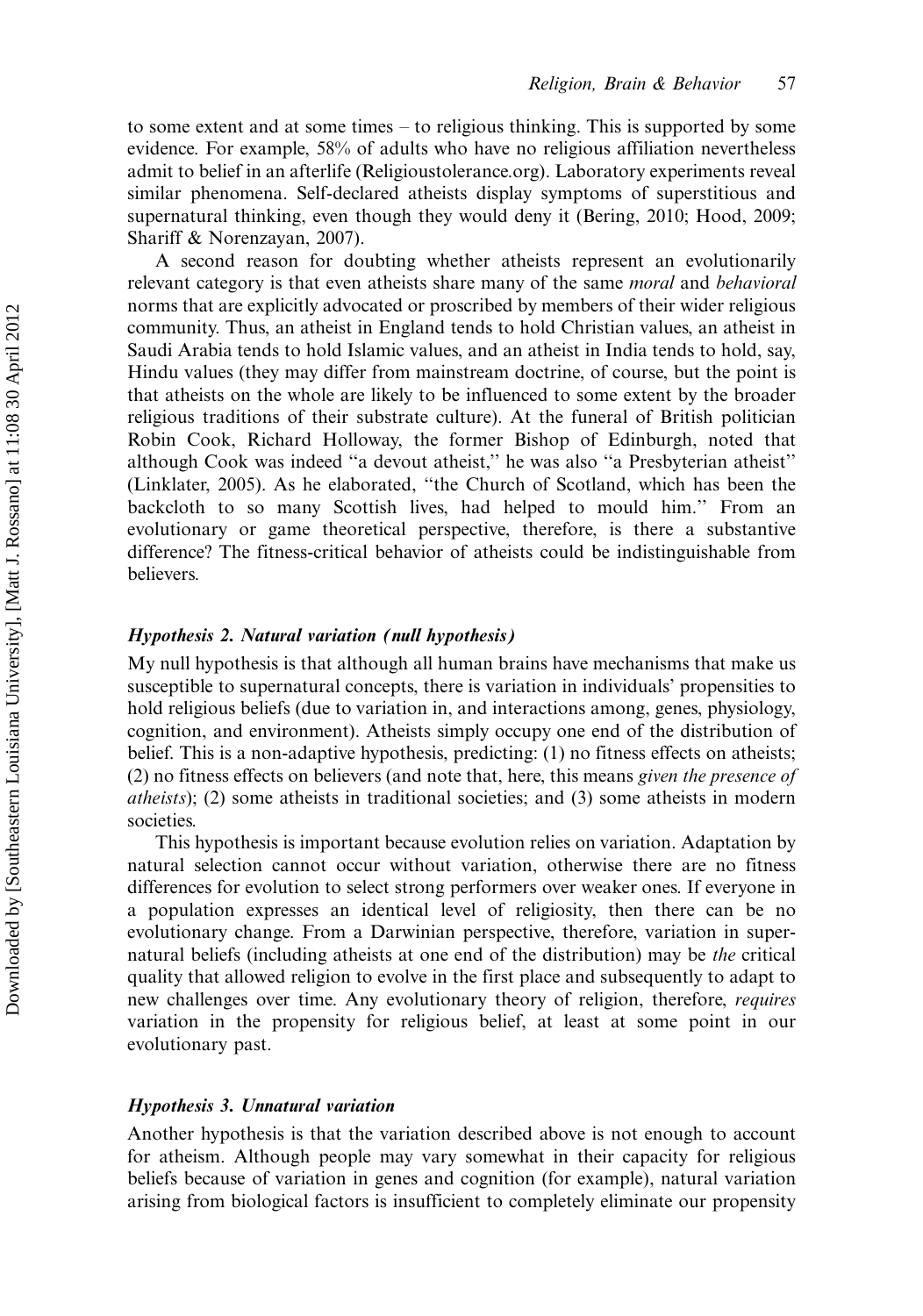for religious belief and account for the ''extreme'' state of atheism. Instead, atheism can only be explained as a result of ''unnatural'' variation imposed by modern culture. This hypothesis therefore suggests that modern philosophical and/or scientific education is the key cause of atheism. This is a non-adaptive hypothesis, predicting: (1) no fitness effects on atheists; (2) no fitness effects on believers; (3) no atheists in traditional societies; and (4) some atheists in modern societies.

## Hypothesis 4. Frequency dependence

Evolutionary game theory shows that traits often do best when they coexist with other different traits. In many natural systems, this forms an evolutionarily stable equilibrium, with declining fitness returns preventing departures from the right mix of types in the population  $-$  so-called "frequency dependent" selection (Dugatkin & Reeve, 2000; Nowak, 2006; Weibull, 1995). There are many examples of frequency dependence in nature, and some are particularly relevant to evolutionary theories of religion. For example, models of signaling suggest that in stable systems, there are always likely to be some defectors (Johnstone, 1997 ; Searcy & Nowicki, 2005). More famously, in the evolution of cooperation literature, as cooperators become more numerous in a population, they become increasingly vulnerable to defectors (Nowak, 2006). One possibility is therefore that atheism is adaptive, as long as it coexists with belief and neither becomes too common (beyond some threshold). This is an adaptive hypothesis, predicting: (1) fitness benefits for atheists; (2) fitness benefits for believers; (3) some atheists in traditional societies; and (4) some atheists in modern societies (due to evolutionary legacy or continued benefits of atheism today).

The most obvious application to the evolution of religion is that atheists can ''freeload'' on the efforts of believers, reaping the spoils of collective action and public goods without incurring the costs of religious beliefs and duties. As long as the benefits of exploitation outweigh the cognitive and social costs of shirking group norms (and/or having to pretend to be a believer), and as long as there are not too many atheists and not too few believers, atheism will be selected for. It is one example of frequency dependent selection, but various other forms (including less cynical ones) are possible.

The idea also extends to other levels of analysis. Frequency dependent selection may underlie variation along several dimensions of religion, including why individuals vary in degrees of belief (as opposed to an atheist-religious dichotomy), why religious groups exhibit so much diversity, why new sects constantly break off from mainstream religions and, at the level of interacting groups, why geographically close religions tend to differentiate themselves from each other. These higher-level phenomena may of course be due to competition and niche separation rather than, or as well as, frequency dependent selection.

## Hypothesis 5. Exploitation

Atheism might be adaptive for some individuals in the social structure and not others. For example, leaders might benefit by imposing religious beliefs and behaviors on others in the community in order to increase their status, wealth, or power. These leaders could be believers as well, and nevertheless insist on harsher forms of religious observance for their followers. In fact, their own belief may be critical to gaining the loyalty of their followers, and this may be easier, or only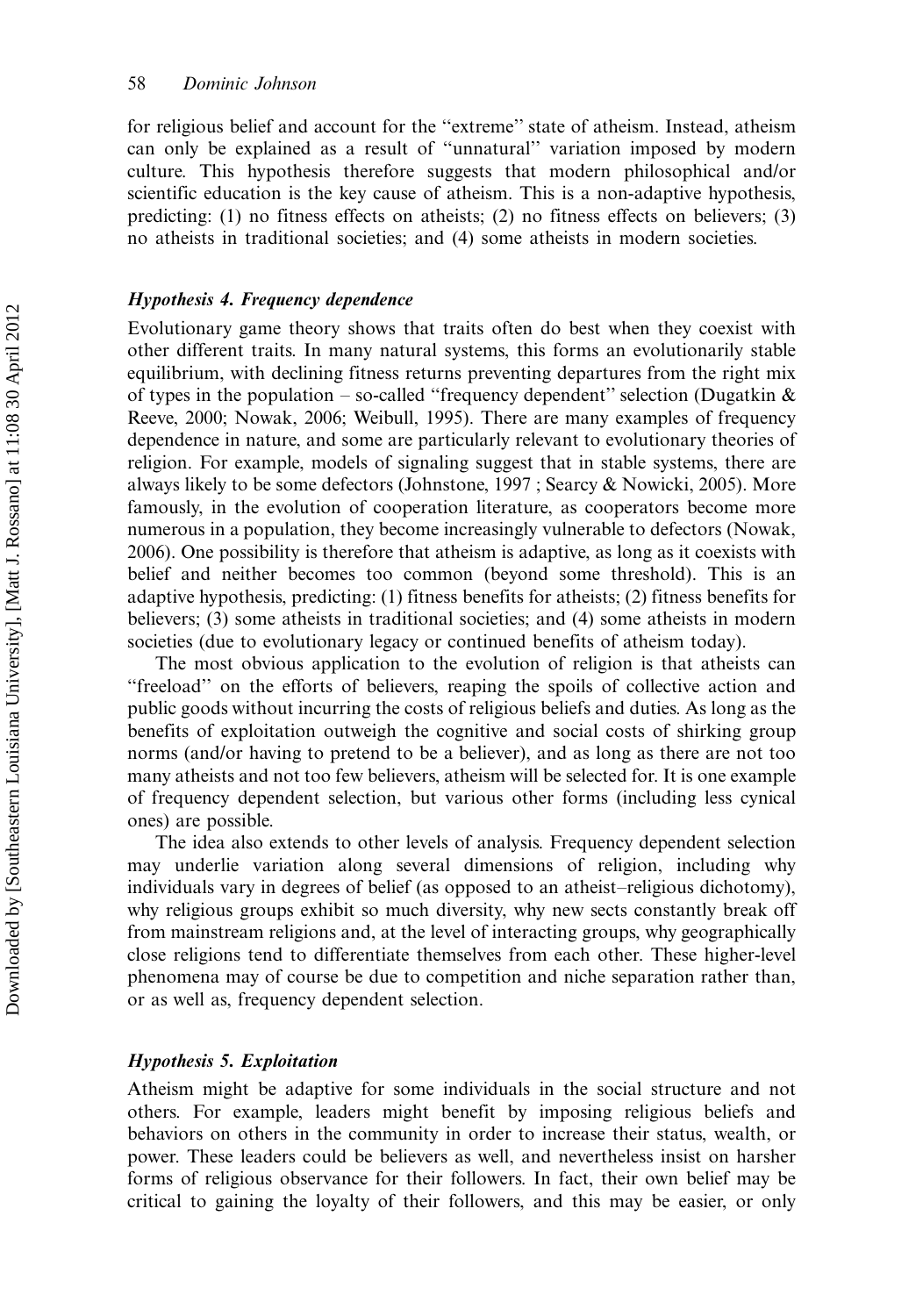possible, if their belief is genuine rather than a pretense (Trivers, 2011). But an evolutionary perspective suggests that an absence of religious beliefs would be most adaptive of all for leaders if religion is primarily a tool of exploitation. This would avoid the costs  $-$  for leaders  $-$  of religious beliefs in time, resources, opportunity costs, and impediments to Machiavellian calculation. This is an adaptive hypothesis, predicting: (1) fitness benefits for atheists; (2) either fitness benefits or costs for believers (depending on other factors); (3) some atheists in traditional societies; and (4) some atheists in modern societies (due to evolutionary legacy or continued benefits of atheism today).

Marx argued that religion was a tool of the elite to control the masses (Marx, 1844). Modern evolutionary theorists have suggested something similar, but newly formulated in Darwinian terms (Cronk, 1994, 2005). For example, Schloss & Murray (2011) suggest that a belief in supernatural punishment might only be adaptive for those in the social hierarchy most vulnerable to real-world punishment if detected transgressing social norms (i.e., those at the bottom). For others, such beliefs would damage fitness. This would suggest that atheism is more common among the higher echelons of power. However, there are counter examples – extremely pious individuals who feared God as much as their lowliest subject. Weber argued that genuine ''political associations'' required subordination to a god to function (Weber, 1922/1978: see ''Pantheon and Functional Gods''). Indeed, many historical figures became leaders in the first place precisely because of strong religious convictions, which caused them to adopt ambitious goals and seek the power to enact change.

#### Hypothesis 6. Ecological contingency

Atheism may be adaptive in some socio-ecological settings, while belief may be adaptive in other socio-ecological settings. Across space or time, therefore, ecological variation may maintain a mix of atheism and belief in the overall population. This is an adaptive hypothesis, predicting: (1) fitness benefits for atheists (in some settings); (2) fitness benefits for believers (in other settings); (3) some atheists in traditional societies; and (4) some atheists in modern societies (due to evolutionary legacy or continued benefits of atheism in certain socio-ecological settings today).

Evolution is a process of adaptation to local ecology. Some traits are useful everywhere, but many traits evolve to deal with the challenges of a particular environment (Begon, Townsend, & Harper, 2005; Krebs & Davies, 1993). If that environment changes individuals must adapt again or move to a different environment. The same dynamic occurs with cultural phenomena such as religion. Variation in religious beliefs and behaviors can be largely accounted for as functional adaptations to local ecological challenges. This idea has precedents in anthropology (e.g., Sosis, Kress, & Boster, 2007), in sociology (e.g., Weber, 1922/1978), and in evolutionary religious studies (Wilson, 2002, 2005), but significant questions remain about how, why, and when religions change, and under what conditions different religious beliefs or non-belief may be adaptive.

Several evolutionary theories of religion suggest that certain types or intensities of religious beliefs and behaviors are more important in certain settings. For example, Snarey (1996) found that societies with scarce water resources, where the need for social codes to protect resources was greatest, were more likely to have "morally concerned" gods. Others have argued that certain religious beliefs and behaviors may be more important in times or places with a higher threat of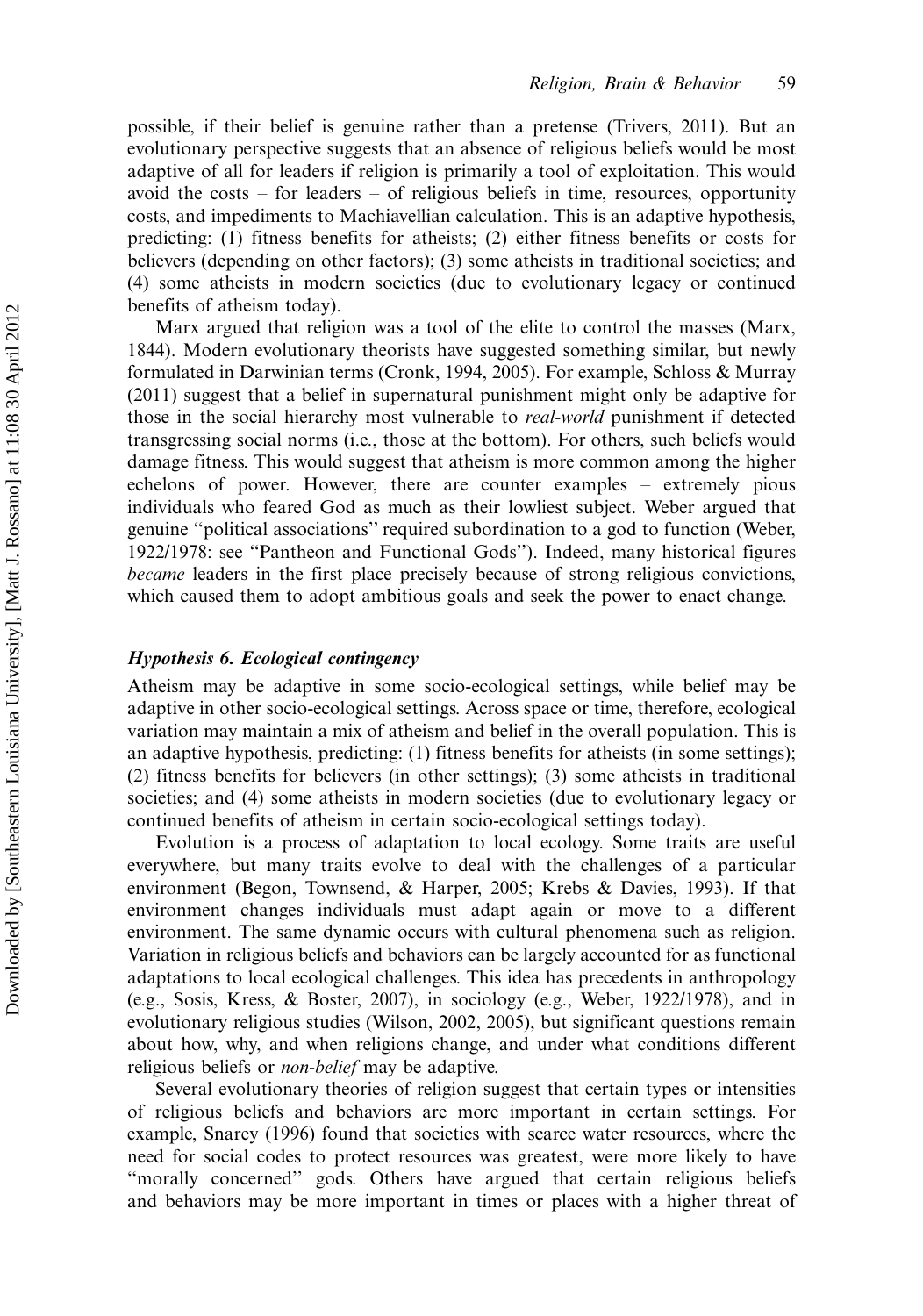inter-group conflict (Alexander, 1987; Johnson, 2008; Lanman, in press; MacNeill, 2004; Roes & Raymond, 2003; Sosis et al., 2007). But such theories beg the question of why there are fewer (or less intense, or different) religious beliefs and behaviors when, following the examples here, dry climates or inter-group threats are absent. The basic argument might be that, since religious practices are costly, when an extraneous selection pressure such as dry climates or warfare is removed, selection will act against the costly trait (or perhaps the costly trait never arose in those environments in the first place). Alternatively, one could argue that in wet climates or times of inter-group peace, atheists have higher fitness returns and spread at the expense of believers. But no one has really looked at whether this is true, or why. The point is that there may be locations and situations in which more ''rationalist'' cost-benefit thinking (including atheism) is particularly adaptive.

## Hypothesis 7. Catalysts

The presence of atheists may indirectly improve the fitness of believers by catalyzing their beneficial interactions. This is an adaptive hypothesis, predicting: (1) no clear fitness costs or benefits for atheists; (2) fitness benefits for believers; (3) some atheists in traditional societies; and (4) some atheists in modern societies (due to evolutionary legacy or continued benefits to groups of having a minority of atheists today). Because atheists generate fitness benefits for believers without deriving clear benefits for themselves, this hypothesis requires group selection.

Atheists are often seen as a danger to the integrity of the religious group. This fear was forcefully expressed by John Locke:

Those who deny the existence of the Deity are not to be tolerated at all. Promises, covenants and oaths, which are the bonds of human society, can have no hold upon or sanctity for an atheist; for the taking away of God, even only in thought, dissolves all. (Locke, 1937, pp. 212–213)

However, this and the following two hypotheses suggest that atheists might, on the contrary, increase the benefits of religion to the group.

The presence of atheists may catalyze the functional advantages of religion in a similar way that the presence of ''loners'' (non-participants) can enhance the evolution of cooperation. In the case of cooperation, as long as they enjoy a higher pay-off than cheats, loners have the effect of driving cheats out of the population because there are fewer cooperators for cheats to exploit, and cooperators can subsequently thrive (Hauert, De Monte, Hofbauer, & Sigmund, 2002). Although this leads to a constant cycling of strategies in the population, the introduction of punishers can stabilize the population, again thanks to loners, since they keep cheats rare, making punishment sufficiently cheap to persist (Hauert, Traulsen, Brandt, Nowak, & Sigmund, 2007). Loners may only facilitate cooperation under certain conditions (Mathew & Boyd, 2008), but the basic logic suggests that, at least in principle, atheists could have a similar effect in promoting the fitness (and/or stability) of believers in the population.

This hypothesis is already implicit in some existing evolutionary theories of religion, which postulate advantages for believers *that depend on* the co-existence of other individuals with different beliefs. The costly signaling theory of religion, for example (Irons, 2001; Sosis, 2006; Sosis & Alcorta, 2003), only works if believers can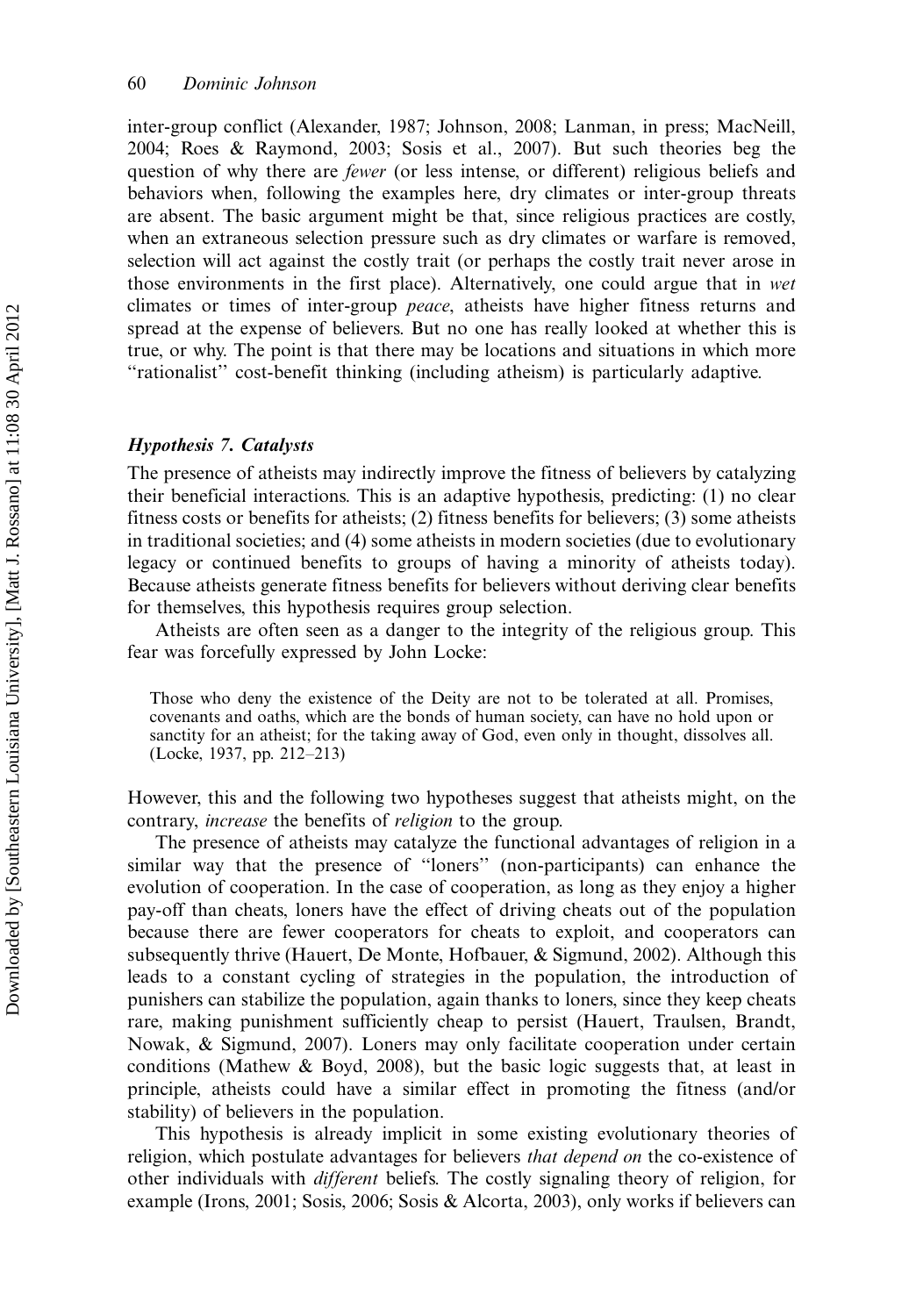signal to and identify each other in a sea of other religious groups  $-$  or atheists. If everyone shared identical beliefs, there is nothing to signal and no distinct individuals to identify. In addition, without individuals with alternative beliefs, the perceived costs and benefits of participation in religious rituals or behaviors do not differ between members and non-members of the group, which unravels the logic of the theory (Sosis, 2003). Thus, atheists, or members of other religious groups (Sosis, 2005), are crucial to costly signaling theory. They form the substrate in which believers need to signal to each other.<sup>6</sup>

## Hypothesis 8. Bolstering

The presence of atheists may force the community to bolster religious doctrine in the face of skepticism. This is an adaptive hypothesis, which predicts: (1) no clear fitness costs or benefits for atheists; (2) fitness benefits for believers; (3) some atheists in traditional societies; and (4) some atheists in modern societies (due to evolutionary legacy or continued benefits to groups of having a minority of atheists today). Because atheists generate fitness benefits for believers without deriving clear benefits for themselves, this hypothesis this requires group selection.

The presence of atheists may compel the community to constantly *reinforce* religious beliefs and behaviors in the face of criticism and scrutiny, boosting religious goals, ideals and commitment in the group as a whole. David Sloan Wilson mused on the possible role of the balance between ''factual and non-factual belief'' in Darwin's Cathedral, giving rise to the idea quoted at the beginning: ''Perhaps what seems to be an adversarial relationship between believers and nonbelievers in fact represents a healthy balance between factual and practical realism that keeps social groups as a whole on an even keel'' (Wilson, 2002, p. 229).

An example of this comes from the reactions of modern churches to scientific challenges to faith. Some accept scientific findings and theories such as evolution and others do not, but all have had to grapple with difficult questions in squaring scientific findings with traditional doctrine. One feature that seems to reliably *unite* a church in common cause is a major skeptic or critic. While Richard Dawkins may have won many converts to atheism, for example, the constant skepticism of such a prominent atheist has also served to cement members of religious groups together. Whatever their differences, they at least now have a common enemy. He challenges them with a set of tough questions, increases their incentives to seek out and develop theological counter-arguments, and gives religious leaders practice at rehearsing and selling doctrinal defenses. A religious community may be more united, better versed in their core beliefs, and armed with stronger justifications after battle with a skeptic.

The effect can be amplified when influential leaders within the community of believers exaggerate the threat posed by atheists as a tool to motivate their followers. This has been a strategy in western civilization since the origins of the concept: ''Greeks and Romans, pagans and Christians, soon discovered the utility of the term 'atheist' as a means to label opponents'' (Bremmer, 2007, p. 2). The approach continues today. For example, in the United States, Pat Robertson claimed that the result of society without religion will be ''tyranny''; Jerry Falwell declared that 9/11 was caused by Americans angering God by pushing secularism; Ann Coulter suggested that societies without a sufficient understanding of God will slide into slavery, genocide, and bestiality; and, finally, Bill O'Reilly has argued that a society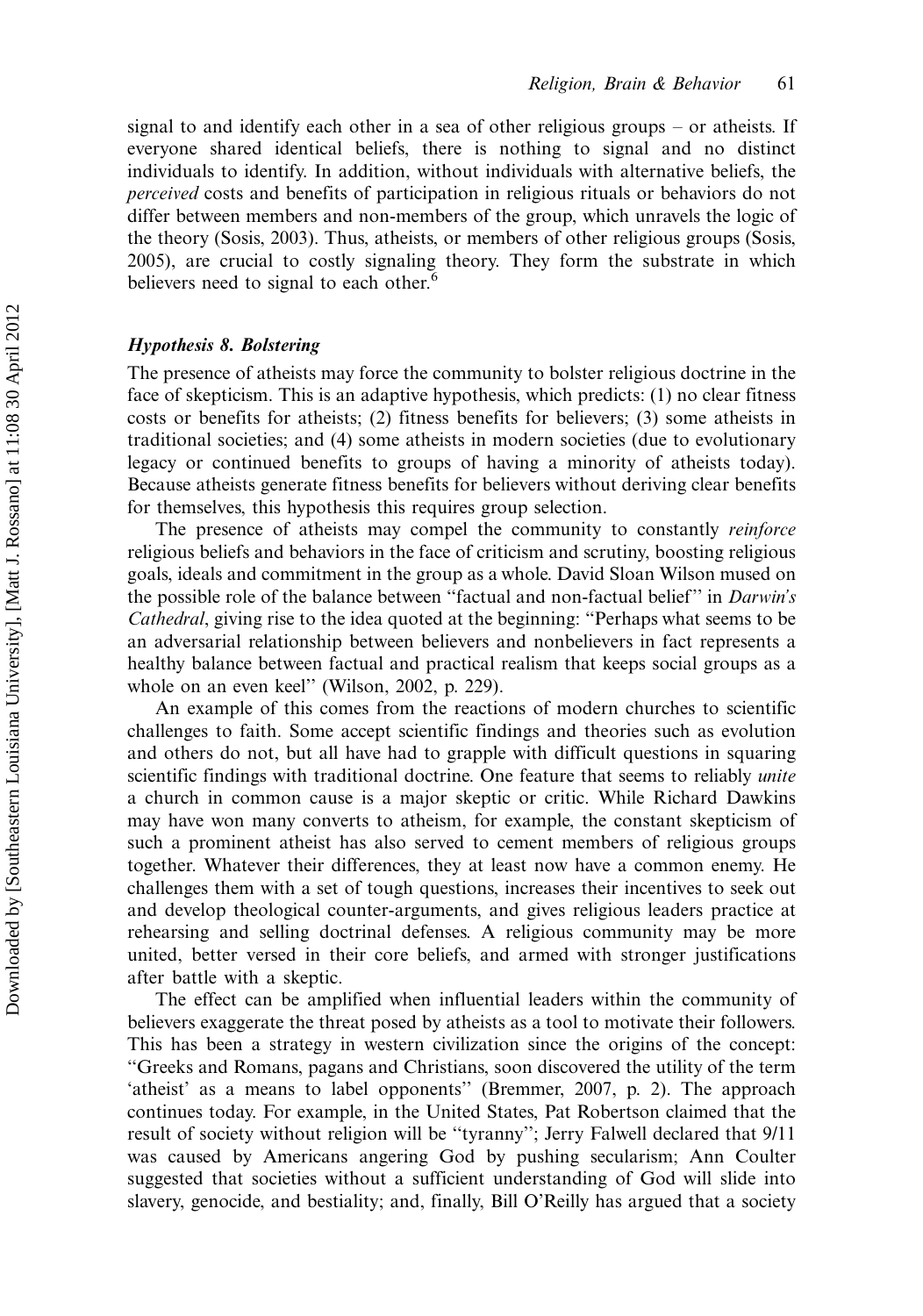without God leads to anarchy and crime (for more examples, see Zuckerman, 2008). Irrespective of logic, the presence of atheists can promote motives and efforts to unite believers.

Of course, interaction with skeptics may convert people away from religion to become atheists themselves, increasing the population of atheists at the expense of the population of believers. So, for this hypothesis to work, atheists must not be too convincing. In the context of traditional societies and human evolution, skeptics may have existed but in no case did they ever seem to spread to fixation (if they did, those societies died out). No society has ever been discovered that lacked what we would recognize as religion. The proposal, therefore, is that a few atheists might help to keep the average religious group resilient and effective, and to keep religious leaders on their toes.<sup>7</sup>

## Hypothesis 9. Restraint

The presence of atheists may, conversely, force the community to tone down religious doctrine to keep it credible in the face of skepticism. This is an adaptive hypothesis, which predicts: (1) no clear fitness costs or benefits for atheists; (2) fitness benefits for believers; (3) some atheists in traditional societies; and (4) some atheists in modern societies (due to evolutionary legacy or continued benefits to groups of having a minority of atheists today). Because atheists generate fitness benefits for believers without deriving clear benefits for themselves, this hypothesis requires group selection.

Similar to the hypothesis above, atheists might serve to reinforce religion, but in the opposite direction. If a religion becomes too costly, incredible, destructive, or exploitative, then the protestations and arguments of atheists or skeptics may serve to tone down doctrine and prevent disaffection or disintegration. This is the argument of the rabbi quoted in the introduction to this article, who replied this way:

Sometimes we who believe, believe too much. We see the cruelty, the suffering, the injustice in the world and we say: 'This is the will of God.' We accept what we should not accept. That is when God sends us atheists to remind us that what passes for religion is not always religion. Sometimes what we accept in the name of God is what we should be fighting against in the name of God. (Cited in Sacks, 2006, p. 80)

At the level of religious communities, therefore, atheists and skeptics might conceivably save religions from planting the seeds of their own destruction, allowing them to persist via more manageable demands on their adherents. The possibility of self-destruction might seem far-fetched, but in fact there are plenty of historical examples. The Shakers more or less died out because they forbade reproduction. Numerous cults have wiped themselves out in Armageddon events. Jared Diamond's Collapse gives many examples of societies that created myths, traditions, and practices that led to their own destruction, such as the Easter Islanders who cut down every last tree and vanished (Diamond, 2005). Atheists or skeptics (as well as believers who simply want reform) may play a vital role in keeping religious beliefs and behaviors within reason and within the realms of sustainability  $-$  at least among those societies that survive. The ones that did not might conceivably have owed their fate to a lack of influential critics.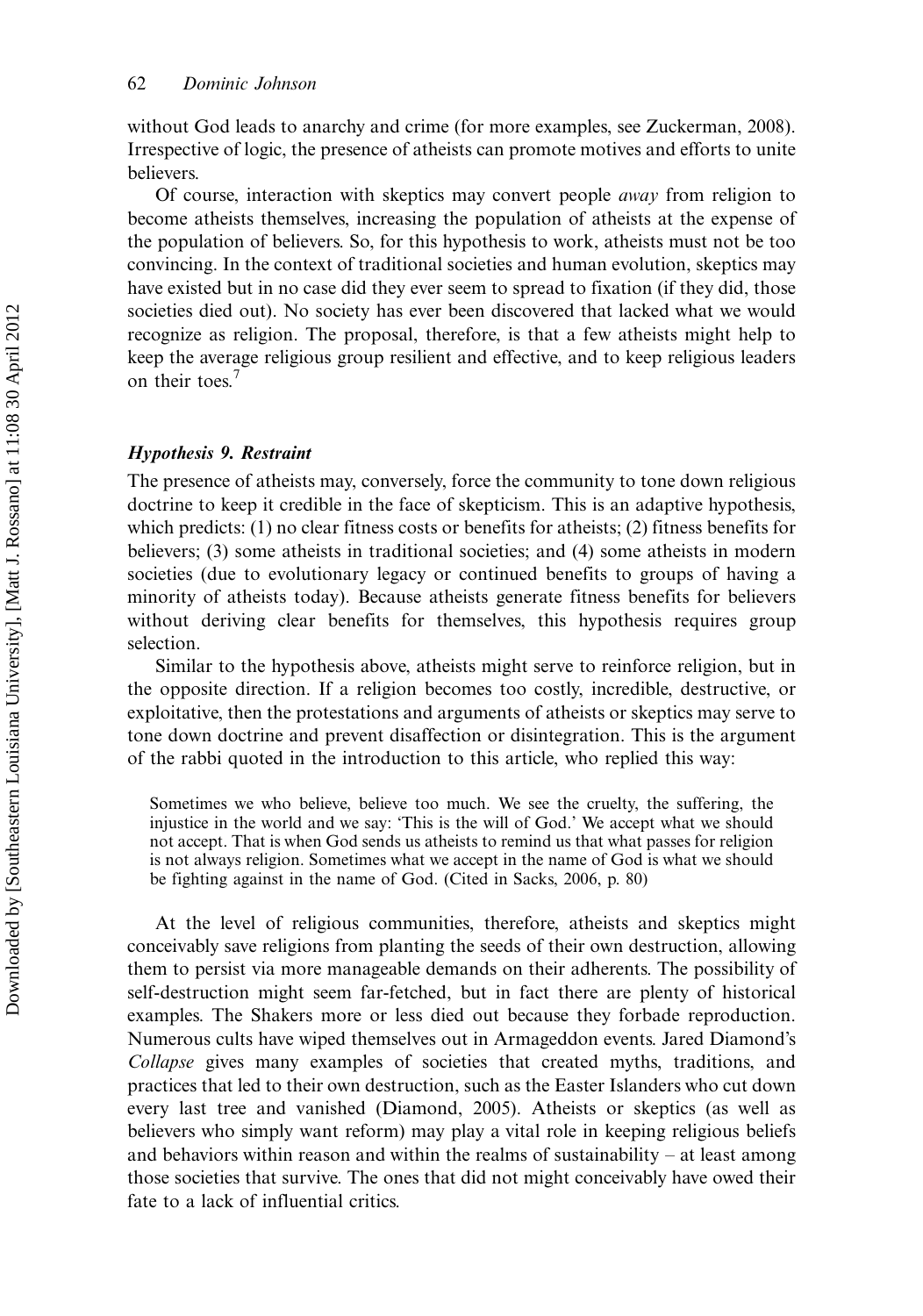## Hypothesis 10. Atheism is a religion

Although the definitions of atheism and religion become crucial here, it remains possible that atheists  $-$  as a group  $-$  find benefits in their shared non-belief and associated values that are very similar to the benefits (as argued by evolutionary theories of religion) derived by religious groups. This is an adaptive hypothesis, which predicts: (1) fitness benefits for atheists; (2) no clear fitness costs or benefits for believers; (3) some atheists in traditional societies; and (4) some atheists in modern societies (due to evolutionary legacy or continued benefits of atheism today).

The main reason I propose this hypothesis is because so much of the behavior of serious atheists seems to resemble the behavior of believers. A humanist friend of mine claims to ''pray nightly to Richard Dawkins''! But the ''religiousness'' of many atheists is genuine and striking. This is particularly true of the ''new atheism'' characterized by Dawkins, Dennett, Harris, and Hitchens (Geertz  $\&$  Markusson, 2010). David Sloan Wilson calls it a ''stealth religion,'' because its proponents masquerade as objectively scientific but in fact betray features that are similar to a religion: ''including a polarized belief system that represents everything as good, good, good or bad, bad, bad ('how religion poisons everything'), the unquestioned authority of its leaders, and even the portrayal of bad ideas as like demons (parasitic memes) that need to be cast out ('breaking the spell')'' (Wilson, 2009).

Atheists (at least many of them) declare a particular world view, subscribe to a set of shared values, signal this to others, identify other religious groups as rivals, congregate, conduct rituals (e.g., humanist ceremonies), are convinced of the superiority of their beliefs, and are evangelical. For example, Richard Dawkins has sustained remarkable efforts to advertise his world view and convince others to join the following. Whatever the reasons for this behavior, it certainly shares many parallels with religious groups and leaders.

Even Zuckerman's study of the least religious societies found that religion was actually ever-present:

One of the reasons I have titled this book Society without God as opposed to Society without Religion is because many elements of the Lutheran religion definitely continue to permeate Danish and Swedish culture. For example, the majority of Danes and Swedes are still tax-paying members of their respective national churches, most Danes and Swedes prefer to get married in church, and a large majority of Danes and Swedes still choose to baptize their children under the auspices of a pastor. (Zuckerman, 2008, p. 8)

He reports that people in these societies engage in rituals ''out of a sense of cultural tradition.'' Strikingly, most of his interviewees paid around 1% of their annual income to support the national church (Zuckerman, 2008, p. 8).

The key point is that (many) atheists are a collection of like-minded individuals who identify themselves by certain beliefs about the world, who differentiate themselves from people with different beliefs, and who stick together. They may, therefore, be gleaning the same adaptive benefits that religious believers do membership of a group with shared values and beliefs. The problem with this hypothesis is that, apart from atheists lacking belief in supernatural agents (so it cannot be a religion by many definitions), it does not seem to be a convincing explanation for the persistence of non-belief in the human evolutionary past, but rather a phenomenon of modern society.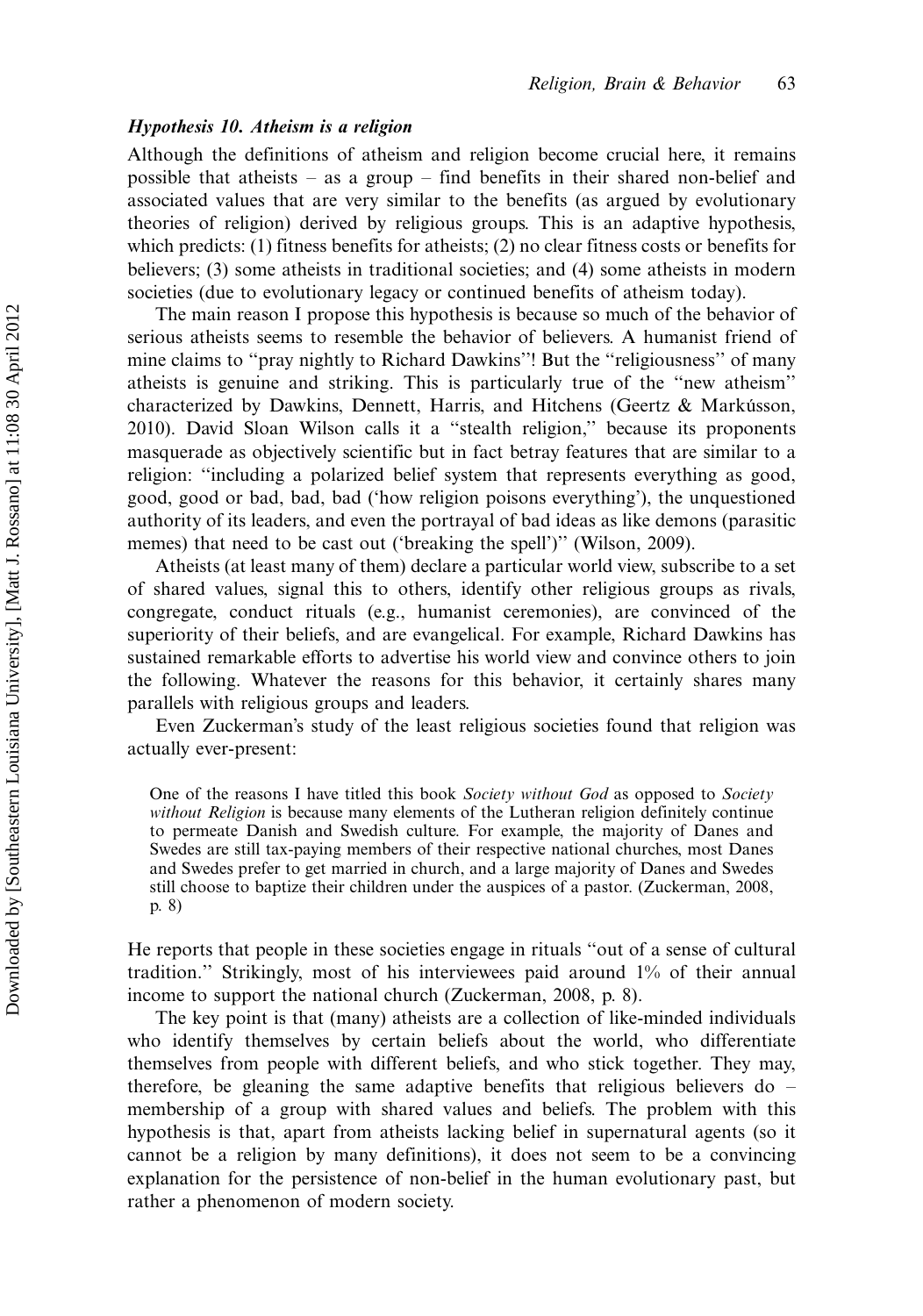#### **Discussion**

The point of this article was not to advocate any particular evolutionary theory or explanation of atheism. Rather, it was to point out that there are several plausible hypotheses for why atheism might actually be adaptive in its own right, as well as counter-intuitively promoting the adaptive advantages of religious beliefs and religious groups. Functionalist evolutionary theories of religion might therefore be challenged, newly supported, or in need of revision in the light of evolutionary theories of atheism. Despite the explosion of evolutionary theories of religion in recent years, few have considered whether or how atheism might alter the evolutionary causes or consequences of religion.

#### **Criticisms**

One criticism of this work is the charge of panadaptationism. Just because many human traits are evolved adaptations, we should not expect all traits to serve an evolutionary function. Stephen Jay Gould offers numerous examples of "spandrels" – traits that arose by accident and have no consequences for fitness (Gould & Vrba, 1982). Atheism, in particular, should perhaps not be expected to have any adaptive function because, at least from the perspective of evolutionary theorists of religion, religious *beliefs* were subject to natural selection, not *atheism*. For these (and other) scholars, atheism is a default state that religious beliefs supplanted. Natural selection is not required for atheism to emerge in human cultures, and thus evolution is not needed for explaining atheism. This is a fair criticism and we should be sure we are not inventing interesting ideas that lack plausibility or utility. However, the goal of the present article was to think through whether there are any possible adaptive functions of atheism to assess.

Another criticism is that this work might be perceived as an attack on evolutionary theories of religion. However, evolutionary theories are not intrinsically endangered by recognizing the presence of atheists. Zuckerman (2007, p. 61) argued that the high rates of atheism around the world ''delivers a heavy blow'' to evolutionary theories of religion. This is a flawed argument that assumes genetic determinism (Geertz & Markússon, 2010; Sosis, 2009, p. 326). Although many evolutionary theories suggest that religious traits are adaptive and widespread, there is no reason to expect them in every individual, and the degree to which they are expressed is expected to vary as well. Hence my null hypothesis: human traits especially behavioral traits  $-$  are complex outcomes of multiple interacting genes, physiology, cognition, and environment. Even where the causes of a trait are well known, there is wide variation in its expression. Therefore, I am not arguing that atheism undermines evolutionary theories of religion. On the contrary, I am arguing that atheism may be an important part of the story.

## Interactions

We should also remain aware of the potential complexity of multiple phenomena occurring at once. There may be co-occurrence or interactions among multiple evolutionary functions of atheism, as well as among multiple evolutionary functions of religion. For example, atheism might be due to natural variation in how cognitive mechanisms underlying religious beliefs manifest themselves (the null hypothesis), but given the presence of atheists, there may be adaptive consequences for their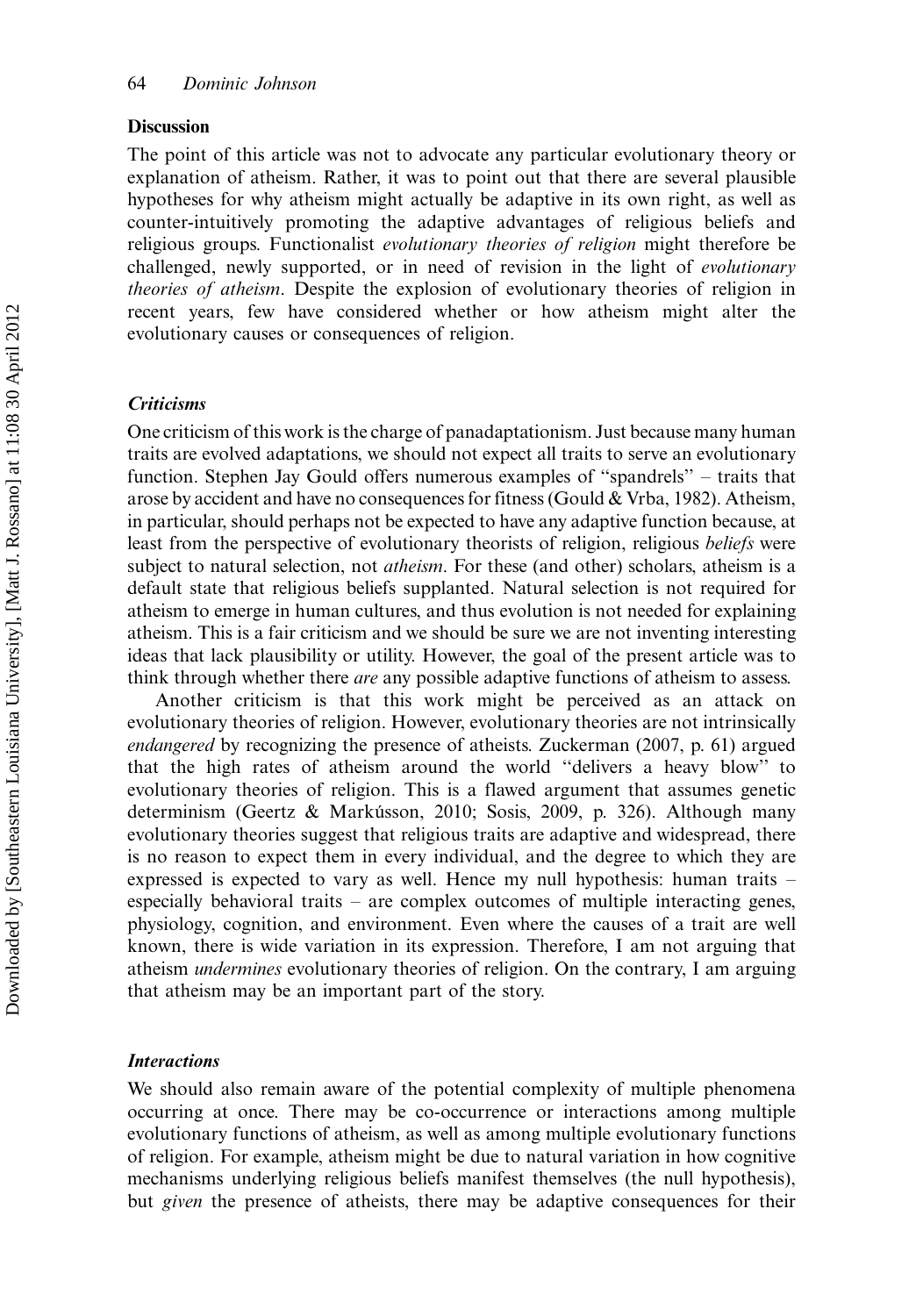believing peers, or for the group. Such interactions offer a plethora of questions for further study.

#### Levels of selection

Some of the hypotheses in Table 1 imply that individual-level selection is all that is needed for atheism to persist because benefits accrue to atheists (so atheism would be directly selected for), whereas other hypotheses imply that group-level selection would be necessary for atheism to persist because the benefits accrue to believers but not atheists (so atheists would be selected against, without group selection). For much of the last few decades, group selection has been ruled out from serious discussion of the evolution of behavior, because individuals who act in the interests of others will be quickly outcompeted by individuals who act exclusively in their own interests (Dawkins, 1976; Williams, 1966). Recently, however, there has been a resurgence of interest in the possibility of group selection  $-$  at least in principle and under certain circumstances (Wilson, 2002, 2006; Wilson & Sober, 1994). Certainly, the role of cultural group selection in humans has gathered prominence, since the conditions required for group selection are more likely to occur in rapidly spreading cultural traits that differ significantly between groups (Richerson & Boyd, 2004; Sober & Wilson, 1998). The debate continues (West, El Mouden, & Gardner, 2011).

For the purposes of this paper, I am agnostic as to which may be the most important. Individual selection is typically the more potent in nature, because the fitness consequences of alternative strategies accrue directly to the actor and do not require special conditions such as between-group fitness differentials and limited migration. I am particularly drawn, therefore, to the hypotheses invoking frequency dependent selection, exploitation, and ecology  $-$  at least as first steps for further study. However, because of the likely importance of the null hypothesis  $-$  natural variation means there are always some atheists or skeptics  $-\mathbf{we}$  should take seriously the implications of such individuals for the group as a whole.

#### Evolutionary mismatch

The evolutionary logic of these hypotheses might still hold true today. For example, a minority of atheists might still be able to enjoy the rewards of coexistence within a majority of believers. Whether people are interacting in a Pleistocene clan 25,000 years ago or in New York in 2012, if there are benefits to the coexistence of atheism and believers, then both may reap the spoils. Intriguingly, this may even occur within religious communities  $-$  as with the example of Ultra-Orthodox Jews, some of whom own up to the fact they are not true believers (Sosis, 2011; Winston, 2005). The problem is how these advantages are measured. In evolutionary history, natural selection would have acted on the differential reproductive success of believers and non-believers. Today, atheists (as well as the religious) might find advantages as a result of their beliefs, but only when measured in income, status, or happiness (for example), which may or may not translate into Darwinian fitness. However, atheism might also lead to disadvantages if, for example, it leads to lower income, lower status, or unhappiness. This raises the interesting possibility that, if atheism has been subject to positive selection in human evolutionary history, it may nevertheless be maladaptative in modern life (which is an interesting counterpoint to Dawkins' view that religion, whatever its origins, is maladaptive in modern life).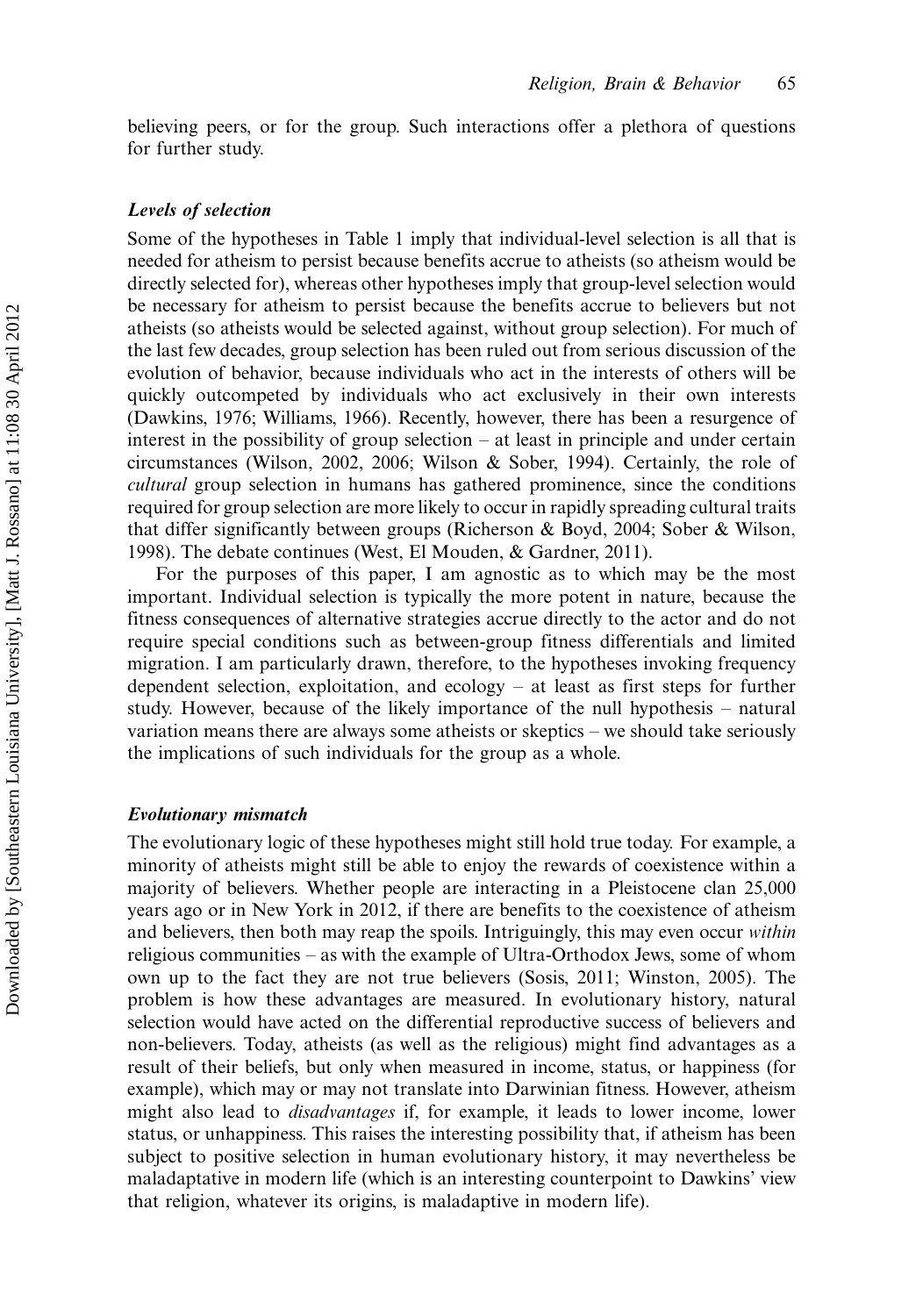#### Extensions of the idea

In this paper, I have focused on the effects of atheism on religion. However, much of the logic applies to any other system of beliefs that interact with religion. Therefore, the hypotheses about frequency dependence or ecological variation, for example, might not only offer novel explanations of atheism, but could also explain other phenomena, including: (1) variation in beliefs and behaviors within a given religion (i.e., different denominations and sects); (2) variation and diversity among different religions (i.e., the evolution of one religion may have depended on the evolution of others); (3) the emergence of cults or new religious movements that directly oppose elements of the beliefs of existing groups; and (4) the emergence of nonconformist groups such as anarchists, rebels, and conspiracy theorists. Perhaps  $-$  although here we are venturing into deep speculation  $-$  one cause of these belief systems is the religious milieu from which they arise, with potential (but possibly hidden and counter-intuitive) fitness benefits for nonconformists as well as their conformist peers.

#### Conclusion

Personally, I am skeptical of the main adaptive hypotheses proposed. I favor the null hypothesis of natural variation, in which cognitive mechanisms underpinning religious beliefs vary in whether and how much they generate belief. At one end of this spectrum – one of the tail ends of the distribution – we will have people with very low levels of belief, even atheists, just as we always have extremes of other biological and psychological traits. However, the point of this paper is not to adjudicate among evolutionary hypotheses on atheism, but to think through what these hypotheses are. As far as I know none of these hypotheses has been theoretically examined or empirically tested in any detail. Many of their predictions could be relatively easily explored using mathematical models, empirical studies, or laboratory experiments. Certainly, an evolutionary perspective puts atheism in a new light.

The one hypothesis that seems to stand out as having copious contemporary evidence is the idea that atheists successfully bolster religious groups. Jonathan Sacks, in critiquing Richard Dawkins's argument that God has been the cause of numerous wars and genocides (which, he points out, also happen for a large number of reasons other than religion), nevertheless accepts that Dawkins is useful for highlighting instances of religion being exploited for evil ends. ''If Richard Dawkins has done no more than warn us of this danger, then may he forgive me for saying that he is a fine example of why God creates atheists'' (Sacks, 2006, p. 80). One result of the ''new atheism'', especially in its quite militant modern form (Dawkins, 2006; Harris, 2004; Hitchens, 2007), is promotion of the solidarity of the religious communities that they berate. An evolutionary perspective raises the possibility that this is precisely what atheists are for.

#### Notes

1. For the purposes of this article, I define "atheism" as the phenomenon of individuals who do not hold religious beliefs, such as a belief in a supernatural agent. They may not be intellectually ''committed'' to this view, as are many contemporary self-declared atheists; rather, they may be doubtful or skeptical of religious claims when pressed. I am not talking about ''new atheists'' or people who are anti-religion. For definitions of atheism, see Martin (2007). In general, I characterize religiosity and atheism as polymorphic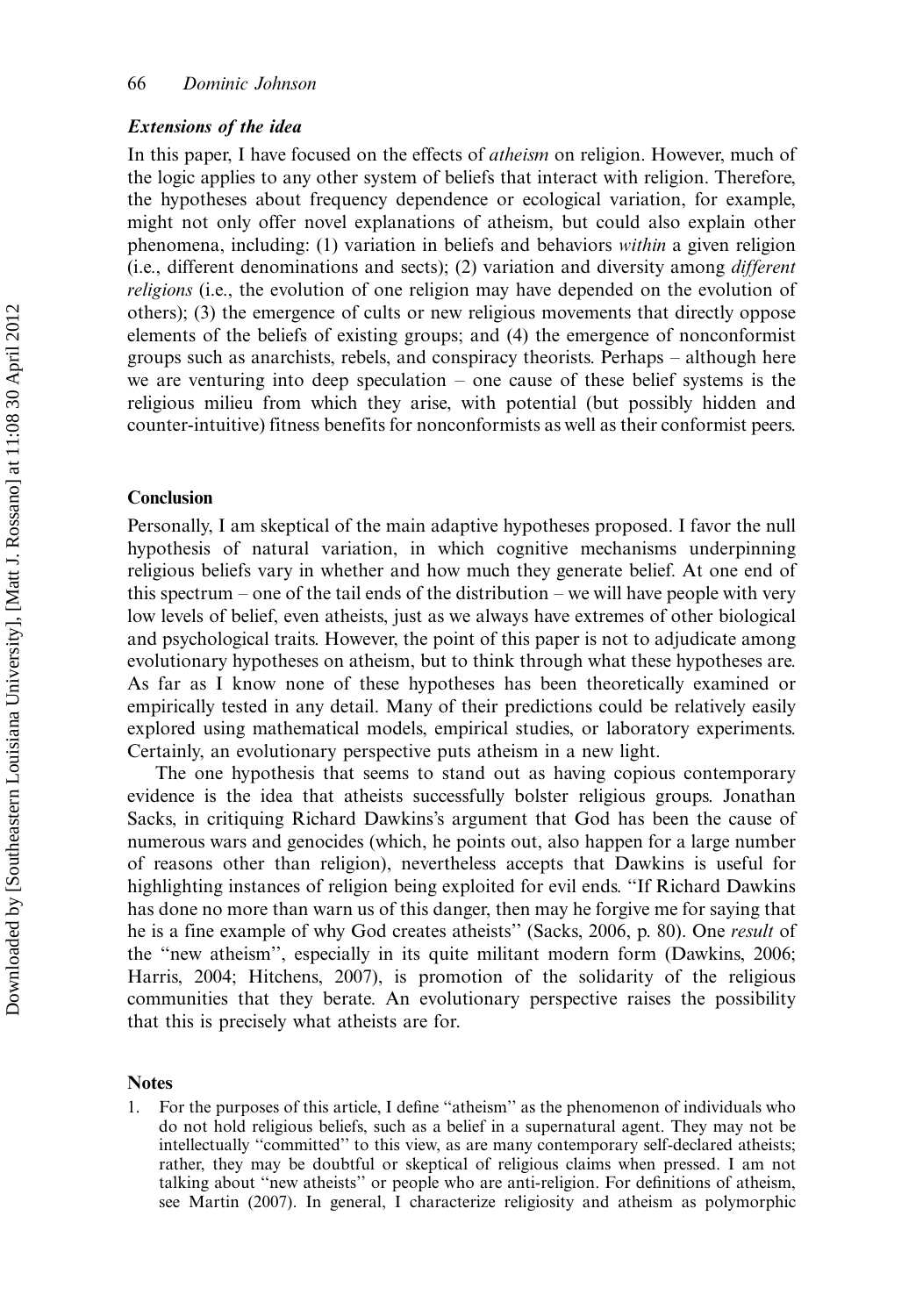behavioral strategies (where individuals tend to be of one type or the other). However, many of the functional hypotheses for atheism that I propose allow the alternative possibility that the same individual may switch between atheism and religiosity, depending on environmental conditions.

- 2. "Inaccurate" from the perspective that God or other supernatural agents do not exist.<br>3. I have encountered growing skepticism of this claim, since it might simply be that children
- I have encountered growing skepticism of this claim, since it might simply be that children and adults in pre-scientific societies endorse a simpler view, rather than a more complex view.
- 4. For a contrasting view see Hunter (2010).
- 5. Note that I record fitness costs or benefits arising solely from the coexistence of atheists and believers. There may be other fitness costs and benefits arising from religious beliefs and behaviors (as argued by specific evolutionary theories of religion), but these are omitted here. Each hypothesis is also considered in strict isolation. For instance, while atheists may gain fitness benefits in Hypothesis X, those gains are not considered in Hypothesis Y. This approach is important because it allows us to directly compare the effects of the different hypotheses on the fitness of atheists and believers, while ''controlling for'' all other types of costs and benefits. In future studies of individual hypotheses, costs, benefits, and interactions will need to be factored in.
- 6. Note that this hypothesis is different from frequency-dependent selection because atheists as catalysts may reap no fitness benefits, whereas in frequency-dependent selection both atheists and believers gain fitness benefits.
- 7. Once again, this could be viewed as a version of frequency-dependent selection. However, within this hypothesis, atheists obtain no individual fitness benefits (unlike with frequency-dependence) but persist due to group selection.

#### References

- Alcorta, C.S., & Sosis, R. (2005). Ritual, emotion, and sacred symbols: The evolution of religion as an adaptive complex. Human Nature, 16, 323-359.
- Alexander, R.D. (1987). The biology of moral systems. Aldine, NY: Hawthorne.
- Atran, S. (2004). In gods we trust: The evolutionary landscape of religion. Oxford: Oxford University Press. Bainbridge, W.S. (2005). Atheism. Interdisciplinary Journal of Research on Religion, 1, Article 2.
- Barrett, J.L. (2000). Exploring the natural foundations of religion. Trends in Cognitive Sciences, 4, 29-34.
- Barrett, J.L. (2004). Why would anyone believe in God?. New York: Altamira Press.
- Begon, M., Townsend, C.R., & Harper, J.L. (2005). Ecology: From individuals to ecosystems. Oxford: Blackwell Scientific.
- Beit-Hallahmi, B. (2007). Atheists: A psychological profile. In M. Martin (Ed.), The Cambridge Companion to Atheism (pp. 300-317). Cambridge: Cambridge University Press.
- Bering, J.M. (2002). The existential theory of mind. Review of General Psychology, 6, 3–24.
- Bering, J.M. (2006). The folk psychology of souls. Behavioural and Brain Sciences, 29, 453-462.
- Bering, J.M. (2010). The God instinct: The psychology of souls, destiny and the meaning of life. London: Nicolas Brealey.
- Bering, J.M., & Bjorklund, D.F. (2004). The natural emergence of reasoning about the afterlife as a developmental regularity. Developmental Psychology, 40, 217-233.
- Bering, J.M., & Parker, B.D. (2006). Children's attributions of intentions to an invisible agent. Developmental Psychology, 42, 253-262.
- Blanke, O., Ortigue, S., Landis, T., & Seeck, M. (2002). Stimulating illusory own-body perceptions. Nature, 419, 269-270.
- Bloom, P. (2004). Descartes' baby: How the science of child development explains what makes us human. New York: Basic Books.

Boyer, P. (2001). Religion explained: The evolutionary origins of religious thought. New York: Basic Books.

Bremmer, J.N. (2007). Atheism in antiquity. In M. Martin (Ed.), *The Cambridge companion to atheism* (pp. 11-26). Cambridge: Cambridge University Press.

- Bulbulia, J. (2004). Religious costs as adaptations that signal altruistic intention. Evolution and Cognition,  $10, 19 - 38.$
- Bulbulia, J. (2008). Meme infection or religious niche construction? An adaptationist alternative to the cultural maladaptationist hypothesis. Method and Theory in the Study of Religion, 20, 1–42.
- Caldwell-Harris, C.L., Wilson, A.L., LoTempio, E., & Beit-Hallahmi, B. (2011). Exploring the atheist personality: Well-being, awe, and magical thinking in atheists, Buddhists, and Christians. Mental Health, Religion & Culture,  $14, 659-672$ .

Campbell, C. (1971). Toward a sociology of irreligion. London: McMillan Press.

Chagnon, N.A. (1997). Yanomamo. Face Worth: Harcourt Brace.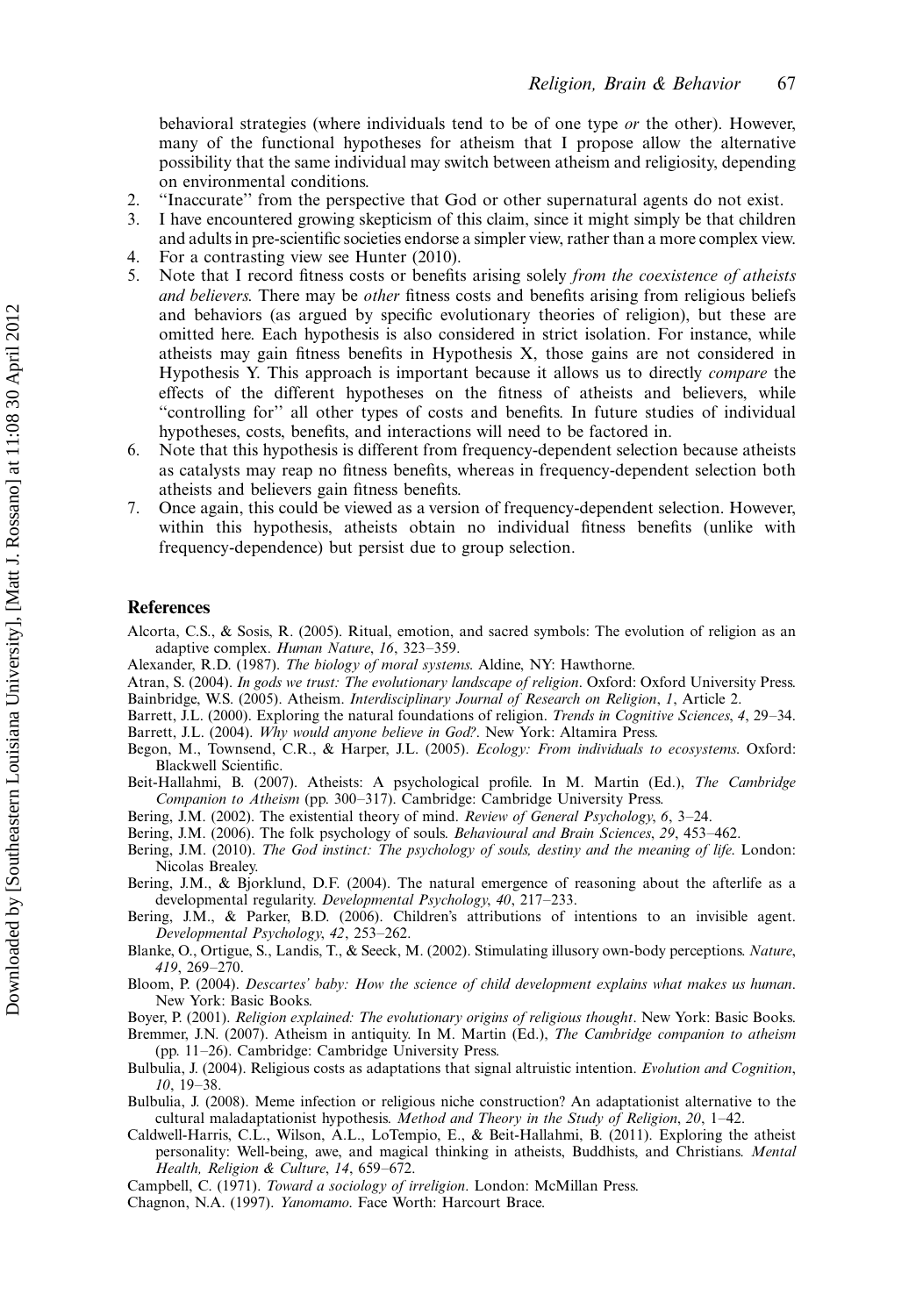- Cronk, L. (1994). Evolutionary theories of morality and the manipulative use of signals. Zygon, 4,  $117 - 135$ .
- Cronk, L. (2005). The application of animal signaling theory to human phenomena: Some thoughts and clarifications. Social Science Information, 44, 603-620.
- Dawkins, R. (1976). The selfish gene. Oxford: Oxford University Press.
- Dawkins, R. (2006). The God delusion. New York: Houghton Mifflin.
- Diamond, J. (2005). Collapse: How societies choose to fail or succeed. New York: Penguin.
- Dugatkin, L.A., & Reeve, H.K. (2000). Game theory and animal behavior. Oxford: Oxford University Press.
- Durkheim, É. (1912/2001). The elementary forms of religious life. Oxford: Oxford University Press.
- Foster, K.R., & Kokko, H. (2009). The evolution of superstitious and superstitious-like behaviour. Proceedings of the Royal Society B: Biological Sciences, 276, 31-37.
- Frazer, J.G. (1922/1996). The golden bough. New York: Touchstone.
- Galen, L. (2009). Profiles of the godless. Free Inquiry, 29, 41-45.
- Geertz, A.W., & Markússon, G.I. (2010). Religion is natural, atheism is not: On why everybody is both right and wrong. Religion,  $40$ , 152-165.
- Glaeser, E.L., & Sacerdote, B.I. (2008). Education and religion. Journal of Human Capital, 2, 188-215.

Goody, J. (1996). A kernel of doubt. Journal of the Royal Anthropological Institute, 2, 667-681.

Gould, S.J., & Vrba, S. (1982). Exaptation: A missing term in the science of form. Paleobiology, 8, 4–15. Gross, N., & Simmons, S. (2010). The religiosity of American college and university Professors. Sociology of religion,  $70$ ,  $101-129$ .

Guthrie, S.E. (1993). Faces in the clouds: A new theory of religion. New York: Oxford University Press.

- Harris, S. (2004). The end of faith: Religion, terror, and the future of reason. New York: London: W.W. Norton & Co.
- Hauert, C., De Monte, S., Hofbauer, J., & Sigmund, K. (2002). Volunteering as Red Queen mechanism for cooperation in public goods games. Science, 296, 1129-1132.
- Hauert, C., Traulsen, A., Brandt, H., Nowak, M.A., & Sigmund, K. (2007). Via freedom to coercion: The emergence of costly punishment. Science, 316, 1905-1907.
- Hitchens, C. (2007). God is not great: How religion poisons everything. New York: Twelve Books.
- Hood, B.M. (2009). SuperSense: Why we believe in the unbelievable. New York: HarperOne.
- Hunsbereger, B., & Altemeyer, B. (2006). Atheists: A groundbreaking study of America's nonbelievers. Amherst: Prometheus Books.
- Hunter, L.A. (2010). Explaining atheism: Testing the secondary compensator model and proposing an alternative. Interdisciplinary Journal of Research on Religion, 6, Article 6.
- Hunter, M., & Wootton, D. (Eds.) (1992). Atheism from the Reformation to the Enlightenment. Oxford: Clarendon Press.
- Hwang, K., Hammer, J.H., & Cragun, R. (in press). Extending the religion-health research to secular minorities: issues and concerns. Journal of Religion and Health.
- Irons, W. (2001). Religion as a hard-to-fake sign of commitment. In R. Nesse (Ed.), Evolution and the capacity for commitment (pp. 292-309). New York: Russell Sage Foundation.
- Johnson, D.D.P. (2008). Gods of war: The adaptive logic of religious conflict. In J. Bulbulia, R. Sosis, C. Genet, R. Genet, E. Harris, & K. Wyman (Eds.), The evolution of religion: Studies, theories, and critiques (pp. 111-117). Santa Margarita, CA: Collins Foundation Press.
- Johnson, D.D.P., & Bering, J.M. (2006). Hand of God, mind of man: Punishment and cognition in the evolution of cooperation. Evolutionary Psychology, 4, 219-233.
- Johnstone, R.A. (1997). The evolution of animal signals. In J.R. Krebs & N.B. Davies (Eds.) Behavioural ecology: An evolutionary approach (4th Edition, pp. 155–178). Oxford: Blackwell Science.
- Keleman, D. (2004). Are children ''intuitive theists''? Reasoning about purpose and design in nature. Psychological Science, 15, 295-301.
- Koenig, H.G. (2005). Faith, medicine and science: A Festschrift in honour of Dr David Larson. Binghamton, NY: Howarth.
- Koenig, L.B., McGue, M., Krueger, R.F., & Bouchard, T.J. (2005). Genetic and environmental influences on religiousness: Findings for retrospective and current religiousness ratings. Journal of Personality, 73, 471-488.
- Kosmin, B., & Keysar, A. (Eds.) (2007). Secularism and secularity: Contemporary international perspectives. Hartford, CT: Institute for the Study of Secularism in Society and Culture.
- Krebs, J.R., & Davies, N.B. (1993). An introduction to behavioural ecology. Oxford: Blackwells Scientific Publications.
- Lanman, J. (in press). No longer 'walking the walk': The importance of religious displays for transmission and secularization. Journal of Contemporary Religion.
- Lee, L., & Bullivant, S. (2010, 6 March). Where do atheists come from? New Scientist,  $26-27$ .
- Linklater, M. (2005, 13 August). Labour Party at prayer salutes Cook the atheist. The Times.
- Locke, J. (1937). Treatise of civil government and a letter concerning toleration. New York: Appleton-Century.
- MacNeill, A. (2004). The capacity for religious experience is an evolutionary adaptation to warfare. Evolution and Cognition,  $10, 43-60$ .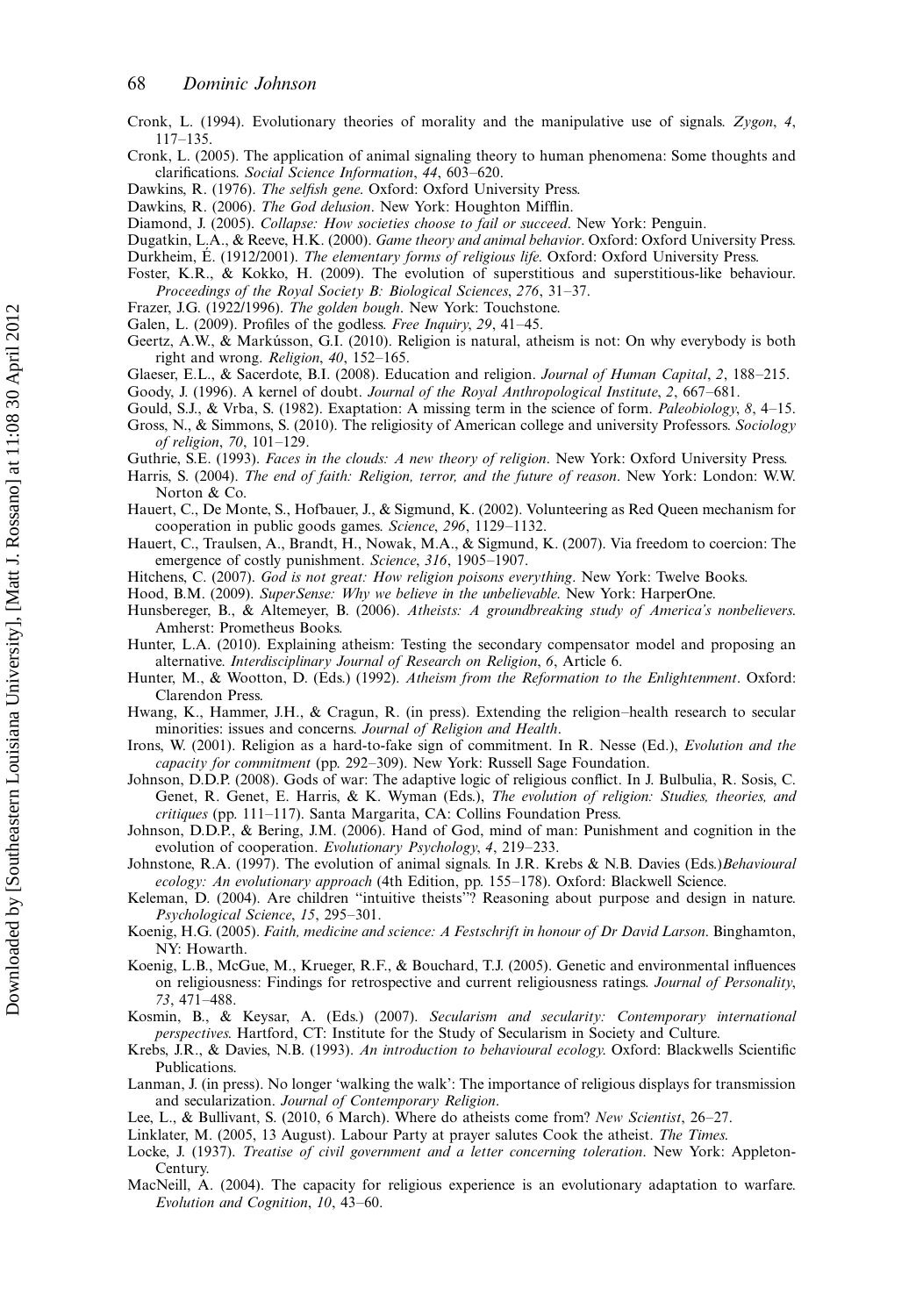Martin, M. (Ed.) (2007). The Cambridge companion to atheism. Cambridge: Cambridge University Press. Marx, K.(1844). A contribution to the critique of Hegel's Philosophy of Right. Deutsch-Französische Jahrbücher.

- Mathew, S., & Boyd, R. (2008). When does optional participation allow the evolution of cooperation? Proceedings of the Royal Society of London, B,  $276(1659)$ ,  $1167-1174$
- Mayr, E. (1961). Cause and effect in biology. Science, 134, 1501-1506.
- McKay, R.T., & Dennett, D.C. (2009). The evolution of misbelief. Behavioral and Brain Sciences, 32, 493561.
- McNamara, P. (Ed.) (2006). Where God and science meet: How brain and evolutionary studies alter our understanding of religion (Vols.  $1-3$ ). Westport, CT: Praeger Perspectives.
- McNamara, P. (2009). The neuroscience of religious Experience. Cambridge: Cambridge University Press. Miller, J.D., Scott, E.C., & Okamoto, S. (2006). Public acceptance of evolution. Science, 313, 765–766.
- Murdock, G.P. (1980). Theories of illness: A world survey. Pittsburg, PA: HRAF, University of Pittsburgh Press. Norenzayan, A., & Shariff, A.F. (2008). The origin and evolution of religious prosociality. Science, 322, 58–62.
- Norris, P., & Inglehart, R. (2004). Sacred and secular: Religion and politics worldwide. Cambridge: Cambridge University Press.
- Nowak, M.A. (2006). Evolutionary dynamics: Exploring the equations of life. Cambridge, MA: Belknap Press of Harvard University Press.
- Pals, D.L. (2006). Eight theories of religion. New York: Oxford University Press.
- Pasquale, F.L. (2007). The ''nonreligious'' in the American northwest. In B.A. Kosmin & A. Keysar (Eds.), Secularism & secularity: Contemporary international perspectives (pp. 41–58). Hartford, CT: ISSSC.
- Richerson, P.J., & Boyd, R. (2004). Not by genes alone: How culture transformed human evolution. Chicago, IL: University Of Chicago Press.
- Roes, F.L., & Raymond, M. (2003). Belief in moralizing gods. Evolution and Human Behavior, 24, 126-135. Rosen, S.P. Religion, brain, biology, and politics: a preliminary essay. Manuscript in preparation.
- Rowthorn, R. (2011). Religion, fertility and genes: A dual inheritance model. Proceedings of the Royal Society B: Biological Sciences, 278, 2519-2527.
- Sacks, Jonathan. (2006, 21 October). Danger ahead there are good reasons why God created atheists. The Times, p. 80.
- Saler, B., & Ziegler, C.A. (2006). Atheism and the apotheosis of agency. Tenemos: Nordic Jounral of Comparative Religion, 42, 7-41.
- Schjoedt, U. (2009). The religious brain: A general introduction to the experimental neuroscience of religion. Method and Theory in the Study of Religion, 21, 310-339.
- Schloss, J.P., & Murray, M. (2011). Evolutionary accounts of belief in supernatural punishment: A critical review. Religion, Brain & Behavior, 1, 46-99.
- Schnell, T., & Keenan, W.J.F. (2011). Meaning-making in an atheist world. Archive for the Psychology of Religion, 33, 55-80.
- Searcy, W.A., & Nowicki, S. (2005). The evolution of animal communication: Reliability and deception in signaling systems. Princeton, NJ: Princeton University Press.
- Shariff, A.F., & Norenzayan, A. (2007). God is watching you: Supernatural agent concepts increase prosocial behavior in an anonymous economic game. Psychological Science, 18, 803-809.
- Snarey, J. (1996). The natural environment's impact upon religious ethics: A cross-cultural study. Journal for the Scientific Study of Religion, 80, 85-96.
- Sober, E., & Wilson, D.S. (1998). Unto others: The evolution and psychology of unselfish behaviour. Cambridge, MA: Harvard University Press.
- Sosis, R. (2003). Why aren't we all Hutterites? Costly signaling theory and religious behavior. Human Nature, 14, 91-127.
- Sosis, R. (2004). The adaptive value of religious ritual. American Scientist,  $92$ , 166-172.
- Sosis, R. (2005). Does religion promote trust? The role of signaling, reputation, and punishment. Interdisciplinary Journal of Research on Religion, 1, 1-30 (article 7).
- Sosis, R. (2006). Religious behaviors, badges, and bans: Signaling theory and the evolution of religion. In P. McNamara (Ed.), Where God and science meet: How brain and evolutionary studies alter our understanding of religion. Vol. 1: Evolution, genes, and the religious brain (pp.  $61-86$ ). Westport, CT: Praeger Publishers.
- Sosis, R. (2009). The adaptationist-byproduct debate on the evolution of religion: five misunderstandings of the adaptationist program. Journal of Cognition and Culture, 9, 315–332.
- Sosis, R. (2011). Why sacred lands are not indivisible: The cognitive foundations of sacralizing land. Journal of Terrorism Research, 2, 17-44.
- Sosis, R., & Alcorta, C. (2003). Signaling, solidarity, and the sacred: The evolution of religious behavior. Evolutionary Anthropology, 12, 264-274.
- Sosis, R., Kress, H., & Boster, J. (2007). Scars for war: Evaluating alternative signaling explanations for cross-cultural variance in ritual costs. Evolution and Human Behavior, 28, 234–247.
- Stark, R. & Bainbridge. (1985). The future of religion: Secularization, revival and cult formation. Berkeley, CA: UC Press.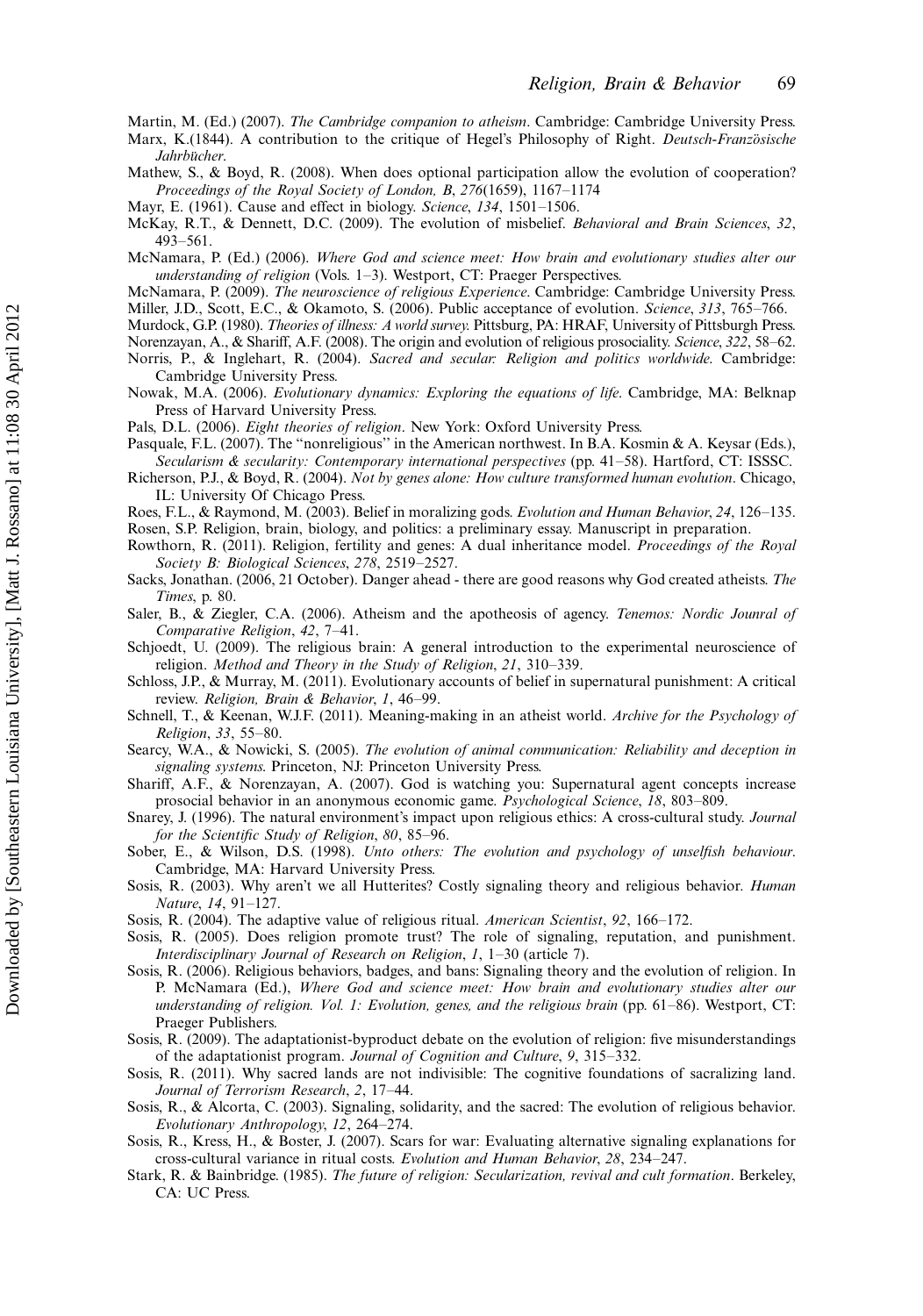Steadman, L.B., & Palmer, C.T. (2009). The supernatural and natural selection: Religion and evolutionary success. Boulder, CO: Paradigm.

Taves, A. (1999). Fits, Trances, and Visions: Experiencing Religion and Explaining Experience from Wesley to James. Princeton, NJ: Princeton University Press.

- Thrower, J. (1980). The alternative tradition: Religion and the rejection of religion in the ancient world. The Hague: Mouton.
- Tinbergen, N. (1963). On aims and methods in ethology. Zeitschrift fur Tierpsychologie, 20, 410–433.
- Tinbergen, N. (1968). On war and peace in animals and man: An ethologist's approach to the biology of aggression. Science,  $160$ ,  $1411-1418$ .
- Trivers, R.L. (2011). Deceit and self-deception: Fooling yourself the better to fool others. London: Allen Lane.

Weber, M. (1922/1978). The sociology of religion. Berkeley, CA: University of California Press.

Weibull, J. (1995). Evolutionary game theory. Cambridge, MA: MIT Press.

- West, S.A., El Mouden, C., & Gardner, A. (2011). 16 common misconceptions about the evolution of cooperation in humans. Evolution and Human Behavior, 32, 231-262.
- Whitehouse, H. (2004). Modes of religiosity: A cognitive theory of religious transmission. Walnut Creek, CA: Altamira Press.
- Whitehouse, H. (2008). Cognitive evolution and religion; Cognition and religious evolution. In J. Bulbulia, R. Sosis, C. Genet, R. Genet, E. Harris, & K. Wyman (Eds.), The evolution of religion: Studies, theories, and critiques (pp. 19–29). Santa Margarita, CA: Collins Foundation Press.

Williams, G.C. (1966). *Adaptation and natural selection*. Princeton, NJ: Princeton University Press.

- Wilson, D.S. (2002). *Darwin's cathedral: Evolution, religion, and the nature of society.* Chicago, IL: University of Chicago Press.
- Wilson, D.S. (2005). Testing major evolutionary hypotheses about religion with a random sample. Human Nature, 16, 419-446.
- Wilson, D.S. (2006). Human groups as adaptive units: Toward a permanent consensus. In P. Carruthers, S. Laurence, & S. Stich (Eds.), The innate mind: Culture and cognition. Oxford: Oxford University Press.
- Wilson, D.S. (2009). Atheism as a stealth religion. Retrieved from [http://scienceblogs.com/evolution/2009/](http://scienceblogs.com/evolution/2009/10/atheism_as_a_stealth_religion.php) [10/atheism\\_as\\_a\\_stealth\\_religion.php](http://scienceblogs.com/evolution/2009/10/atheism_as_a_stealth_religion.php)
- Wilson, D.S., & Sober, E. (1994). Reintroducing group selection to the human behavioural sciences. Behavioral and Brain Sciences, 17, 585-654.
- Winston, H. (2005). Unchosen: The hidden lives of Hasidic rebels. Boston, MA: Beacon Press.
- Zuckerman, P. (2007). Atheism: Contemporary numbers and patterns. In M. Martin (Ed.), The Cambridge companion to atheism (pp.  $47-65$ ). Cambridge: Cambridge University Press.
- Zuckerman, P. (2008). Society without God: What the least religious nations can tell us about contentment. New York: NYU Press.
- Zuckerman, P. (2009). Atheism, secularity, and well-being: How the findings of social science counter negative stereotypes and assumptions. Sociology Compass, 3, 949-971.

## COMMENTARIES

## Atheism: by-product of cognitive styles of independent learning and systemizing

Catherine L. Caldwell-Harris\*

Department of Psychology, Boston University, USA

Johnson's taxonomy of evolutionary hypotheses for atheism is comprehensive and informative, but his illustrations of what behaviors or traits may actually have been adaptive are skeletal. Johnson recognizes this, urging other researchers to flesh out the details.

I respond to this call by proposing some cognitive features and personality characteristics that, in addition to facilitating disbelief in God, may have been

<sup>\*</sup>Email: charris@bu.edu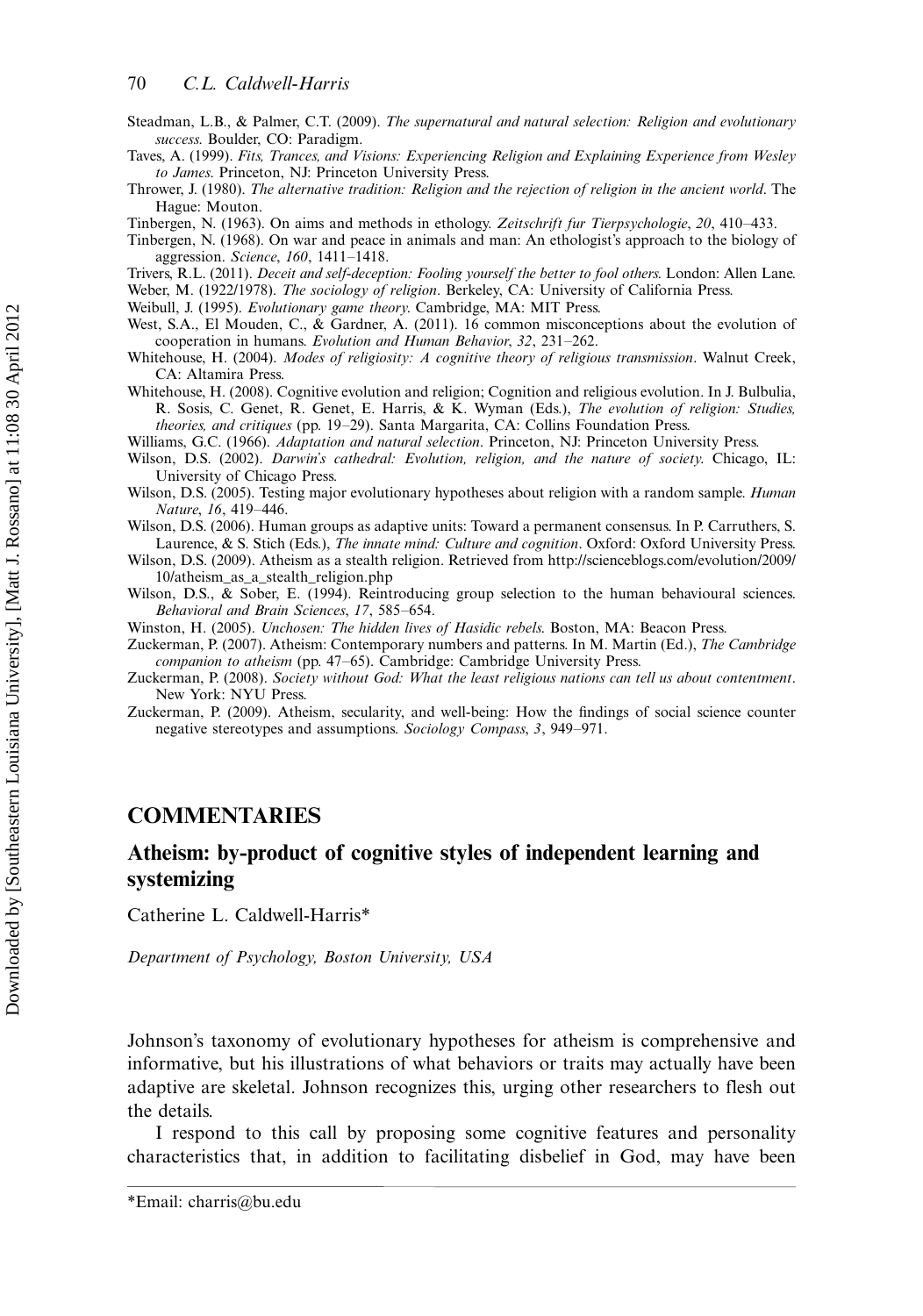adaptive during human evolution. It seems unlikely that atheism was a target of natural selection. Instead, skepticism toward the dominant belief system may occur for individuals with high genetic loading for an independent learning style and those with a propensity for gaining information about the world via systemizing.

#### Independent learning

Studies of irreligion in contemporary societies indicate that atheists are more likely to be individualistic in their social attitudes and skeptical and nonconformist with regard to authorities' teachings (Bainbridge, 2005; Beit-Hallahmi, 2006; Caldwell-Harris, Wilson, LoTempio, & Beit-Hallahmi, 2011; Hunsberger & Altemeyer, 2006; Saroglou, 2010). I suggest that a high genetic loading on what Boyd and Richerson (2005) have called an independent learning style produces these characteristics. An independent learning style is distinguishable from another style, cultural learning. These should not be seen as mutually exclusive, but as coexisting cognitive styles utilized depending on the situation. However, these learning styles are likely to be differentially successful based on environmental contingencies. Anthropologists have long noted that traditional agricultural settings most strongly emphasize childhood obedience to adults. Hunter-gatherers and modern technological societies allow children more independent exploration. This is because children in pre-modern eras were needed as farm laborers, and farming practices, distilled through generations of trial and error, are not self-evident to new learners (Barry, Josephson, Sauer, & Marshall, 1976). Rather than risk crop failure by satisfying one's curiosity via experimentation, it was imperative that learners follow what had proven useful. During the thousands of years of pre-modern planting, independent learners would have been a minority within their groups but they may also have been socially successful because their inventions and problem-solving skills led to social status and other rewards against the backdrop of successful harvests.

Cultural learning allows learners to bypass time-consuming trial-and-error learning, but leaves them open to both exploitation and needless repetition of inefficient practices. For this reason, Simon (1990) argued for the adaptiveness of ''teachability,'' a trait that is strongest in childhood when children are under the protection and influence of parents. This allows altruistic behavior to be inculcated, since any fitness reductions from altruistic acts would be compensated for by the benefits of cultural learning. Teachability diminishes at the end of the juvenile period, according to Simon, because young adults would typically be learning from non-kin. Consistent with this, adolescence is associated with questioning parental beliefs and the formation of individual religious beliefs consistent with one's temperament (Alcorta, 2006).

A high genetic loading on independent learning would offer the benefits of creative problem solving and could allow individuals to avoid costly signals when other options were possible. Skepticism toward conventional teachings could then facilitate rejection of or reduced interest in the parents' religion or the dominant religion.

#### **Systemizing**

Systemizing and empathizing have been described as key methods humans use for reasoning and acquiring information (Baron-Cohen, 2009). Empathizing is the strategy most useful in making sense of other humans. If you imagine you are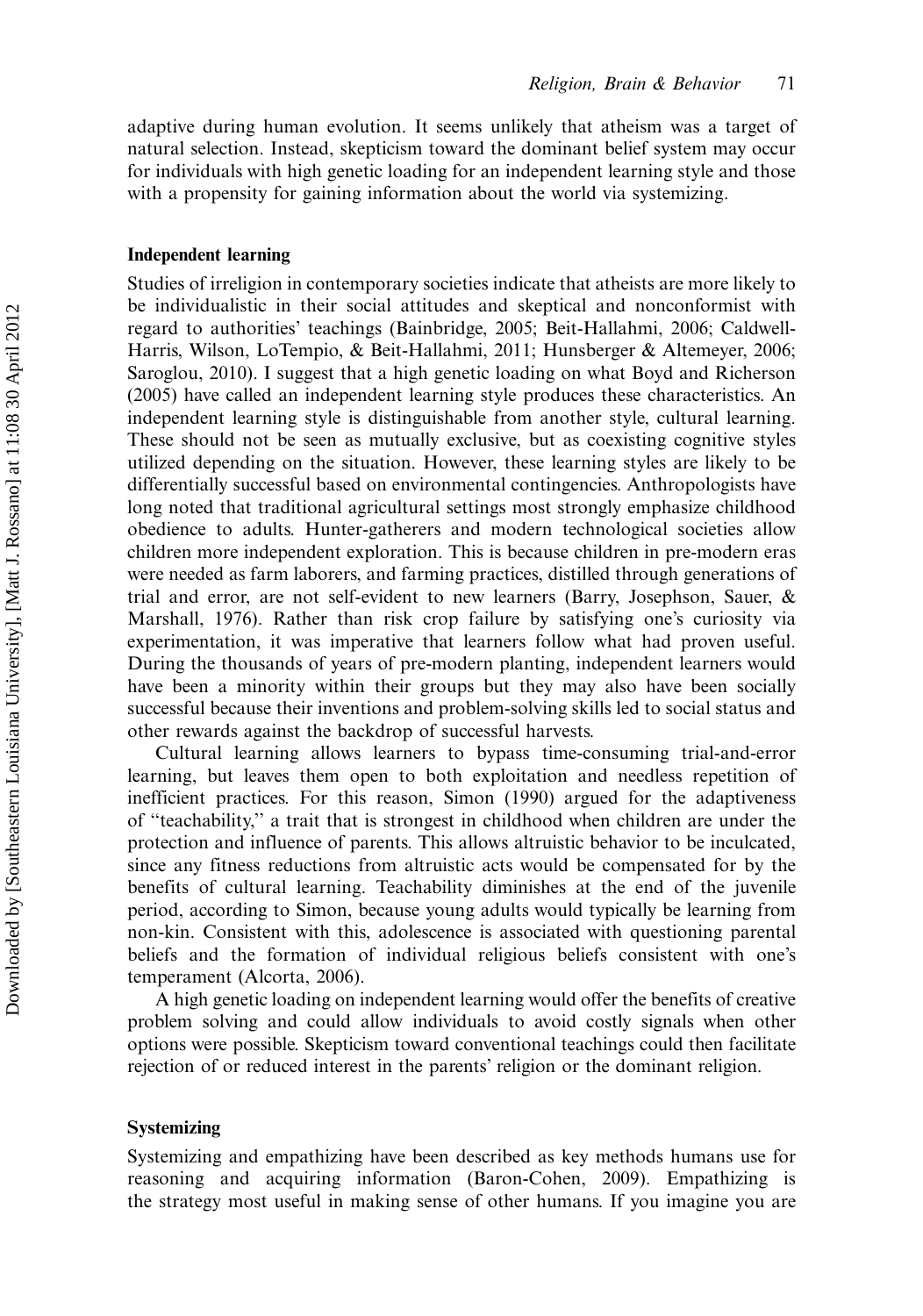in X's situation, you benefit from the flood of inferences based on your exposure to similar situations (Dennett, 1989). Systemizing is the ability to analyze the internal workings of a system in order to model its function, extract its rules, and make viable predictions. Systemizing is the most efficient strategy for understanding mechanical and non-agentive physical systems. Behavioral scientists and persons with Asperger's Syndrome may use systemizing for understanding human behavior, generating explanations that may seem simplistic, obvious, or overly mechanical. Most people adeptly employ both empathizing and systematizing according to the situation, but substantial differences exist. Persons with autism have stronger systematizing skills, and women seem to have stronger empathizing skills (Baron-Cohen, 2009). Scholars have also argued that these two information-processing skills are independently heritable and confer adaptive benefits in different environmental niches (e.g., Kanazawa & Vandermassen, 2005).

It is plausible that atheists have a high genetic loading on systemizing. Atheists enjoy deliberative reasoning and logical analysis, particularly in scientific and circumscribed domains (Hunsberger & Altemeyer, 2006). Because systemizing typically involves manipulation of observables, it is likely to facilitate a naturalistic world view. In a large British sample, Rosenkranz (2009) showed that religious belief was associated with empathizing, while systemizing was associated with atheistic orientation. Indeed, systemizing and empathizing so powerfully predicted religious orientation that sex differences associated with religious belief disappeared when Rosenkranz entered empathizing and systemizing into his multivariate analysis.

If atheists tend to be systemizers, they may have reaped fitness benefits due to the social status awarded to problem solvers, as mentioned above. The attributes of independent learning vs cultural learning and systemizing vs empathizing fit into Johnson's hypothesis 4 about frequency dependence and hypothesis 6 regarding ecological contingencies.

Given their similarities, could the independent-versus-cultural-learning trait and the systemizing-versus-empathizing trait be two aspects of a single cognitive attribute? Systemizing involves analyzing relatively unprocessed data; this requires independent learning. However, systemizing is most likely to produce culturally useful products when it borrows from and builds on cultural knowledge; this requires cultural learning. Similarly, empathizing involves both independent learning, in that one infers the cause of behavior through mental simulation of goals and intentions, and cultural learning, in that mental simulation presupposes an enormous amount of intricate cultural learning. Thus, the independent-versus-cultural-learning trait is distinct from the systemizing-versus-empathizing trait.

## Is atheism directly selected for or an evolutionary by-product?

Independent learning and systemizing were likely to have been adaptive during human evolution, and they appear to predispose individuals towards atheism, and skepticism toward religious dogma. These learning styles may be optimal in contemporary industrialized societies where atheism is also more common than it was in previous eras. My account assumes that it was these cognitive styles that were adaptive; atheism itself was not the target of natural selection.

Is it possible to discriminate between atheism as the target of natural selection versus atheism as an evolutionary by-product? Johnson's article moves freely between statements about possible adaptive benefits of atheism and statements about atheists'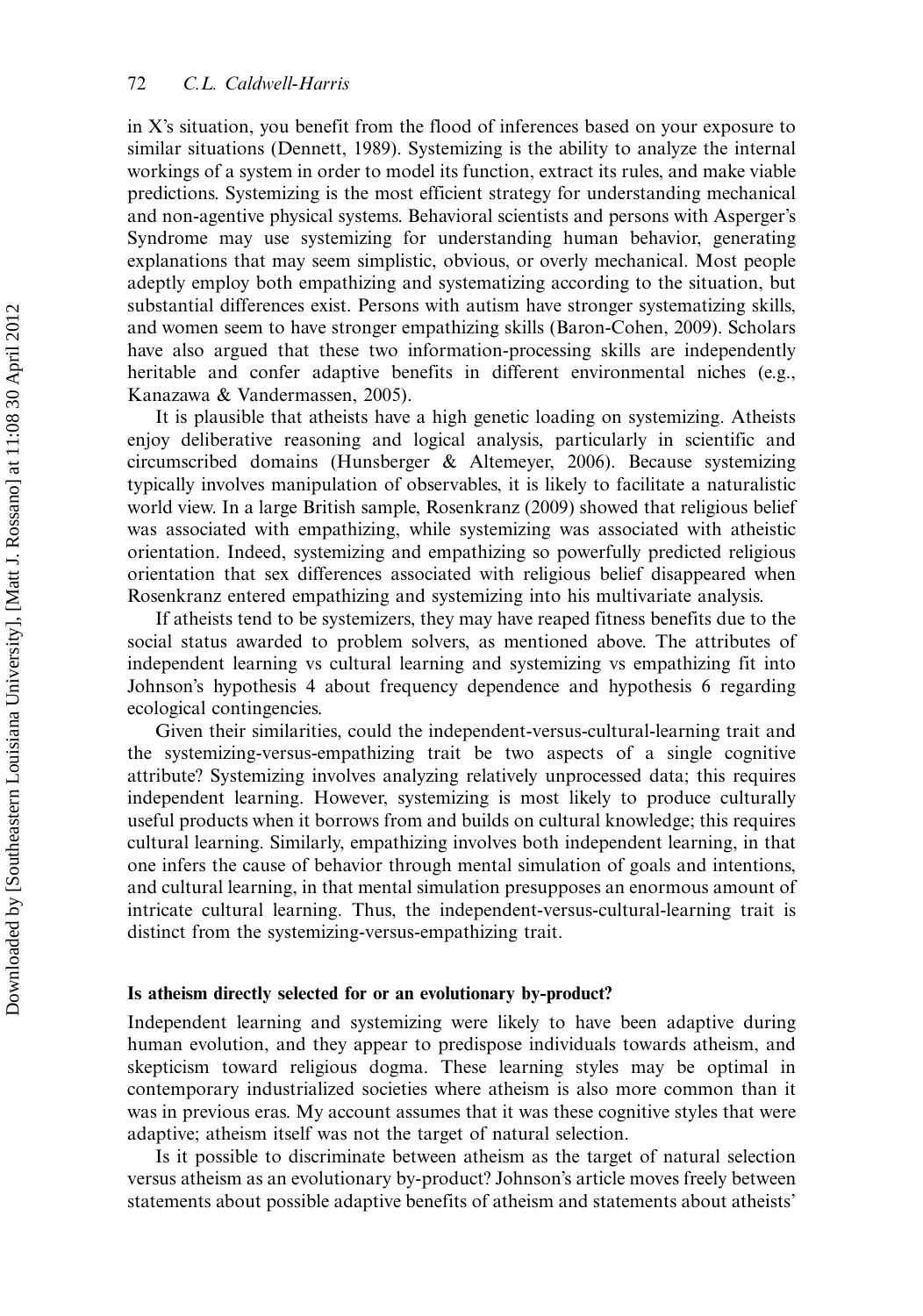likely behaviors and personality correlates. For example, he notes that there ''may be locations and situations in which more 'rationalist,' cost-benefit thinking is particularly adaptive.'' When discussing hypotheses 8, bolstering, and hypotheses 9, restraint, he notes that criticism and scrutiny could ''keep the average religious group resilient and effective.'' Nonconformist, independent thinkers could spark reform within their groups, thus serving the purposes of bolstering and restraint.

My proposal, that it is personality and cognitive styles that conferred adaptive benefits, rather than atheism itself, explains why skepticism toward the dominant belief system can be found in cultures where one is hard pressed to identify actual atheism, and why the incidence of atheism varies strongly across cultures.

#### **References**

Alcorta, C.S. (2006). Religion and the life course: Is adolescence an ''experience expectant'' period for religious transmission? In P. McNamara (Ed.), Where God and science meet: How brain and evolutionary studies alter our understanding of religion, Vol. 2: The neurology of religious experience (pp. 55-80). Westport, CT: Praeger.

Bainbridge, W.S. (2005). Atheism. *Interdisciplinary Journal of Research on Religion, 1*, 1–25.

- Baron-Cohen, S. (2009). Autism: The empathizing-systemizing (E-S) theory. Annals of the New York Academy of Sciences, 1156, 68-80.
- Barry, H., Josephson, L., Sauer, E., & Marshall, C. (1976). Traits inculcated in childhood: Cross-cultural codes. Ethology, 15, 83-114.

Beit-Hallahmi, B. (2006). Atheists: A psychological profile. In M. Martin (Ed.), The Cambridge companion to atheism (pp. 300-318). New York: Cambridge University Press.

Boyd, R., & Richerson, P. (2005). The origin and evolution of cultures. New York: Oxford University Press.

Caldwell-Harris, C.L., Wilson, A., LoTempio, E., & Beit-Hallahmi, B. (2011). Exploring the atheist personality: Well-being, awe, and magical thinking in atheists, Buddhists, and Christians. Mental Health, Religion & Culture, 14,  $659-672$ .

Dennett, D.C. (1989). The intentional stance. Cambridge, MA: MIT Press.

- Hunsberger, B.E., & Altemeyer, B. (2006). Atheists: A groundbreaking study of America's nonbelievers. Amherst, NY: Prometheus Books.
- Kanazawa, S., & Vandermassen, G. (2005). Engineers have more sons, nurses have more daughters: An evolutionary psychological extension of Baron-Cohen's extreme male brain theory of autism. Journal of Theoretical Biology,  $233$ ,  $589-599$ .
- Rosenkranz, P.M. (2009). Existential orientation: Atheism, theism and individual differences (Unpublished doctoral dissertation). University of Newcastle upon Tyne, Newcastle upon Tyne, UK.

Saroglou, V. (2010). Religiousness as a cultural adaptation of basic traits: A five-factor model perspective. Personality and Social Psychology Review, 14, 108-125.

Simon, H.A. (1990). A mechanism for social selection and successful altruism. Science, 250, 1665-1668.

# Why should atheists be "for" anything? On the collective idiosyncrasies and illusions of cognitive scientists of religion

Armin W. Geertz\*

Religion, Cognition and Culture Research Unit (RCC) and MINDLab, Aarhus University, Denmark

Dominic Johnson addresses an issue of critical importance to the cognitive science of religion (CSR). Just asking the question, ''What are atheists for?'', however,

<sup>\*</sup>Email: AWG@teo.au.dk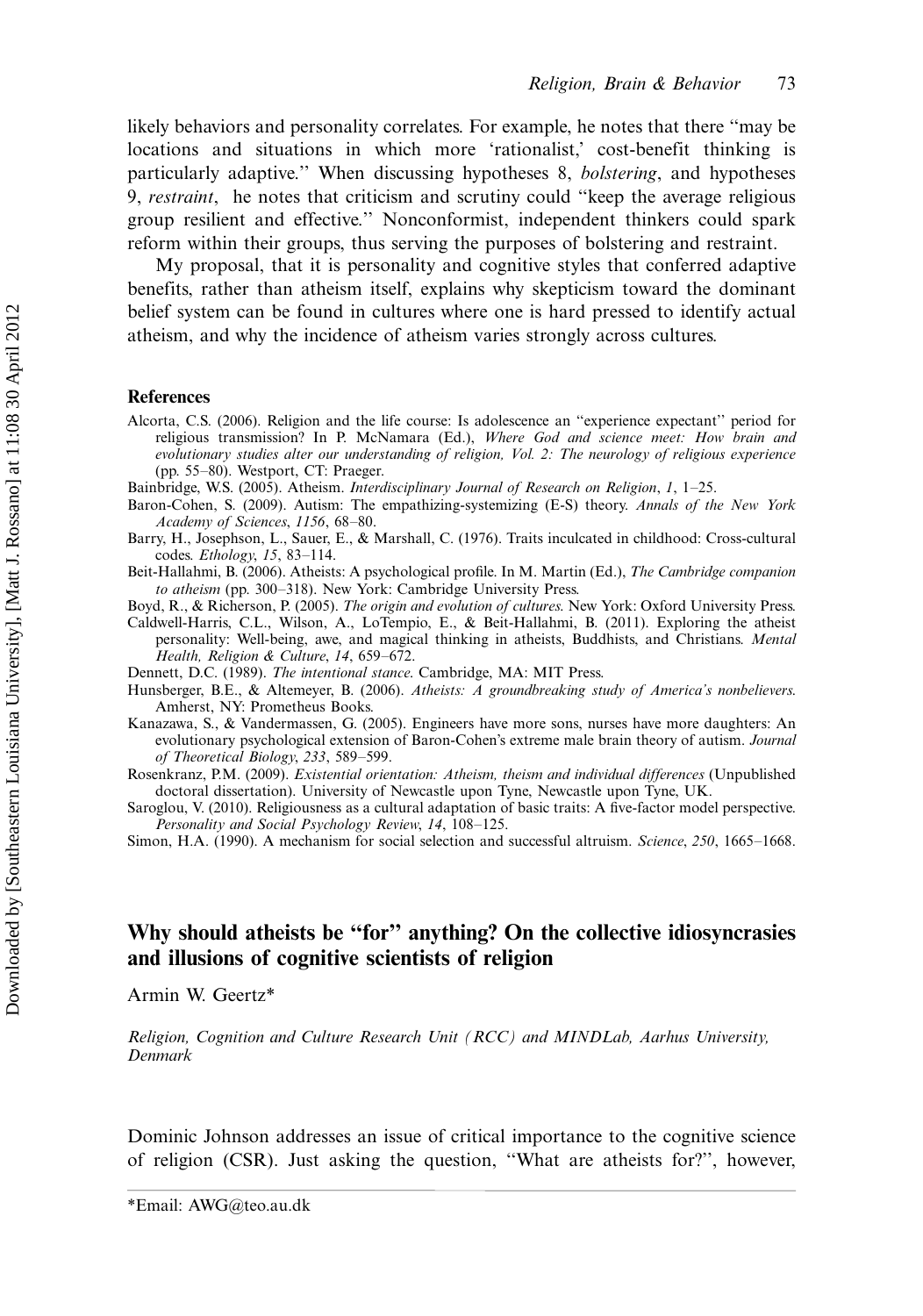exposes a central weakness in CSR thought. Johnson has not solved it, but he has systematically sketched out those scenarios of the evolution of atheism that the logic of the Naturalness of Religion Hypothesis (NRH) would allow. The central weakness, I have argued, is that most CSR scholars are idiosyncratically committed to the idea that culture has no causal relation to cognition. I will call this commitment the Evolution of Humans Without Culture Hypothesis (EHWCH), as programmatically formulated by John Tooby and Leda Cosmides (1992), who in their critique of the blank slate hypothesis systematically denied the importance of culture in human cognition and evolution. Hence, they unwittingly paved the way for a collective illusion among cognitive scientists of religion.

Fortunately, the past decades have produced new evidence in biology, archeology, physical anthropology, evolutionary psychology, the cognitive and affective neurosciences, and sociology that exposes the problems of EHWCH. In brief, it is an incontrovertible fact that Homo sapiens has never been without culture. It is also an incontrovertible fact that stone tools were already used by Australopithecus. Furthermore, there is overwhelming evidence suggesting that stone tool culture and the resultant social complexities that arose in connection with it drove the expansion of the Hominin brain. Culture has, in other words, reorganized or retooled the brain. This assumption has been argued since the 1950s at least and is most eloquently advocated today by Merlin Donald, Terrence W. Deacon, and Michael Tomasello, who promote biocultural and biosemiotic approaches to human psychology and evolution.

The illusion that if you take away culture, you will find cognitive mechanisms and constraints has led to experiments assumed to activate unconscious, intuitive constraints and mechanisms. This onion-skin model of humanity, however, just won't work. If you assume, as many of us do, that human ancestors were thoroughly enculturated even before the human species arose, how can you distinguish between cognitive and cultural constraints? You might possibly be able to identify default reactions in social intelligence shared by other mammals. But what have we accomplished except to show that, yes, we get angry at cheaters and, yes, we are keenly aware of injustice? But artificially removing culture from the equation of human cognition removes, in fact, the human in cognition.

Getting back to atheists, I argue that the question ''What are they for?'' is misplaced because culture has been removed from the equation. Markutsson and I have argued that bringing human semiosis back into the picture avoids a lot of unnecessary problems (Geertz & Markússon, 2010). I think it is safe to assume that religious thoughts and behaviors did not appear until Homo erectus. By then the brain was pretty big, and the cognitive abilities that came with the prefrontal cortical expansion may have had side effects that enhanced our ability to spook ourselves with all kinds of worries, imagined and real, and perhaps also the ability to imagine beings and forces acting behind the natural world. Thus, it is not atheism that needs explanation, it is religion. Atheism (or, let us say, the absence of any interest in or inkling of supernatural or theistic ideas) is evidently the default modality. It doesn't need to be explained. It is defined by the absence of its opposite. It's like asking why we breathe instead of osmose. It keeps returning in our history whenever cultural and social pressures allow it. So, although I support Johnson's refreshing argument that we need to analyze atheism and theism together, I claim that EHWCH proponents owe us an explanation. If culture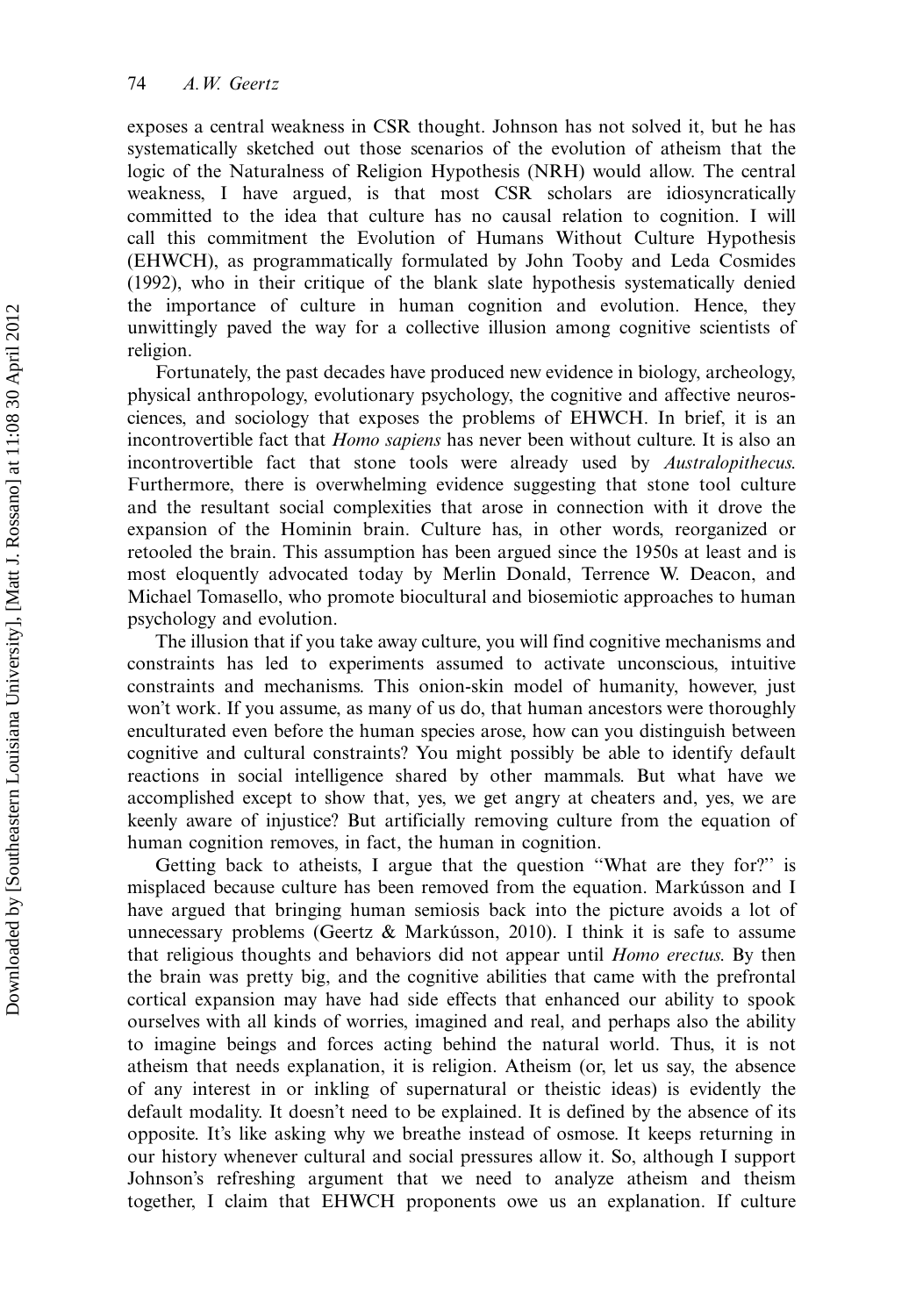doesn't cause anything, how can we account for ideas and behaviors that contravene our default atheistic cognition?

There is a slight tendency in Johnson's article to assume some kind of neural naturalness to religion. He states that atheism is ''more or less resistant to the psychological mechanisms supporting religious beliefs'' that are universal features of human brains. Please note here that very few CSR people have actually done neurocognitive studies. There are a number of other people who have, and the results are often scandalously sloppy and slanted (here I am thinking of Andrew B. Newberg's work and most meditation studies). Johnson suggests that atheists and theists might use different parts of the brain. This claim, however, assumes that there are areas of the brain dedicated to religious thought and behavior. But the abovementioned studies provide more hype than proof. We have demonstrated in our own fMRI experiments in Aarhus that even a simple act like prayer does not make use of dedicated areas.

We don't know much about the neural correlates of human behavior and thought at the moment. But we can safely assume that atheism does not resist the psychological mechanisms that support religious beliefs. They either resist or attend to the social psychological pressures found in particular social environments. Remember that the only mechanisms that have been invoked in NRH are hypertrophic social intelligence, alliance and cheater-detection abilities, repertoire of moral feelings, the use of hard-to-fake signals, self-deception, and emotional rewards for gossip (Boyer, 2000). Besides these, we have theory of mind (ToM), agency detection, counter-intuitive ideas, and so on. Can anyone seriously claim that atheists resist these mechanisms?

As much as we admire the study done by Saler & Ziegler (2006), Markússon and I have argued that identifying genetic influences must depend on identifying relevant neural correlates. Johnson rightly points out that any genetic interactions would be a complex mix. However, we need to incorporate insights from probabilistic epigenesis (which biologists have been talking about for the last two decades) whereby unidirectional assumptions about the genetic predetermination of phenotypic traits have been replaced by bidirectional assumptions about the reciprocity of genes, brain, behavior, and the physical, social, and cultural environments. Until we get our facts straight, the cognitive science of religion will remain an esoteric discipline.

#### References

Boyer, P. (2000). Functional origins of religious concepts: Ontological and strategic selection in evolved minds. Journal of the Royal Anthropological Institute, 6, 195-214.

Geertz, A.W., & Markússon, G.I. (2010). Religion is natural, atheism is not: On why everybody is both right and wrong. Religion,  $40$ , 152-165.

Tooby, J., & Cosmides, L. (1992). The psychological foundations of culture. In J.H. Barkow, L. Cosmides, & J. Tooby (Eds.), The adapted mind: Evolutionary psychology and the generation of  $culture$  (pp. 19-136). New York: Oxford University Press.

Saler, B., & Ziegler, C.A. (2006). Atheism and the apotheosis of agency. Temenos: Nordic Journal of Comparative Religion, 42, 7-41.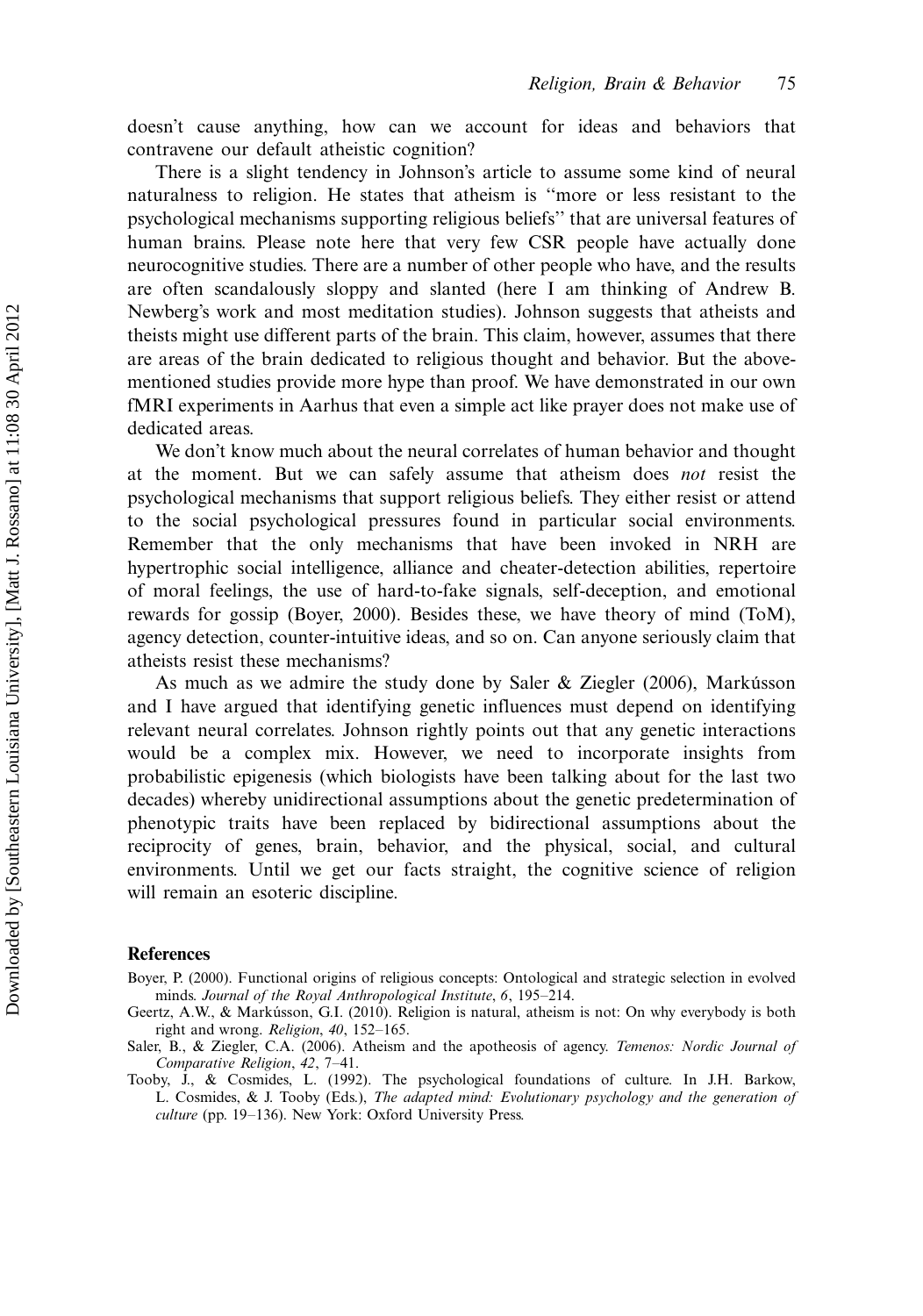# On the non-evolution of atheism and the importance of definitions and data

Jonathan Lanman\*

Centre for Anthropology and Mind, University of Oxford, UK

In ''What are Atheists For?'', Johnson provides the valuable service of outlining evolutionary hypotheses concerning atheism. With his evolutionary expertise, Johnson is well suited to the task, which makes it all the more noteworthy that Johnson does not endorse any of the evolutionary hypotheses. Instead, he places his bet on the null hypothesis of variation in individuals' propensities to hold religious beliefs because of variation in genes, physiology, cognition, and environment. I agree with his assessment.

Here I would like to argue that we should keep at least two concerns in mind when evaluating such evolutionary scenarios: (1) the need for discipline in our definitions; and (2) the need to engage with the available sociological data.

#### 1. Definitional discipline

Cognitive scientists of religion would prefer to avoid definitional debates. We have grown frustrated at the necessity of repeating the same arguments concerning the definition and fractionation of the term ''religion'' into its constituent components when conversing with those outside our field. Yet a discussion of definitions is in order here, for while Johnson does make a note of the issue of definitions in Hypothesis 10: Atheism is a religion, there are issues with both his definition of atheism (individuals not holding religious beliefs) and with the fact that the definition of atheism being used across the scenarios is inconsistent.

## Explicit vs implicit belief

One immediate issue with the definition is the sort of belief we are talking about. The cognitive science of religion has long made a distinction between explicit and implicit beliefs (Barrett & Lanman, 2008) and some, including Bering (2010), have argued that while one may be an explicit atheist, one may also be an implicit theist, in that much of one's intuitive cognition may be guided by a belief in the existence of supernatural agents. This is not a matter of explicitly denying something that one explicitly believes ''deep down'', but two different levels of cognition at work simultaneously, with the implicit level in some cases being inaccessible to consciousness. This distinction is quite relevant to Hypothesis 1: There are no atheists, as whether or not there are no atheists may well depend on whether we are discussing implicit or explicit atheism.

<sup>\*</sup>Email: jonathan.lanman@anthro.ox.ac.uk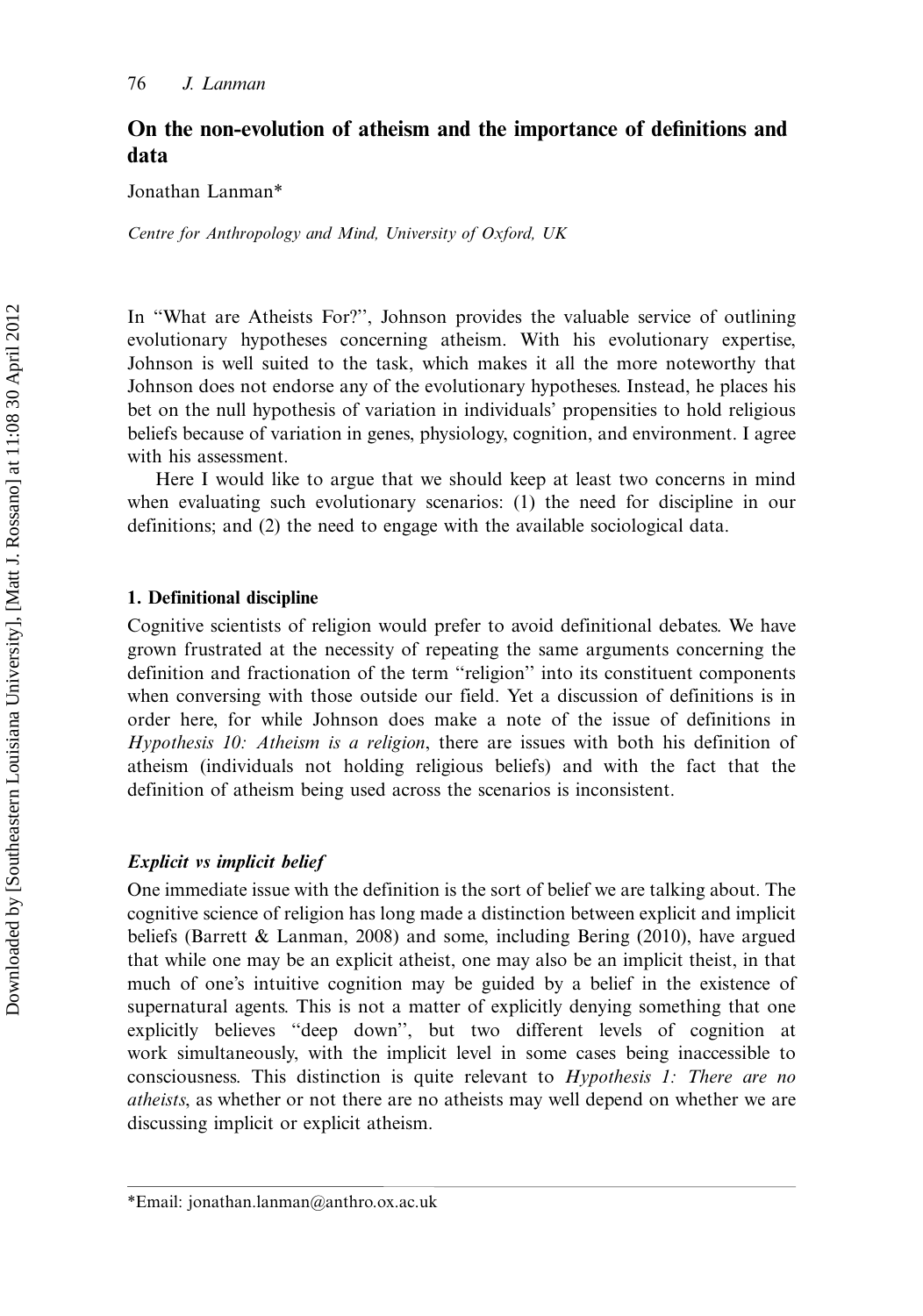## Supernatural agents vs religious beliefs

Johnson defines atheism as a lack of religious beliefs, ''such as a belief in a supernatural agent.'' Particular religions have more beliefs than just those of supernatural agents, including healing practices and non-agentive sacred powers, such as mana. By defining atheism as a lack of all of these beliefs, one is utilizing the constructed category of religion to define atheism, which overlooks the possibility that a lack of belief in supernatural agents and a lack of belief in supernatural healing depend on different cognitive mechanisms. Limiting the definition of atheism to a lack of belief in supernatural agents, however, focuses on a particular cognitive phenomenon.

## Existence vs vocalization of atheism

One can lack belief in supernatural agents without vocalizing this fact; the former is a cognitive state, the latter a social act. Many of the hypotheses outlined are concerned with belief, while others depend on social acts of professing atheism. In *Hypothesis 8*: Bolstering, the presence of outspoken atheists is thought to cause theists to bolster their arguments and to reinforce beliefs. In Hypothesis 9: Restraint, the restraint on religious demands comes from the vocalized protests and arguments of atheists. One can have an explanation of atheism as a lack of belief in supernatural agents without being able to explain much about the vocalization of said atheism in a particular environment, and we should be clear about which phenomenon we are discussing in our evolutionary hypotheses.

#### Definitions vs data

In evaluating claims about the presence or absence of atheists in particular contexts, we must bear in mind possible discrepancies between our definitions and those of data gatherers. In my own research, I found a disconnect between my theoretically motivated definition of non-theism as a lack of belief in the existence of non-physical agents and the categories employed by large international surveys, which focus on belief in ''God'' (Norris & Inglehart, 2004). While such data sets seem to tell us that non-theists are much more common in certain countries, they leave open the possibility that individuals have beliefs in other supernatural agents, such as ghosts.

#### 2. The sociology of religion

Even with these disconnects, however, large sociological data sets (reviewed in Norris & Inglehart, 2004, and Zuckerman, 2007) are important for theorizing about atheism and its possible evolutionary origins. It is surprising, then, to see little engagement in the article with the findings of Norris and Inglehart (2004) and Gill and Lundsgaarde (2004) concerning the environmental variables that increase rates of atheism.

It is not just that, as Johnson points out, rates of atheism vary by nation, but that particular environments (namely those categorized as existentially secure via strong social welfare states and ethnic homogeneity) work to lower theism. The question, of course, is why. Is it because it becomes adaptive for individuals or groups in those environments to shed their religious beliefs? Or is it the result of a variety of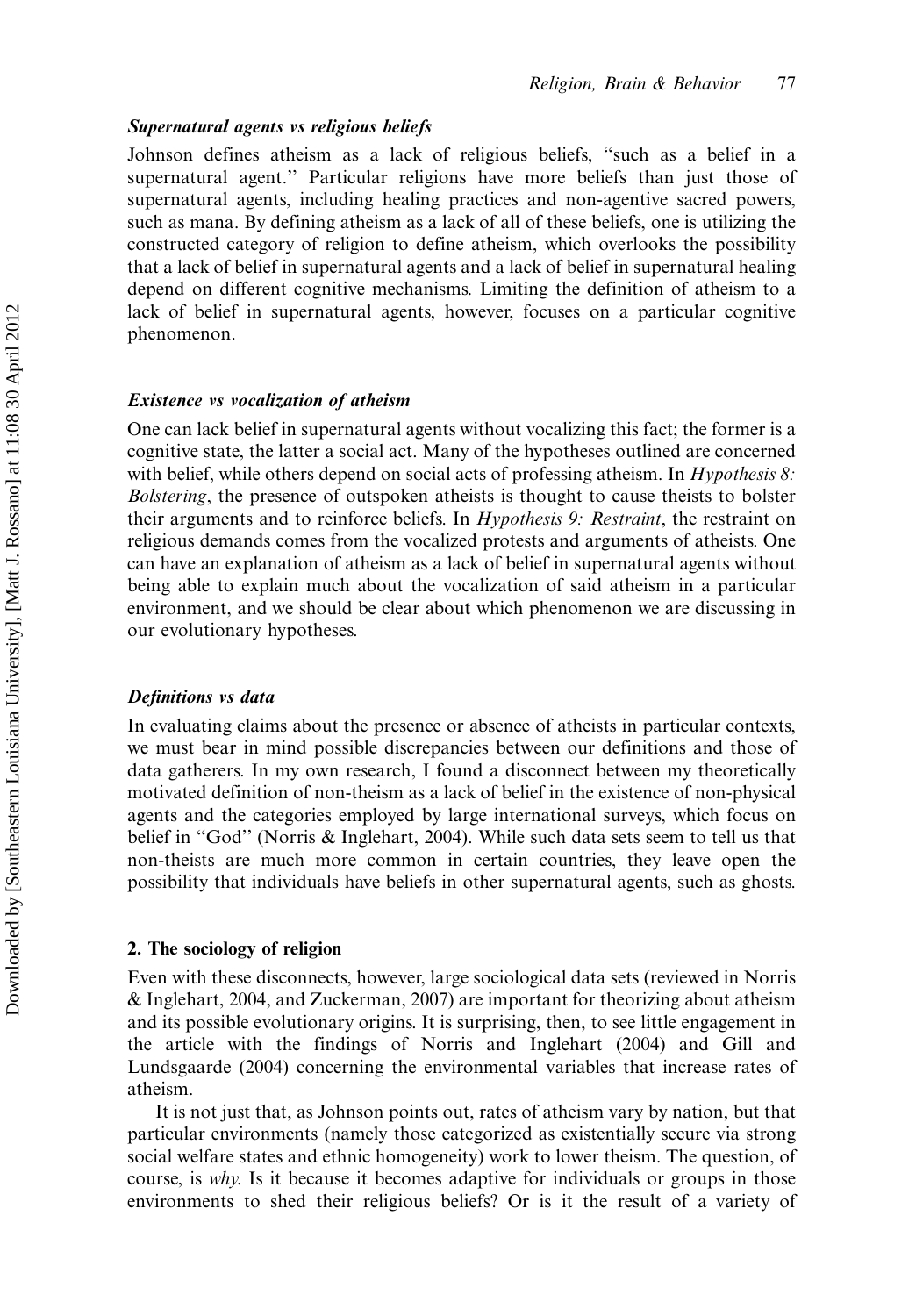mechanisms at different levels, as stipulated in Johnson's null hypothesis? I am inclined to accept the latter, and I have argued elsewhere (Lanman, 2012) that secure environments lower religious commitment, extrinsic reasons for religious participation, and superstitious behavior. All of these serve as credibility enhancing displays for supernatural ideas (Henrich, 2009), and without them subsequent generations are less likely to accept religious claims. The dynamics of existential security and credibility enhancing displays may, in fact, account for more of the variance in atheism than other facets of modernity mentioned in Hypothesis 3: Unnatural variation, namely scientific education and modern philosophy. The narrow gap between the US and Sweden in science education and the presence of modern philosophy cannot account for the vast gap in theistic belief between the two countries. Perhaps the larger gap in economic inequality, social welfare programs, and ethnic homogeneity can.

#### **References**

Barrett, J., & Lanman, J. (2008). The science of religious beliefs. *Religion*,  $38$ , 109-124.

- Bering, J. (2010). The God instinct: The psychology of souls, destiny, and the meaning of life. London: Nicholas Brealey.
- Gill, A., & Lundsgaarde, E. (2004). State welfare spending and religiosity. Rationality and Society, 16, 399436.

Henrich, J. (2009). The evolution of costly displays, cooperation, and religion: Credibility enhancing displays and their implications for cultural evolution. Evolution and Human Behaviour, 30, 244–260.

Lanman, J. (2012). The importance of religious displays for belief acquisition and secularization. Journal of Contemporary Religion, 27, 49-65.

- Norris, P., & Inglehart, R. (2004). Sacred and secular: Religion and politics worldwide. Cambridge: Cambridge University Press.
- Zuckerman, P. (2007). Atheism: Contemporary numbers and patterns. In Michael Martin (Ed.), The Cambridge companion to atheism (pp.  $47-65$ ). Cambridge: Cambridge University Press.

## The sleep of reason: do atheists improve the stock?

Ryan McKay<sup>a\*</sup> and Daniel Dennett<sup>b</sup>

<sup>a</sup> ARC Centre of Excellence in Cognition and its Disorders, Department of Psychology, Royal Holloway, University of London, UK; <sup>b</sup>Center for Cognitive Studies, Tufts University, Medford, USA

The question of why animals sleep is an important and still largely unresolved issue in evolutionary biology. A more fruitful approach might be to turn this question on its head: why do animals have waking periods? After all, being awake consumes more energy than being asleep, and in some respects entails more risk (Cirelli & Tononi, 2008). In his stimulating Target Article, Johnson suggests a similar figure-ground inversion, inviting us to consider the biological origins of religion from a fresh point of view: ask not what religion is ''for,'' but what atheists are for.

We appreciate this switch of perspective, and agree that we should at least check that the inverse question isn't the one we should all be focusing on. We applaud

<sup>\*</sup>Corresponding author. Email: ryantmckay@mac.com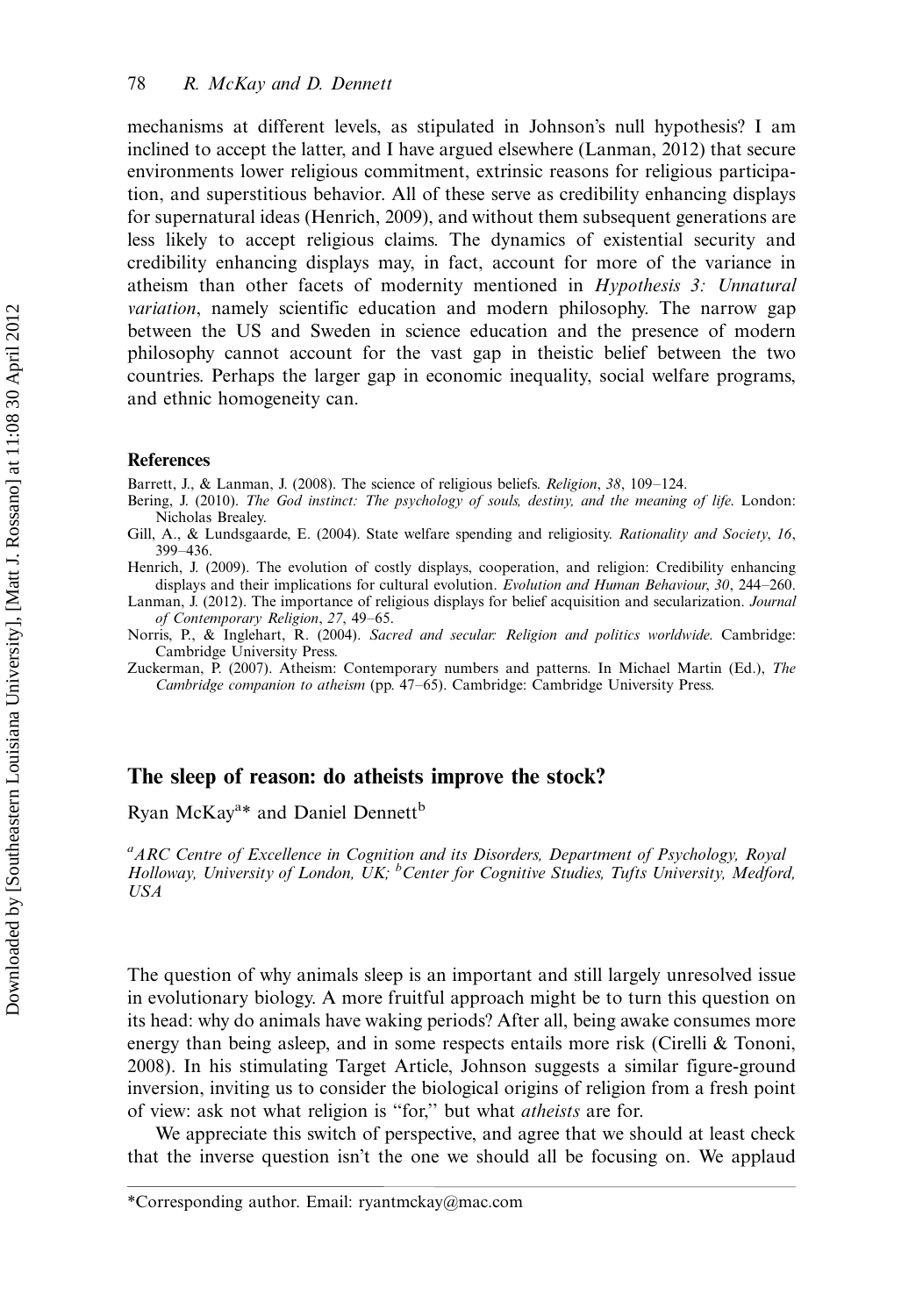Johnson's pioneering spirit  $-$  now we have before us a family of ideas to take seriously if we can, and to say why not if we think we shouldn't. Of course, it's only to be expected that venturing in a pioneering spirit is fraught with peril, and our aim in this brief commentary is to try to help clear the path a little.

Just as Cirelli and Tononi (2008) consider alternatives to the null hypothesis that sleep serves no essential function, Johnson considers alternatives to the null hypothesis that atheism simply represents one end of a continuum of belief (see McKay & Dennett, 2009, for related hypotheses about disordered reading and Attention-Deficit Hyperactivity Disorder). He is reluctant, however, to champion any of these alternatives, and we think this reticence is telling. He suggests that many of the predictions he outlines ''could be relatively easily explored using mathematical models, empirical studies, or laboratory experiments,'' but we suspect that a serious effort to sharpen many of them would expose numerous problems of interpretation and equivocation.

Although Johnson favors the null hypothesis of natural variation, the alternative hypothesis that he finds most compelling is his ''Hypothesis 8,'' that atheists foster solidarity among the religious and thereby increase the fitness of religious believers. Although we are amused by the irony in this suggestion (imagine how horrified Richard Dawkins and P.Z. Myers would be to discover that, all along, they had been doing God's work!), we are unconvinced by the claim that this hypothesis has ''copious contemporary evidence.'' The evidence that Johnson cites seems to consist of little more than a quote by Jonathan Sacks, the United Kingdom's Chief Rabbi. One could with equal (that is to say, slender) justification surmise that the new atheists are bolstering religious solidarity (and hence ''doing God's work'') by predating the weak and inferior believers from congregations around the world, leaving leaner, more robust flocks! In any case, while it is uncontroversial to suggest that atheists may have the effect of bolstering religious communities, it is far from clear how any group selection phenomenon could secure that this is a *function* of atheist activities, requiring differential replication of religious communities.

For new atheists like Dennett, whose professed aim is not to extinguish religion but to provoke its metamorphosis into more benign forms, $<sup>1</sup>$  it would be interesting</sup> and valuable to discover if the positive effects of new atheism are outweighed by the hardening of the attitudes of those who feel threatened (see Nyhan & Reifler, 2010, for a similar effect in the political sphere). Dennett and LaScola's (2010) confidential interviews with closeted non-believing preachers have turned up clergy who set out to read the works of the new atheists in order to better understand ''the enemy'' and ended up switching sides, largely on the strength of those forcefully written books (e.g., Dawkins, 2006; Dennett, 2006; Harris, 2004; Hitchens, 2007).

The important question which remains, to our knowledge, unaddressed, is whether such attrition of believers leaves the residual congregation more or less open to change, and more or less likely to thrive. Time will tell, but time's message will probably be equivocal: some congregations will go extinct in the wake of departures of apostates, and others will close ranks and thrive (or not); some will reform and some will resist reform. It seems unlikely that any clear selective signal will emerge from this, and certainly not over any short time span of, say, a century.

On this last point, the distinction between genetic and cultural evolution needs to be more closely observed, as it is only cultural evolution that can produce the sort of swift and visible effects described in some of the scenarios Johnson proposes. At times he seems to forget that it takes persistent selection pressure over many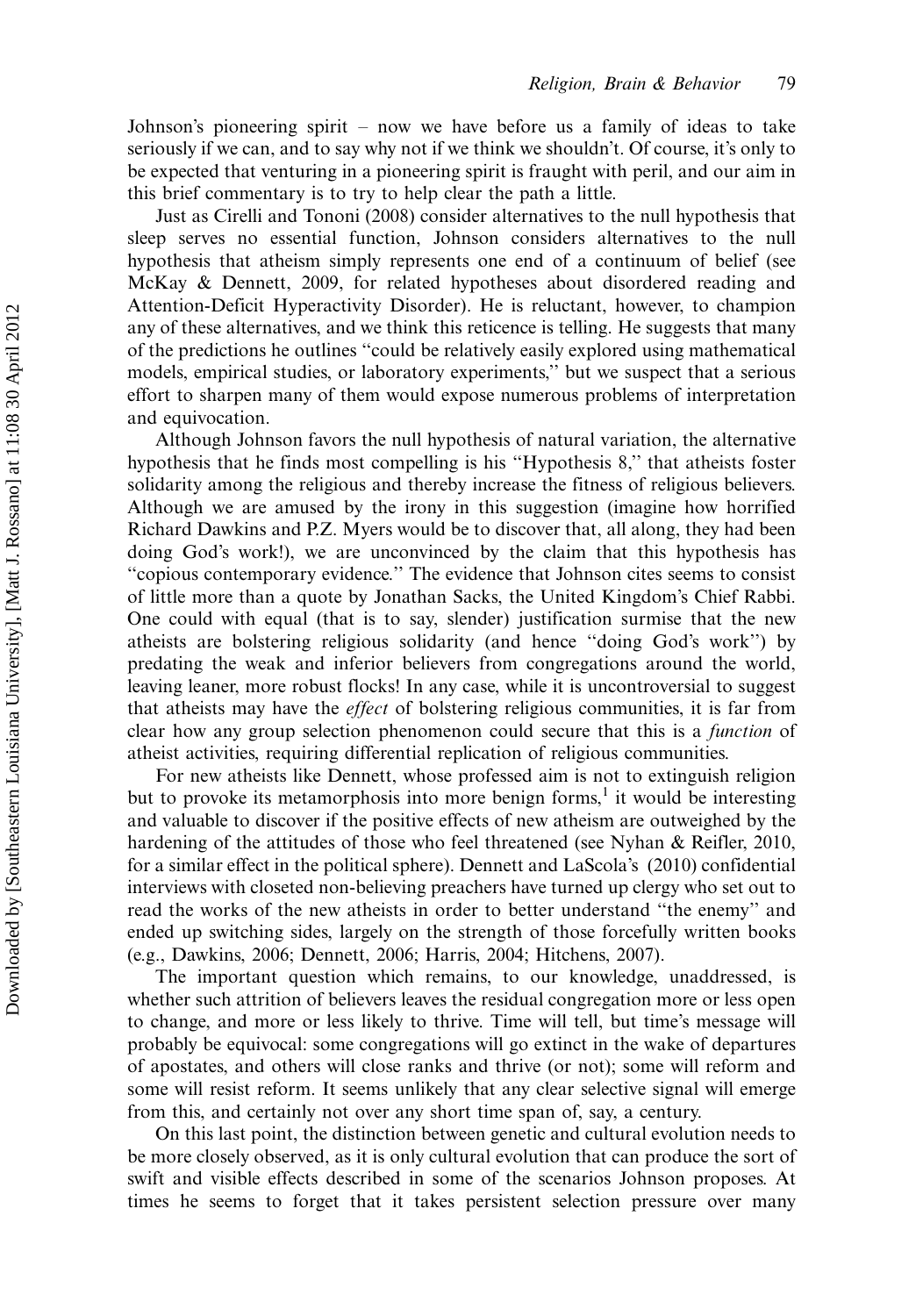generations to achieve a genetic effect. Moreover, genetic evolution entails variable numbers of surviving offspring, but the burden of demonstrating increases in reproductive fitness for atheists over the relevant time spans is onerous (and contemporary evidence suggests just the opposite; see Blume, 2009; Frejka & Westhoff, 2008; Zhang, 2008).

Perhaps the strangest hypothesis that Johnson considers is his ''Hypothesis 1,'' that there are no atheists (and never have been). Clearly, much will rest on issues of definition with a suggestion like this, but on even the most minimal definitions of ''belief'' and ''supernatural agency'' it seems plain that there are individuals who do not believe in supernatural agents – individuals who would bet not just their lives but their afterlives on the proposition that such agents do not exist. Nevertheless, if relevant falsifiable predictions could be identified we might at least concede the empirical possibility that atheists do not exist (however unlikely we might think it). According to Johnson, however, the hypothesis that there are no atheists predicts ''no fitness effects on atheists (because there are none)'' and ''no fitness effects on believers." It's not at all clear that these are testable  $-$  or even logically coherent  $$ empirical predictions.

In summary, although we find Johnson's approach novel and thought-provoking, we think the path he has sketched is much stonier than he acknowledges. We know from personal experience (McKay & Dennett, 2009) how difficult it is to transform a plausible hunch into a testable hypothesis, and we think more clarity  $-$  and more caution – is needed to delineate the various theoretical possibilities and the empirical predictions that follow from them.

#### Note

1. Johnson quotes Wilson's (2009) mischaracterization of Dennett's (2006) Breaking the spell - the "spell" in question is actually not religion itself but the taboo against investigating religion as a natural phenomenon.

#### **References**

- Blume, M. (2009). The reproductive benefits of religious affiliation. In E. Voland & W. Schiefenhoevel (Eds.), The biological evolution of religious mind and behavior (pp. 117-126). Berlin: Springer.
- Cirelli, C., & Tononi, G. (2008). Is sleep essential?  $PLoS$  Biology, 6(8), e216, 1605-1611. 10.1080/ 2153599X.2012.667948doi: 10.1371/journal. pbio.0060216
- Dawkins, R. (2006). The God delusion. London: Bantam Press.
- Dennett, D.C. (2006). Breaking the spell: Religion as a natural phenomenon. New York: Viking.
- Dennett, D.C., & LaScola, L. (2010). Preachers who are not believers. Evolutionary Psychology, 8(1),  $122 - 150$ .
- Frejka, T., & Westhoff, C.F. (2008). Religion, religiousness and fertility in the US and Europe. European Journal of Population, 24, 5-31.
- Harris, S. (2004). The end of faith: Religion, terror, and the future of reason. New York: W.W. Norton.

Hitchens, C. (2007). God is not great: How religion poisons everything. New York: Twelve Books.

McKay, R., & Dennett, D. (2009). The evolution of misbelief. Behavioral and Brain Sciences, 32(6), 493-551.

Nyhan, B., & Reifler, J. (2010). When corrections fail: The persistence of political misperceptions. Political Behavior, 32, 303-330. 10.1080/2153599X.2012.667948doi: 10.1007/s11109-010-9112-2

- Wilson, D.S. (2009). Atheism as a stealth religion. Retrieved from [http://scienceblogs.com/evolution/2009/](http://scienceblogs.com/evolution/2009/10/atheism_as_a_stealth_religion.php) [10/atheism\\_as\\_a\\_stealth\\_religion.php](http://scienceblogs.com/evolution/2009/10/atheism_as_a_stealth_religion.php)
- Zhang, L. (2008). Religious affiliation, religiosity, and male and female fertility. Demographic Research, 18,  $233 - 262$ .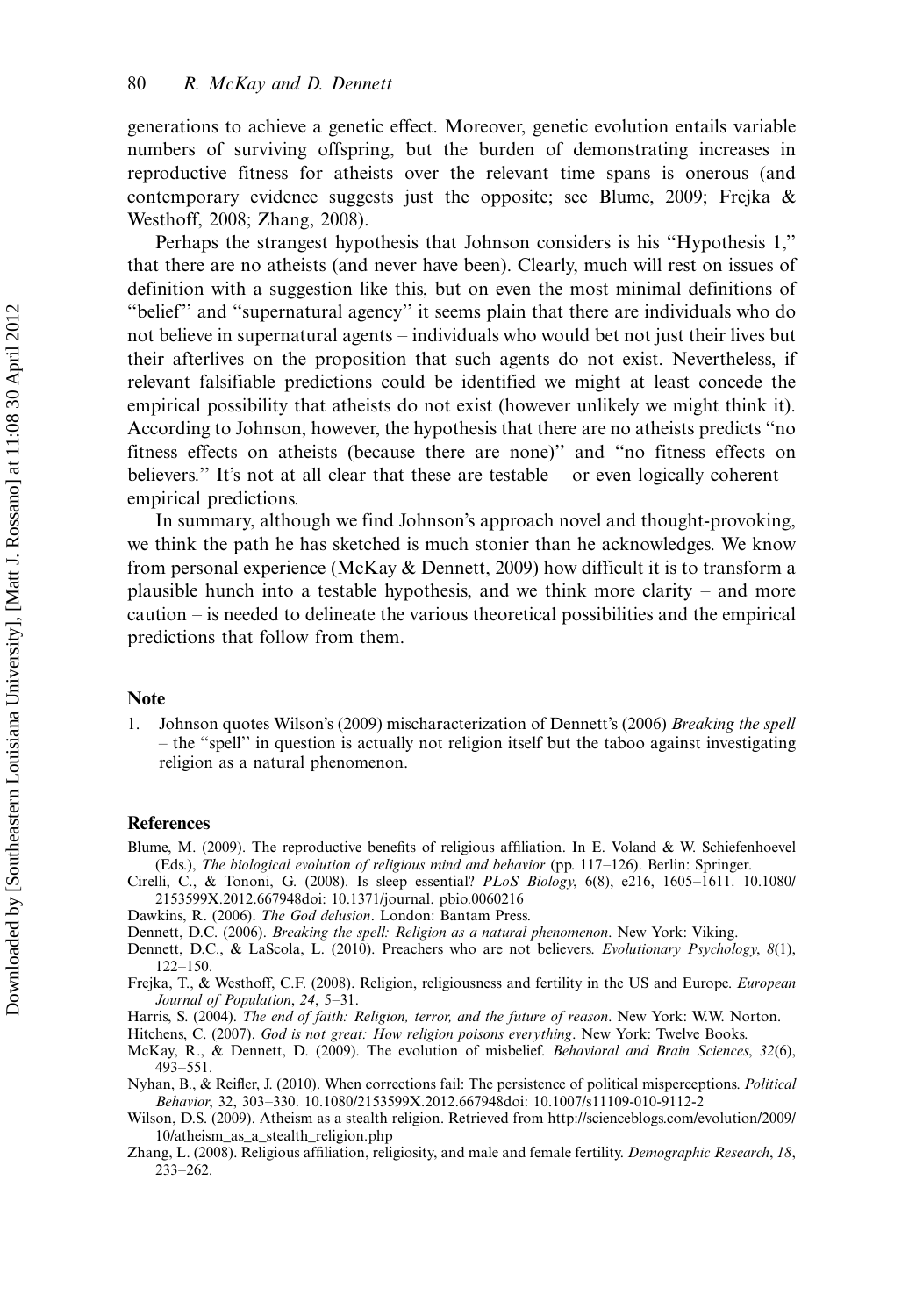## Ritually faking belief

Matt J. Rossano\*

Department of Psychology, Southeastern Louisiana University, Hammond, LA, USA

Congratulations to the author for a thorough exposition of a challenging topic. The fact that we have 10 hypotheses (and this is probably not exhaustive) suggests that applying the correct theoretical constraints from the outset might productively narrow the field, and it is to this end that I hope I can make some contribution. Greater precision in using terms and concepts is where I shall start.

In the Introduction and Discussion sections of the target article we are told that religious beliefs were or may have been under selection pressure. This may be shorthand, but it too easily leads to confusion about both religion and belief. First let's examine belief. Beliefs are mental states and mental states are invisible to natural selection. To be under selection pressure, mental states must make themselves phenotypically visible. There are at least three ways they can do this: (a) they may be reliably connected to some fitness-relevant structure people who believe in God have bigger muscles and are therefore faster and stronger than non-believers (unlikely); (b) mental states may be reliably connected to fitnessrelevant physiological factors people who believe in God have better immune systems (possible); (c) mental states may be reliably connected to fitness-relevant behaviors such as costly-to-fake ritual signals of within-group loyalty (best bet so far, I think). But in every case, it is the belief's fitness-relevant manifestations (muscles, immune function, ritual behaviors) that are under direct selection pressure.

Now let's consider religion. Religious beliefs are best understood not as mental states of individuals, but as shared representations of a community (similar to language). What individuals possess, in varying degrees, are the mental attributes necessary to acquire religious beliefs, which include things such as hyperactive agency detection, theory of mind, supernatural causation, teleological and abstract thinking. Collectively, these attributes form supernatural imagination. When a community gets together and decides on a shared set of supernatural concepts, myths, and rituals they create a common framework for their supernatural  $imaginations - in other words, they create religion. The individuals who share$ in this framework will have varying levels of supernatural imagination  $-$  thus it is unsurprising to find some orthodox Jews who share in the community framework (the religion) but are non-believers (low levels of supernatural imagination).

The fact that supernatural imagination varies widely suggests that it was not under strong selection pressure. Strong selection pressure tends to narrow the variability of a trait down to its (relatively) most adaptive form or range of forms. Compare TOM (Theory of Mind) to supernatural imagination. Outside of autistic spectrum disorders, TOM is pretty consistent in most people – some people are more empathic than others but everyone has a basic competence at understanding

<sup>\*</sup>Email: mrossano@selu.edu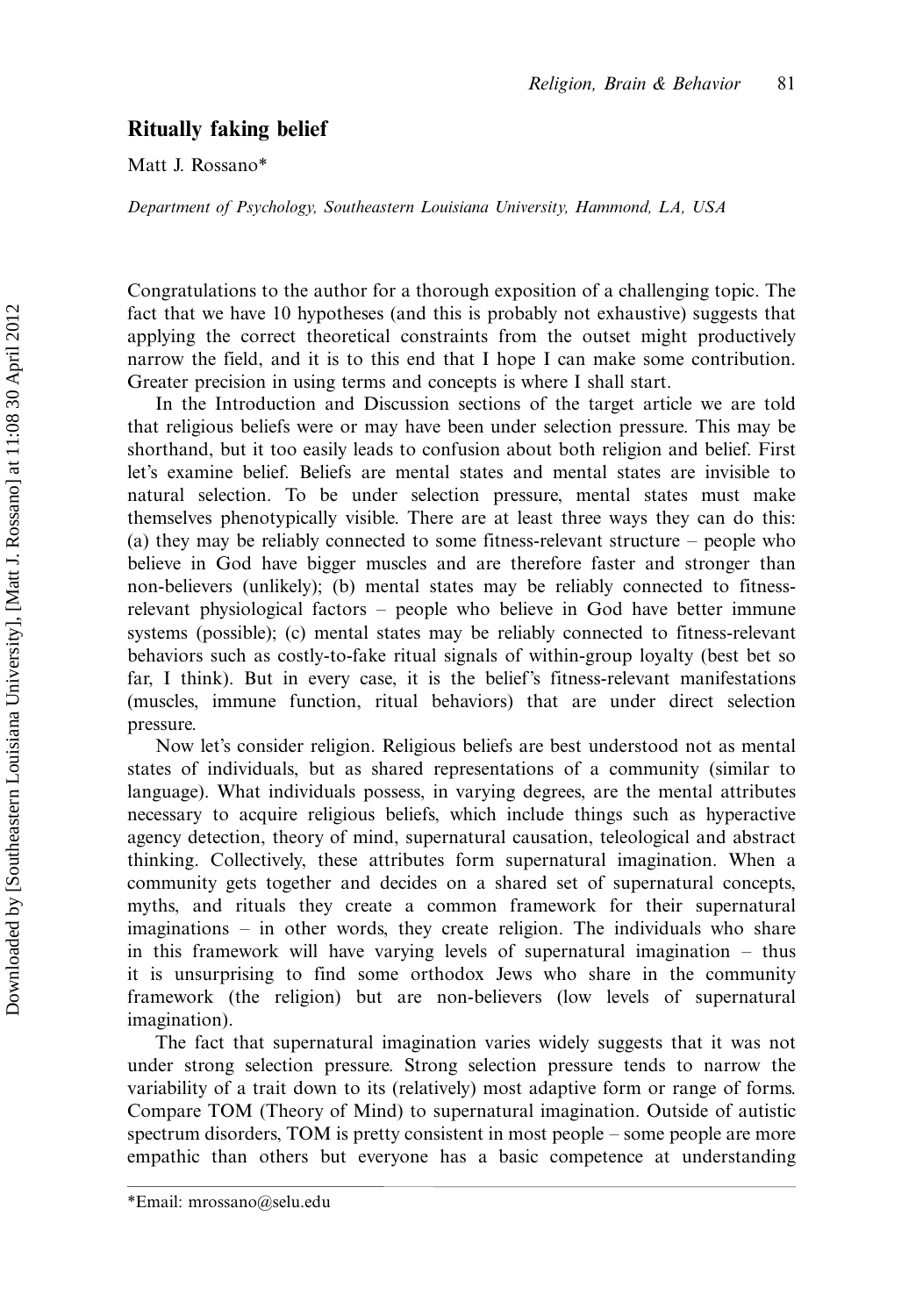another's mental states. That suggests that TOM was reliably connected to a fitnessrelevant behavior – in this case, the ability to direct responses based on predictions of another's social behavior  $-$  and that this fitness-relevant behavior was under strong selection pressure.

The reason why supernatural imagination was not under strong selection pressure can be easily gleaned from a number of observations in the target article. Robin Cook is credibly referred to as a ''Presbyterian atheist'' in Hypothesis 1: There are no atheists. Committed, practicing orthodox Jews confide to ethnographers that they are non-believers in the section entitled, Is there anything to study? Atheism in modern and traditional societies. Non-believers mimic believers in terms of shared values, evangelical behavior, ritual practices, etc. in Hypothesis 10: Atheism is a Religion. All of this suggests that one's level of supernatural imagination is less important than one's willingness to participate in a community framework of ritual, myth, and normative values. Belief can be effectively faked, provided that one (ritually) demonstrates a minimally acceptable commitment to group normative behavior. Technically speaking, ritual signals are not indicators of belief commitments; rather, they are indicators of normative behavior commitments.

In our ancestral past, skeptics (those with low levels of supernatural imagination) had little choice about participating in the group's shared framework of rituals and myths. Survival required group membership. The past's skeptics may simply have been what Gordon Allport (see Allport & Ross, 1967) have identified as the ''extrinsically'' religious. Traditional religion was (and is) accommodating of varying levels of belief by virtue of the fact that it was (is) not a dogmatic set of doctrines but an array of ritual practices. As anthropologist Robert Marett once observed, ''savage religion is something not so much thought out as danced out'' (Marett, 1909, p. xxxi).

I suggest then that our best evolutionary/theoretical bet is that there has always been a continuum of belief underlying ritually signaled commitment to group norms and values. The important research question is one of relative variance: would a wider range of belief commitments have made a group more adaptive compared to a narrower range? If a group has too few skeptics is it more prone to self-destructive fanaticism? If a group has too many skeptics does normative commitment wane, compromising cohesion? Do skeptics keep the cost of ritual signals from becoming too high; or, conversely, do too many skeptics cheapen ritual signals until they are meaningless? It may even be that belief commitment varies because it is irrelevant. All that matters is normative commitment demonstrated through ritual participation.

My questions above correspond to a combination of hypotheses 2 through 4 in the target article  $-$  natural variation (2), possibly driven by group competition to an adaptive frequency-dependent mix of varying levels of belief (4), now faced with the new pressures of the modern world (3). I suggest this as the best theoretical starting point.

Atheists have always been with us; however, it is only recently that they could afford to publicly ''opt out'' of community ritual participation. Modern (largely western) societies have developed social institutions supplanting local communities as the primary basis for social support. Individuals do not have the same dire need for the local community and its ritual demands as they did in the past.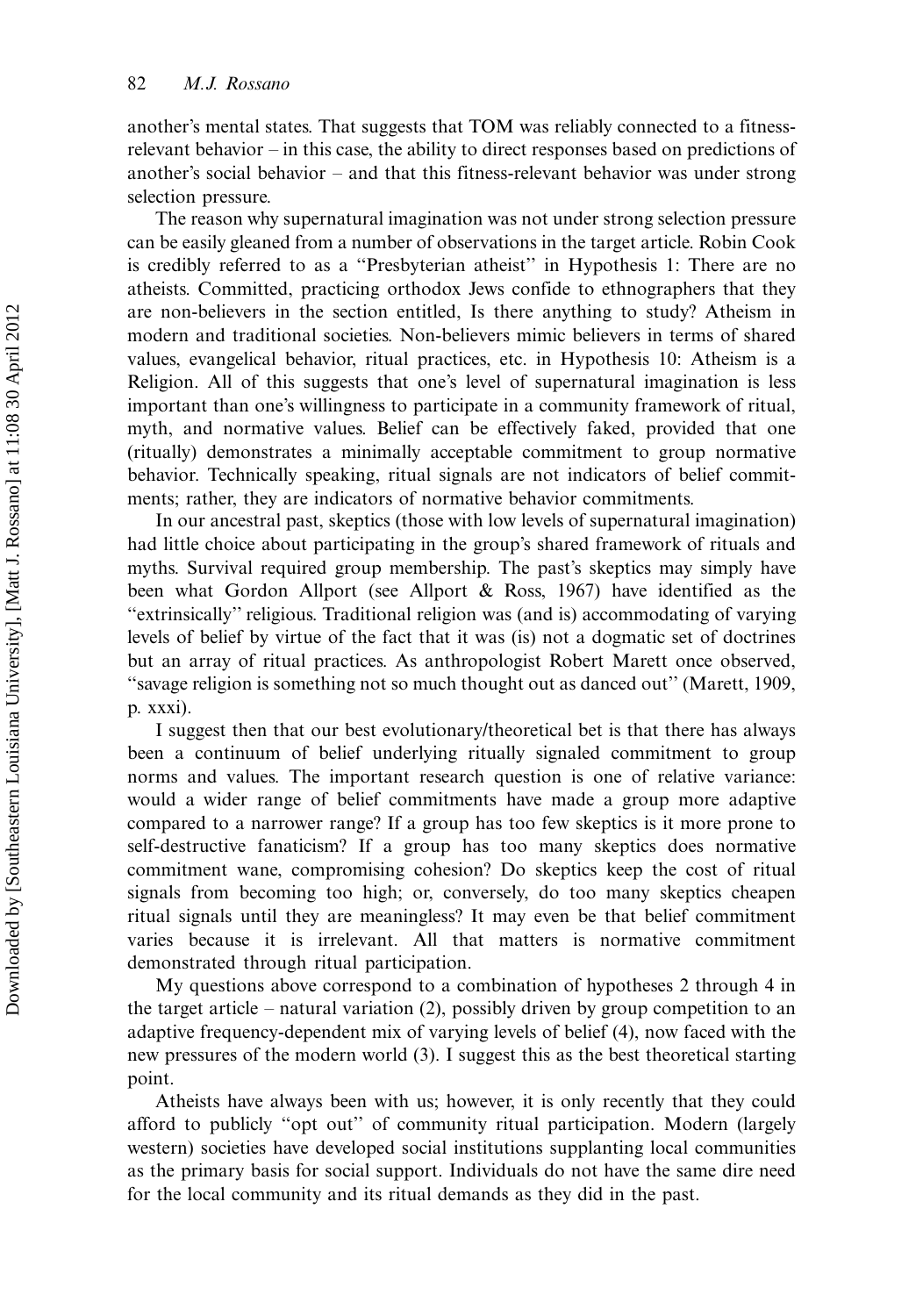#### References

Allport, G.W., & Ross, J. M. (1967). Personal religious orientation and prejudice. Journal of Personality and Social Psychology, 5, 432-443.

Marett, R.R. (1909). The threshold of religion. London: Methuen.

## On affirmations of the realities of religion and atheism

Benson Saler\* and Charles A. Ziegler

Department of Anthropology, Brandeis University, Waltham, MA, USA

In a note to a famous essay published in 1966, Clifford Geertz rejects what he describes as ''the surely untrue proposition'' that all individuals in all human societies are religious in some meaningful sense of that term (1966, p. 43, n. 3). He remarks, moreover, that ''if the anthropological study of religious commitment'' at the time of his essay is ''underdeveloped, the anthropological study of religious noncommitment is non-existent,'' and that the anthropology of religion ''will have come of age when some more subtle Malinowski writes a book entitled 'Belief and Unbelief (or even Faith and Hypocrisy) in a Savage Society''' (1966, p. 43, n. 3).

Geertz, of course, is neither the first nor the last scholar to reject an across-theboard and seemingly monolithic attribution of religiosity. Thus, for instance, William James (1902/1920, p. 8) observes that while religion for some persons is ''an acute fever," for many others it "exists ... as a dull habit." James's emphasis, nevertheless, is on ''religious geniuses,'' and Geertz is largely concerned with describing what he supposes to be the characteristic moods, motivations, and thoughts of people when they evince what he claims to be ''a specifically religious perspective'' (1966, p. 36).

The approach of many ''classical'' theorists of religion in the nineteenth and twentieth centuries was to emphasize the functions and hypothesized origins of what they held to be religion and to downplay or ignore its observable absences. In taking that tack, moreover, many classical students of religion in effect treated human populations as if they were genetically and culturally homogeneous. We deem both of those practices to be deleterious for advancing warranted understandings of the human condition.

Happily, however, there is now an increasing flow of studies that are both analytically and theoretically more sophisticated than those of yesteryear in that they explicitly allow for variations within human populations, variations stemming from biological as well as from cultural factors. Indeed, the very incorporation of attention to atheism in theories that seek to account for why we have religion affirms some recognition of diversity (e.g., Barrett, 2004). Johnson's essay goes well beyond minimalist efforts in that regard. His provides us with 10 well-thought-out hypotheses that collectively map a fan of possibilities for explaining non-belief as

<sup>\*</sup>Corresponding author. Email: saler@brandeis.edu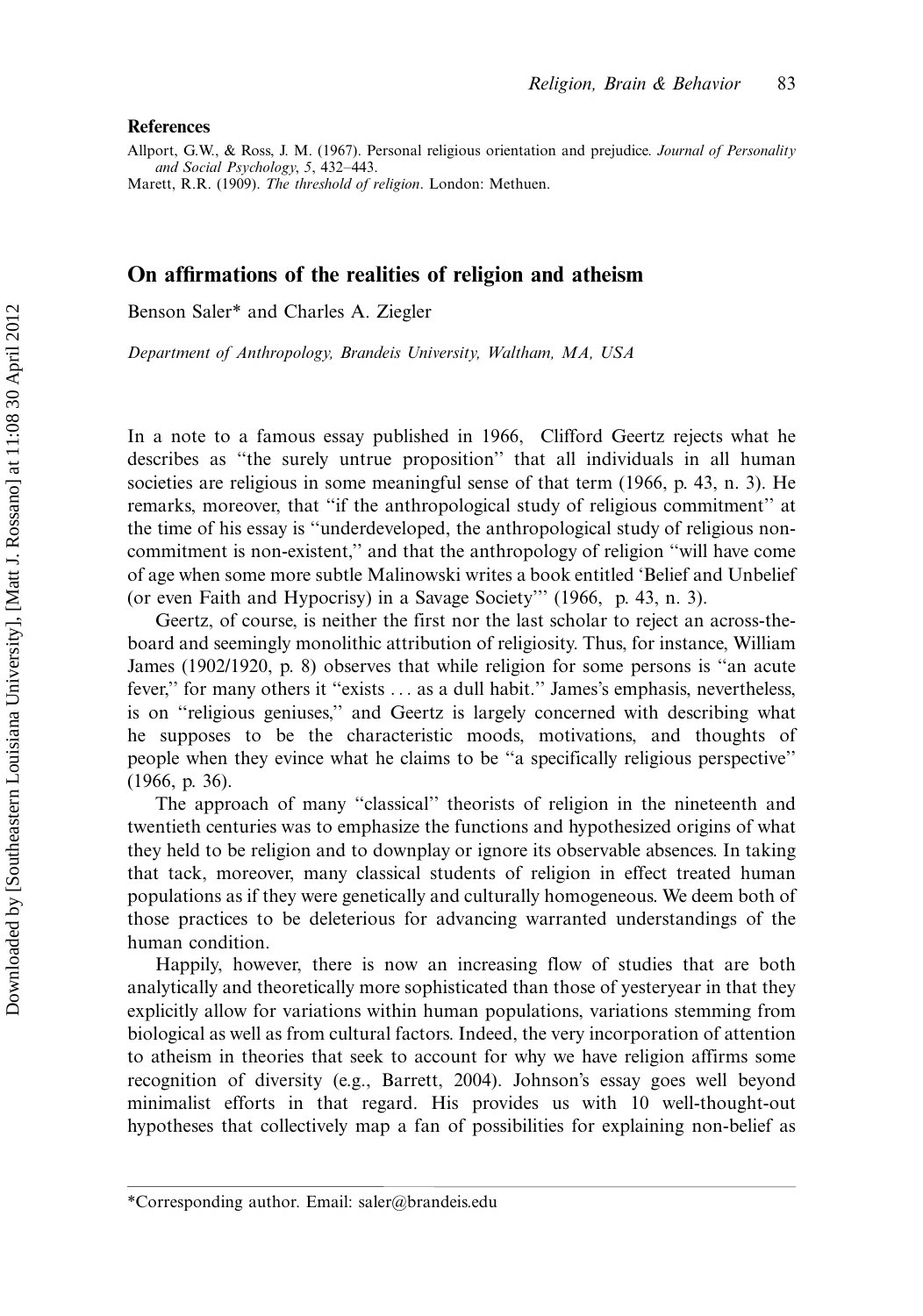well as belief within evolutionary and cognitive frameworks. In the remainder of our comments we focus on two of those hypotheses.

#### Hypothesis 2. Natural variation (null hypothesis)

Johnson writes:

I favor the null hypothesis of natural variation, in which cognitive mechanisms underpinning religious beliefs vary in whether and how much they generate belief. At one end of this spectrum  $-$  the tail end of the distribution  $-$  we will have people with very low levels of belief, or even atheists, just as we always have extremes of other biological and psychological traits.

We, too, favor this hypothesis. Indeed, it is consonant with our own efforts (Saler & Ziegler, 2006) to introduce biological variables into our comprehension of distributional diversity across human populations respecting what we call religion and atheism. In our article we hypothesize specific genetic mechanisms  $-$  allelic polymorphism and polygenic inheritance that may influence distributional variations. In contrast, Johnson's primary concern is not to advance a specific hypothesis (his personal opinions notwithstanding) but to advise us of different theoretical possibilities. As he puts it, the point of his paper ''is not to adjudicate among evolutionary hypotheses of atheism, but to think through what these hypotheses are.'' Doing so, we think, is logically appealing and analytically useful.

#### Hypothesis 1. There are no atheists

''One possibility,'' Johnson writes, ''is that, despite the existence of atheism as a concept and many self-identified atheists, everyone, in fact, believes some form of supernatural agency, even if they deny it.'' While we do not endorse this hypothesis as it stands, we judge it to be intriguing and well worth discussion to an extent not possible here. But some relevant considerations can be briefly listed.

First, discussion, in our opinion, ought to consider definitional or conceptual issues. That is probably most obvious when dealing with the terms religion, theism, and atheism. But it could prove useful to inquire into what may be meant or implied by uses of the word ''supernatural'' (Saler 1977, n.d.), a term frequently invoked by contemporary scholars but rarely defined by them. In any case, we judge Johnson's stipulated definition of atheism to be too broad to be analytically useful for sustaining Hypothesis 1.

Second, Johnson briefly indicates that there is some evidence that appears to support the hypothesis. Thus, for instance, laboratory experiments indicate that some self-declared atheists ''display symptoms of superstitious and supernatural thinking.'' And, we can add, self-declared atheists, like theists, may postulate virtual realities, and they can and do conjure and in some sense participate in imaginary worlds. We judge such phenomena to be compelling.

Third, as Johnson notes, ''The cognitive science of religion literature suggests that human brains are characterized by pervasive mechanisms that tend to perceive supernatural agency in the world around them.'' These mechanisms include what Boyer (1994, 2001) describes as ''inference systems,'' each of which responds to a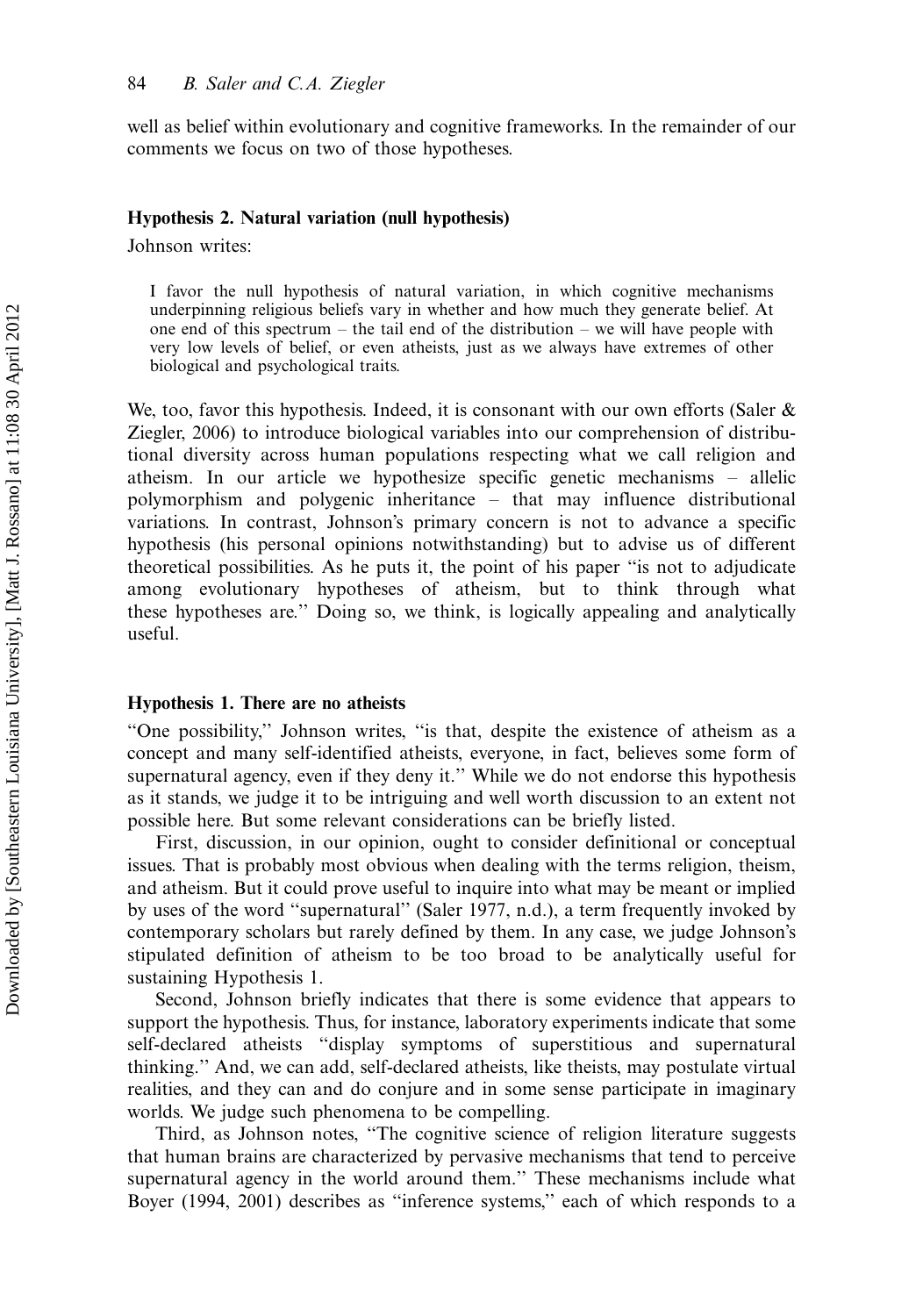particular type of perceived event or effect, and which automatically suggests explanations for the type of event or effect to which it responds. According to Boyer, moreover, our brains run all such chains of inference below the level of conscious awareness so that their functioning is inaccessible to introspection and only their results are available for conscious inspection. Experimental studies, Boyer maintains, show that inference system explanations are based on specialized principles, including the principle of causation. Causation-based inference systems react to the perception of events and effects by automatically explaining them in terms of causes. Thus, for instance, inference systems that furnish intimations about agency may well be potent factors in the intuitive aspects of formulating god concepts. As Boyer (2001, p. 144) puts it, concepts of gods ''are mostly organized by our intuitive notions of agency in general'' (emphasis in original), agency here referring to any entity that appears to produce effects of its own in pursuit of its own goals.

The above remarks are obviously relevant to Johnson's explication (but do not constitute an ipso facto endorsement) of Hypothesis 1: that because ''we all have the same brains, all of us should be susceptible ... to religious thinking.'' That supposition, one that pivots on the idea that important pan-human inference systems are biased toward agent detection, affirms the naturalness of religious beliefs. But rather than pursue this point as it relates to mainstream theories in the cognitive science of religion, we prefer to end by briefly considering a darker possibility: that limitations of the human brain prevent full comprehension of the entity here called a supernatural agent.

The phenomenon that we have sketched above is somewhat analogous to a classic optical illusions in which two parallel lines appear to bulge in the middle. Experimental subjects literally cannot help seeing the bulge even after they have ascertained by measurement that the lines are straight. Their failure, broadly put, is attributed to a limitation or imperfection of the human brain. We wonder if something similar may be involved in human efforts to detect, understand, and react to postulated supernatural agents. Indeed, might imperfections in the human brain somehow render it difficult for us to free ourselves from supernatural agents, even when well-intentioned (if sometimes shrill) atheists tell us that the lines really don't bulge? Could the biologist John Haldane be right when he asserts that ''The universe is not only queerer than we suppose, but queerer than we *can* suppose" (1927, p. 286, emphasis in original)?

#### References

Barrett, J.L. (2004). Why would anyone believe in God? New York: Altamira Press.

- Boyer, P. (1994). The naturalness of religious ideas: A cognitive theory of religion. Berkeley, CA: University of California Press.
- Boyer, P. (2001). Religion explained: The evolutionary origins of religious thought. New York: Basic Books. Geertz, C. (1966). Religion as a cultural system. In M. Banton (Ed.), Anthropological approaches to the study of religion (pp.  $1-16$ ). London: Tavistock.
- Haldane, J.B.S. (1927). Possible worlds and other essays. London: Chatto and Windus.
- James, W.(1902/1929). The varieties of religious experience: A study in human nature. New York: Modern Library.
- Saler, B. (1977). Supernatural as a western category. *Ethos*,  $5(1)$ ,  $31-53$ .
- Saler, B. (n.d.). Observations on the construction of the supernatural in Euro-American cultures. Unpublished manuscript.
- Saler, B., & Ziegler, C.A. (2006). Atheism and the apotheosis of agency. Temenos: Nordic Journal of Comparative Religion, 42, 7-41.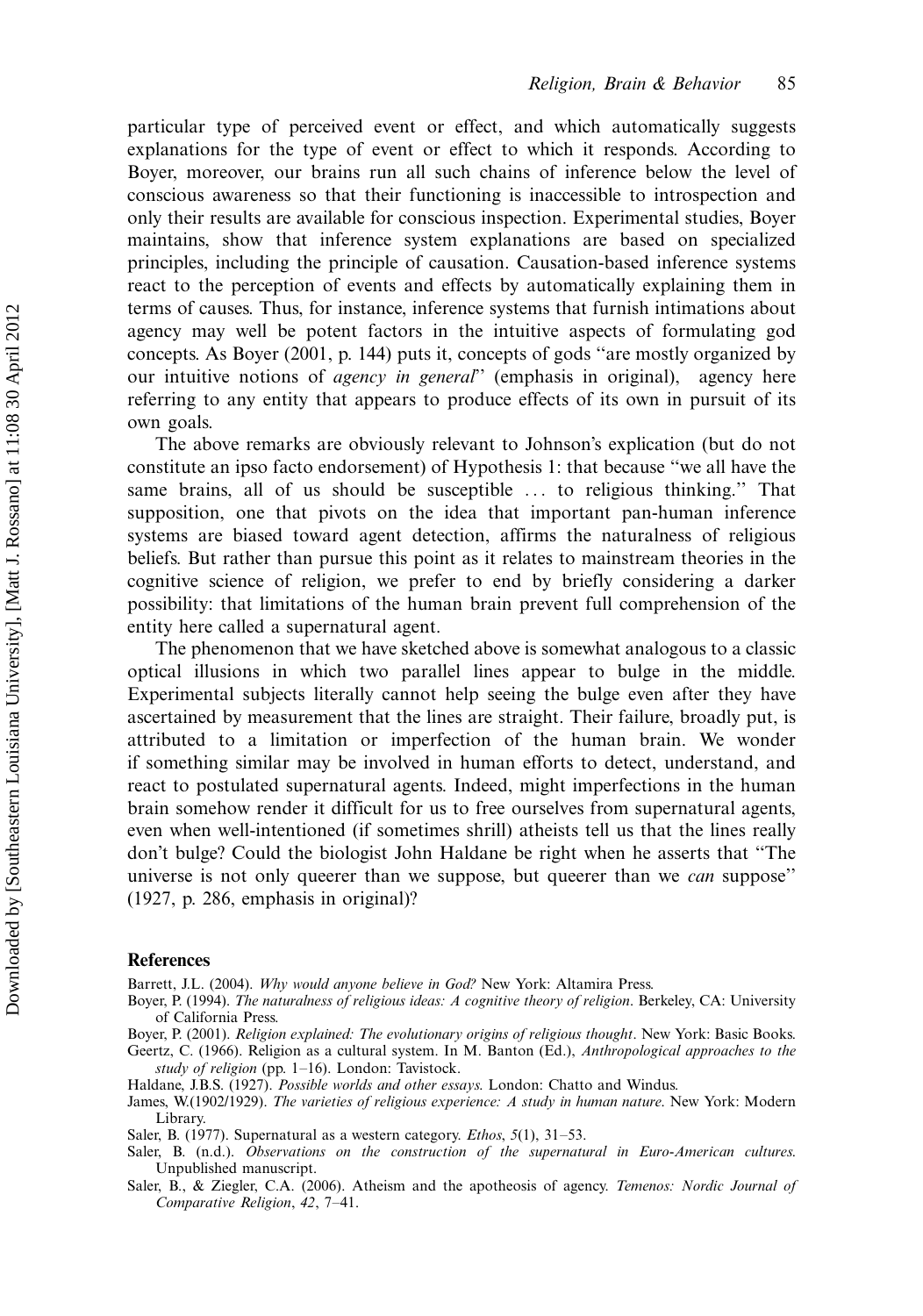## Whence atheists: outliers or outlaws?

Jeffrey P. Schloss\*

Biology Department, Westmont College, Santa Barbara, CA, USA

At face value, the paucity of scientific accounts of atheism does not seem surprising: why should rejecting belief in invisible entities for which most cognitive scientists and biologists think no evidence exists require any kind of an explanation? Of course, the main reason the issue is of interest is that it entails an (apparent) anomaly, since most people in most human cultures appear to believe in such entities. In what follows I will avoid the temptation to engage the question of whether "atheism" constitutes a single class, much less a phenotype, and offer brief comments on Johnson's main proposals for unbelief. If religion is an adaptation, or a by-product of adaptations, or even an infectious state to which so many are vulnerable, whence unbelief?

#### Natural variation (null hypothesis)

Johnson's (and my own) favored hypothesis is that atheism represents natural variation as found in many cognitive and other polygenic or environmentally sensitive traits. Two comments: first, the hypothesis warrants further elaboration in light of the manifold and potentially fitness-relevant ways in which such ''natural'' variation may emerge and be sustained. The existence of phenotypic variation resulting from genetic diversity, environmental variability, and their interactions does not in itself tell us whether the trait is undergoing balancing, diversifying, directional, or no selection. Birthweight, for example, exhibits the very spectrum of variation Johnson proposes, but there are severe fitness penalties at both distributional tails.  $Or - via$  linkage or by-product interactions – atheism could co-vary with traits that have been selected for, independently of religious cognition. Therefore religion could be an adaptation and atheism a spandrel or even a maladaptation, but together they nevertheless constitute a phenotypic continuum that does not reflect any of the adaptationist hypotheses Johnson proposes. Indeed, there is reason to think that atheism does co-vary with other cognitive traits. For example, recent studies have revealed correlations between atheism and intelligence (Lynn, Harvey, & Nyborg, 2009) and high functioning autism (Caldwell-Harris, Fox, Velazquez, & McNamara, 2011).

A second point concerns the role of variation itself. While variation in a trait is necessary for selection to act upon it, variation in propensity for religious belief is not strictly necessary for ''any evolutionary theory of religion.'' Spandrel accounts propose that religious belief arose as a by-product of other traits, and it could be that when these traits reached a critical threshold, religious belief ensued saltationally. Memetic accounts could entail unvarying propensity, infected at some point in human evolutionary history by the emergence of religious memes.

<sup>\*</sup>Email: schloss@westmont.edu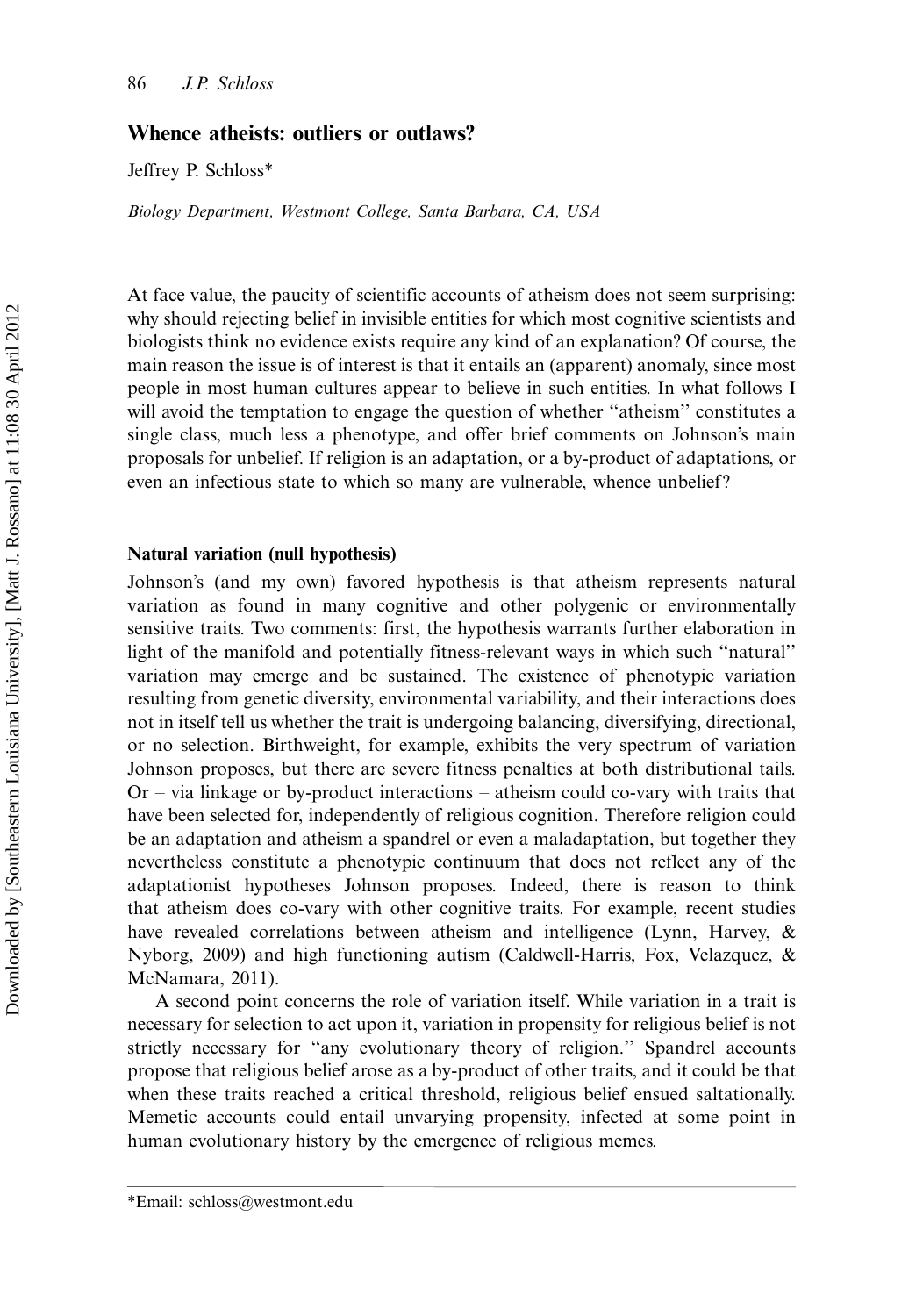## Phylogeny

Of course, as Johnson points out in his comments on phylogeny, at one point in the human lineage there were no religious beliefs at all. He concludes that ''non-belief was the default state'' and strong selection would have been needed ''to supplant a default ('accurate') set of beliefs with new, costly, ('inaccurate') religious beliefs.'' I would question this on two counts.

First, it is surely true that if we go back far enough, organisms lacked the requisite cognitive endowments to form beliefs about supernatural agency. But this does not make atheism the default condition. At some point, organisms also lacked ability to form beliefs about other (natural) mental agents, or to form beliefs at all. Presumably we would not call a Trinazodon an atheist. They did not doubt or reject religious beliefs; they had no beliefs. The important point is that we do not yet know whether beliefs about supernatural agents arose subsequent to or roughly commensurate with theory of mind and fundamental belief-forming mechanisms. Thus we do not know if earlier beliefs were ''supplanted'' at all.

Second, even if unbelief and not merely ''no beliefs'' is our ancestral state, it is not clear that the new beliefs were costly  $-$  in terms of fitness, or cognitive load, or accuracy. With respect to the last property, while many religious beliefs are demonstrably false, identifying them as''inaccurate from the scientific perspective that God does not exist'' is puzzling. One could say that science has falsified the empirical claims of many religious traditions; or that science does not employ God in explanation; or even that the existence of a supernatural realm is incommensurate with some scientific epistemologies; or (more debatably) that there are no scientifically discerned features of the world that support, however ambiguously, belief that God exists. But how it is that science entails the non-existence of God is not clear. This is important, not because religion deserves respect, or scientific commerce requires neutrality on metaphysical issues. Quite the contrary: if we are to develop a scientific account of certain belief-forming mechanisms, the explanans must account for qualities of the explanandum. In terms of both proximal and ultimate (evolutionary) causes, demonstrably untrue beliefs require a different kind of explanation than true ones.

## Frequency dependence

The most straightforward view of the frequency-dependence hypothesis is that religion is an adaptation for enhancing cooperation and that, if there is a high enough density of believers without effective mechanisms of positive assortment, non-believers can freeload without destabilizing the commons. There is, in fact, abundant and consistent evidence that religious adherents give significantly more of their time and money to charitable causes than non-religious people, and more than members of other community groups – even when their average income is lower (Benson et. al., 1980; Gallup, 1984; Hansen, Vandenberg, & Patterson, 1995; Hodgkinson, Weitzman, & Kirsch, 1990; Penner, 2002; Putnam, 2000; Ruiter & De Graaf, 2006; Wuthnow, 1994). But the relevance of this evidence to the hypothesis is not completely certain. For one thing, lower average income may itself motivate greater community involvement. For another, there may be forms of corporate commitment that the non-religious support more vigorously than the religious do. For example, since atheism correlates with liberal political views, there may be greater support for tax-based humanitarianism.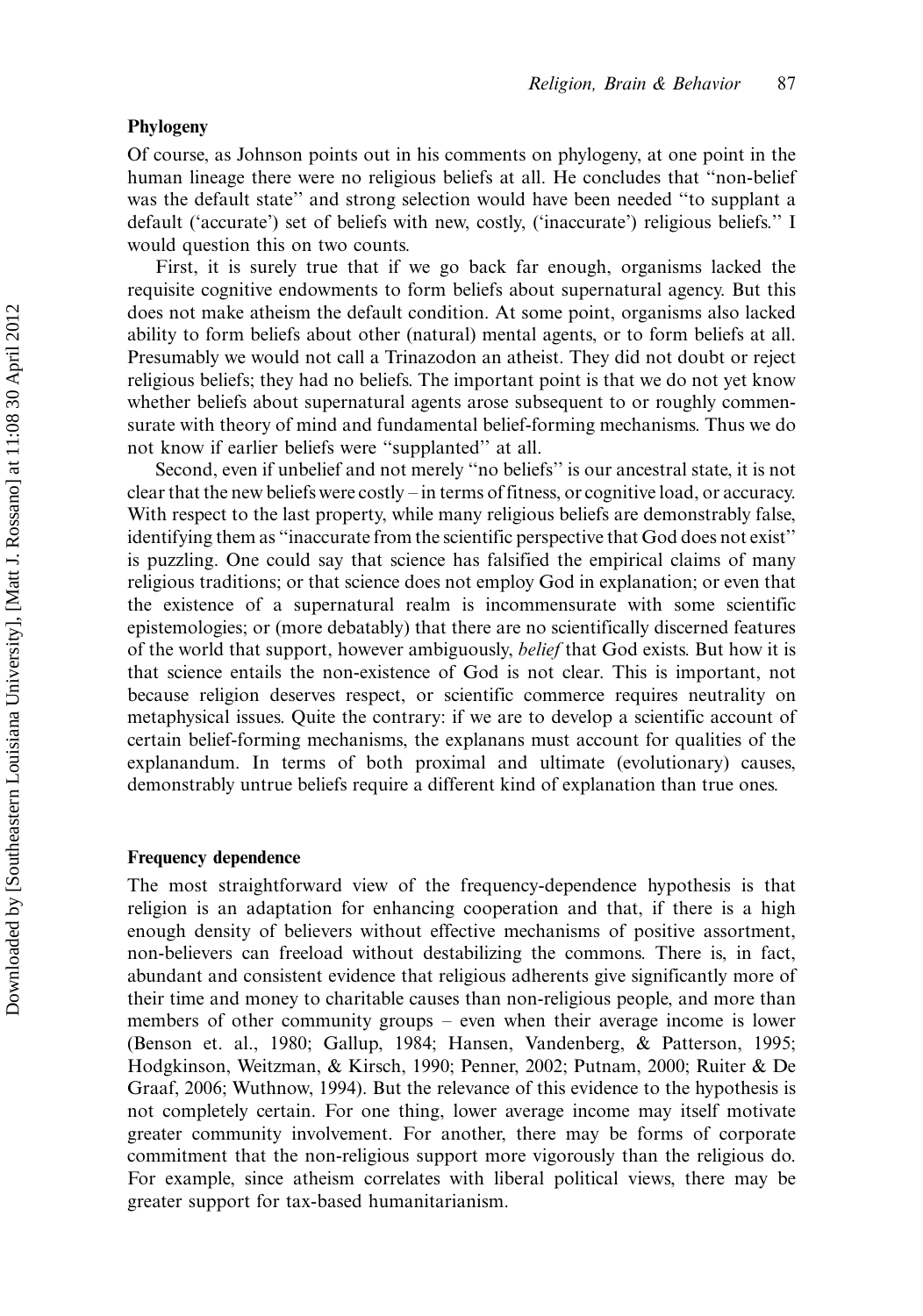#### Ecological contingency

Variation in religious beliefs may represent a balanced polymorphism (informed by either genetic or cultural information); if so, this option seems to make the most sense. Indeed, there is no question that ecology influences religious belief. The question is whether the relationship is one of adaptation to differing environmental conditions, or developmental plasticity influenced by the environment, neutrally or away from an adaptive mean. I am a bit surprised that perhaps the clearest and in many respects most plausible proposal of adaptive ecological contingency is not cited by Johnson  $-$  since it his own! Johnson (2009) posits that religious belief in moralizing supernatural agents curtails defection, and makes adaptive sense at the individual level where the costs of punishment for defection are greater than the costs of missed opportunities to defect. Where these conditions are not met, such beliefs would be selectively disfavored.

#### Catalysts/bolstering

''Catalysis'' by atheists involves stimulating prosocial behaviors to oppose the challenge of an outsider; ''bolstering'' presumably involves reinforcement or reformulation of religious claims in response to criticism. These seem the least plausible of the adaptationist proposals: first, because there are no benefits to atheists (and if there are disbenefits, maintenance would require strong group selection). And second, the history of religion indicates that religious believers from other sects accomplish catalysis as or more effectively than atheists, and religious prophets and reformers from within the tradition accomplish bolstering powerfully. Under adaptationist views of religion, why not accomplish catalysis or bolstering by means that do not relinquish the benefits of religion itself?

Additionally, there is a specific question about each proposal. Johnson mentions that catalysis comports with costly signaling theories of religion, which need alternative belief systems with which to contrast one's own beliefs. While this is true of some costly signaling accounts, it is not a necessary condition. Even in a community of homogenous belief, a costly signal may be adaptive not by identifying membership or shared belief but by communicating commitment. Indeed, the distinction between life-ordering existential commitment and mere group membership via propositional belief is key in distinguishing vital from ''nominal'' religion (Luckmann, 1967). To illustrate bolstering Johnson cites Wilson's (2002) comments on the role of atheism in balancing factual with practical realism. There is little question that this dialectic is reflected in the interactions between reason and religious intuition, and that in recent times the former has often, if not usually, been advanced by unbelievers in the latter. But the extent to which this was true even as recently as the rise of science, not to mention in the Pleistocene, remains complicated in the recent case (Brooke, 1991; Lindberg & Numbers, 1986) and obscure in the distant.

#### References

- Benson, P.L., Dehority, J., Garman, L., Hanson, E., Hochschwender, M., Lebold, C., ... Sullivan, J. (1980). Intrapersonal correlates of nonspontaneous helping behavior. Journal of Social Psychology,  $11, 87 - 95.$
- Brooke, J.H. (1991). Science and religion: Some historical perspectives. Cambridge, UK: Cambridge University Press.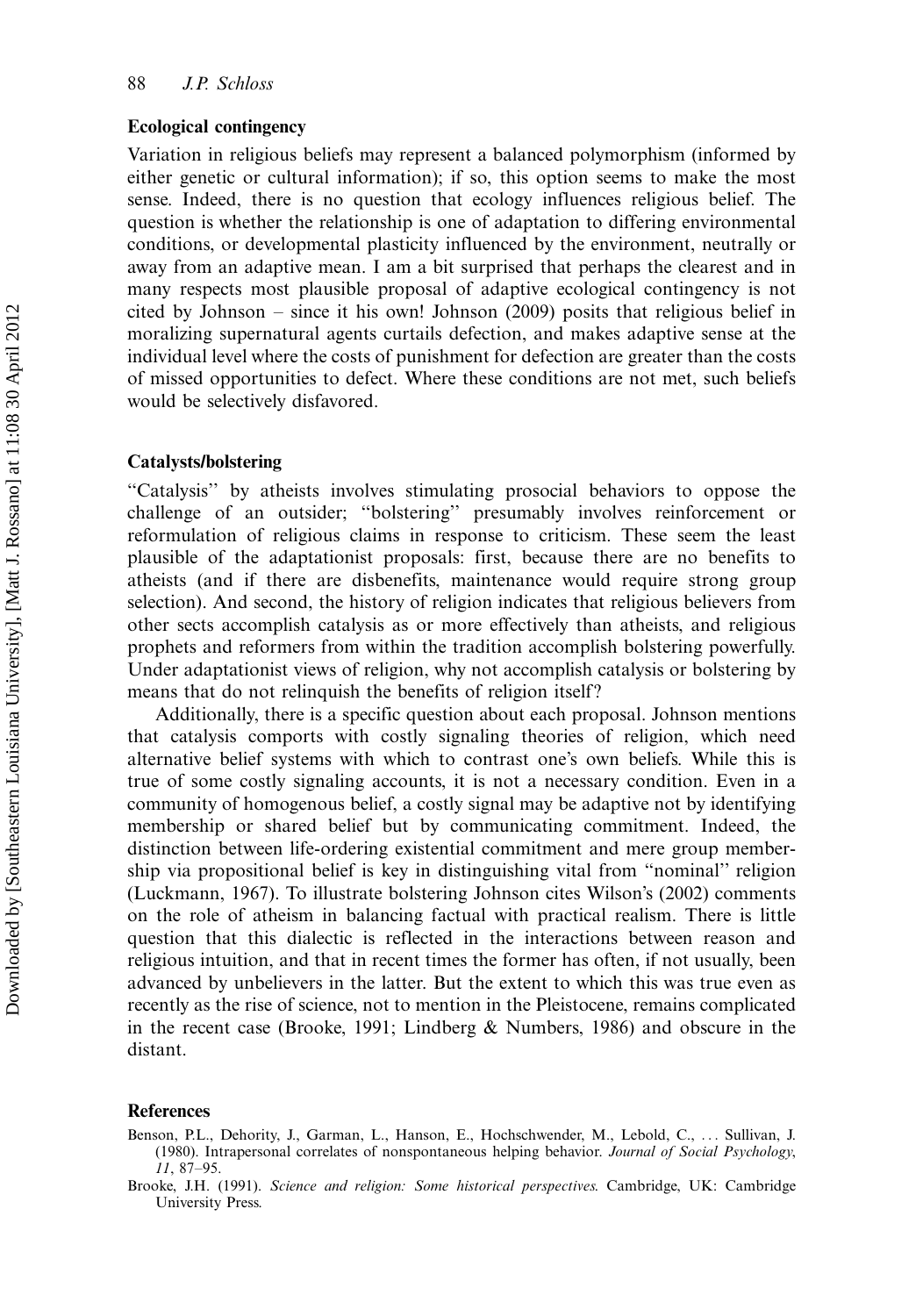- Caldwell-Harris, C., Fox, C., Velazquez, T., & McNamara. P. (2011). Religious belief systems of persons with high functioning autism. Proceedings of the 33rd Annual Meeting of the Cognitive Science Society, 3366.
- Gallup, G. (1984, March). Religion in America (Gallup Report No. 222).
- Hansen, D., Vandenberg, B., & Patterson, M. (1995). The effects of religious orientation on spontaneous and nonspontaneous helping behaviors. Personality and Individual Differences,  $19$ ,  $101-104$ .
- Hodgkinson, V., Weitzman, M., & Kirsch, A. (1990). From commitment to action: How religious involvement affects giving and volunteering. In R. Wuthnow, V. Hodgkinson, & Associates (Eds.), Faith and philanthropy in America: Exploring the role of religion in America's voluntary sector. San Francisco, CA: Jossey-Bass.
- Johnson, D.D.P. (2009). The error of God: Error management theory, religion, and the evolution of cooperation. In S.A. Levin (Ed.), Games, groups, and the global good (pp. 169-180). London: Springer.
- Johnson, D.D.P., & Bering, J. (2009). Hand of God, mind of man: Punishment and cognition in the evolution of cooperation. In J. Schloss & M. Murray (Eds.), The believing primate: Scientific, philosophical, and theological reflections on the origin of religion (pp. 26-43). Oxford: Oxford University Press.
- Lindberg, D., & Numbers, R. (1986). God and nature: Historical essays on the encounter between Christianity and science. Berkeley, CA: University of California Press.
- Luckmann, T. (1967). The invisible religion: The problem of religion in modern society. New York: Macmillan.
- Lynn, R., Harvey, J., & Nyborg, H. (2009). Average intelligence predicts atheism rates across 137 countries. *Intelligence*,  $37$ ,  $11-15$ .
- Penner, L. (2002). Dispositional and organizational influences on sustained volunteerism: An interactionist perspective. Journal of Social Issues, 58, 447–467.
- Putnam, R. (2000). Bowling alone. New York: Simon & Shuster.
- Ruiter, S., & De Graaf, N. (2006). National context, religiosity, and volunteering: Results from 53 countries. American Sociological Review, 71, 191-210.
- Wilson, D.S. (2002). Darwin's cathedral: Evolution, religion, and the nature of society. Chicago, IL: University of Chicago Press.
- Wuthnow, R. (1994). God and Mammon in America. New York: Free Press.

## Religious belief and atheism are not mutually exclusive

Viviana A. Weekes-Shackelford\* and Todd K. Shackelford

Department of Psychology, Oakland University, Rochester, USA

Scientific thinking has almost certainly been with us from the beginning ... A proclivity for science is embedded deeply within us, in all times, places and cultures. It has been the means for our survival. (Carl Sagan, 1996, pp. 315, 317)

In his target article, Johnson provides a framework for answering the question, ''What are atheists for?'' Johnson uses Tinbergen's ''four questions'' to guide his analysis of atheism, from which he formulates several hypotheses. We commend Johnson for applying an evolutionary perspective toward better understanding atheism, and we expect that Johnson's efforts may facilitate further research.

In this commentary, we begin by briefly addressing several concerns we have with Johnson's arguments. We then focus for the remainder of the commentary on a particular set of arguments. We have some concern about the way in which Johnson applies evolutionary principles to understanding religious beliefs and atheism. First, Johnson suggests, or at least implies, that natural selection operates at the level of the

<sup>\*</sup>Corresponding author. Email: weekessh@oakland.edu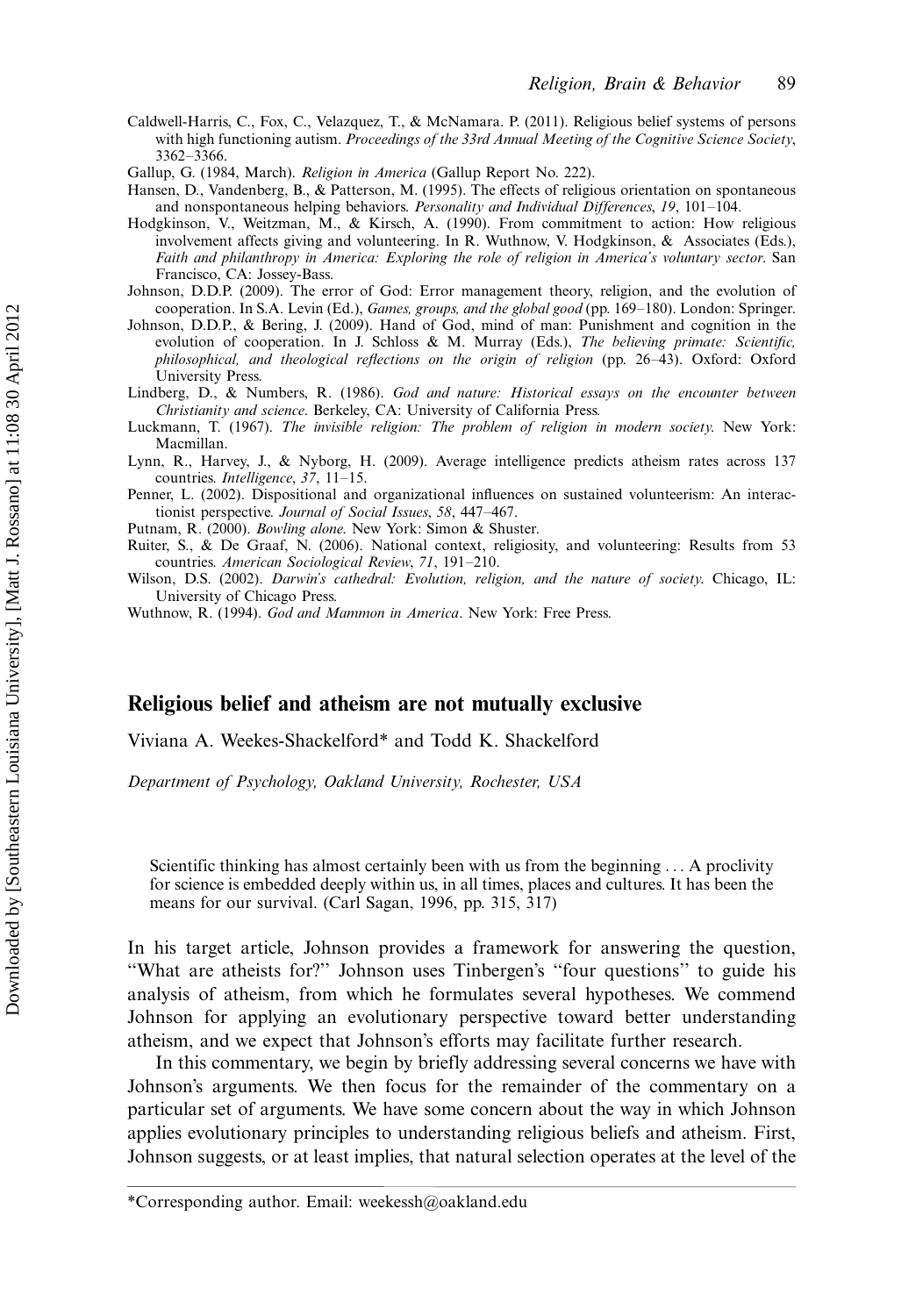group to select for atheism. Nearly half a century ago, Williams (1966) carefully and meticulously unraveled any sensible arguments in favor of group selection operating as an important selective force. Because natural selection operates at the individual-gene level, the question, ''What are atheists for?'' is nonsensical if Johnson's goal is to understand the evolved psychological mechanisms that motivate or result in atheism. A proper evolutionary psychological analysis might begin with the question: ''What selection pressures might our ancestors have faced recurrently that caused the evolution of psychological mechanisms that produce religious beliefs?'' Or perhaps: ''What selection pressures might our ancestors have faced recurrently that caused the evolution of psychological mechanisms that motivate critical thinking and, therefore, atheism?''

Second, aside from the unjustified group selectionism implicit in the question ''What are atheists for?'' this question confuses manifest beliefs (or non-belief) with the evolved mechanisms that produce those beliefs. Religious belief is a manifestation of human evolved psychology, as is atheism. A proper evolutionary psychological analysis of religious beliefs and of atheism should focus on the evolved mechanisms that produce religious beliefs or atheism, not on the manifest beliefs themselves (Confer et al., 2010; Tooby & Cosmides, 1992). Johnson seems to be arguing that there is a continuum from religious belief to non-belief or atheism, and that this continuum is a consequence of both religious beliefs and non-belief being produced by the same set of evolved mechanisms.

In the remainder of our commentary, we offer a different argument: critical thinking based on an assessment of evidence-based reality (and, therefore, in this context, atheism) has been an important feature of human evolutionary history and is not generated by the evolved psychology that produces religious beliefs.

Human psychology may include mechanisms specifically ''designed'' to motivate gullibility and, therefore, religious beliefs  $-$  an argument that Dennett (2006) presents. In addition, or alternatively, religious beliefs may be generated as a byproduct of evolved mechanisms designed to solve a different set of problems, perhaps related to social navigation (see Bering, 2010). The argument that religious belief (whether produced as a designed outcome or as a by-product) is sensibly organized along a continuum from strong belief to atheism implies that religious belief and atheism are produced by the same evolved mechanisms. But there is an alternative argument, made clearer with a proper focus on evolved psychological mechanisms rather than on the beliefs produced by these mechanisms. We propose that, in addition to the evolved mechanisms that make us susceptible to religious beliefs (whether by design or as a by-product), there is a different set of evolved mechanisms designed to motivate critical thinking, including forming conclusions based on facts and evidence. One manifestation of such an evolved psychology is atheism.

Thus, rather than a single set of psychological mechanisms producing a continuum of religious belief (from strong belief to atheism), we propose that there are two sets of evolved mechanisms, both of which are universal features of human psychology: (1) mechanisms that produce gullibility, including a susceptibility to religious beliefs; and (2) mechanisms that motivate critical thinking. We might call the first set of mechanisms ''gullibility mechanisms'' and the second set of mechanisms ''critical thinking'' mechanisms. Religious beliefs are key products of the gullibility mechanisms, and they may indeed fall along a continuum from committed belief to weak belief. A key product of the critical thinking mechanisms is atheism, which is a consequence of the evidence-based assessment of events in the real world. Although we propose two distinct sets of evolved mechanisms that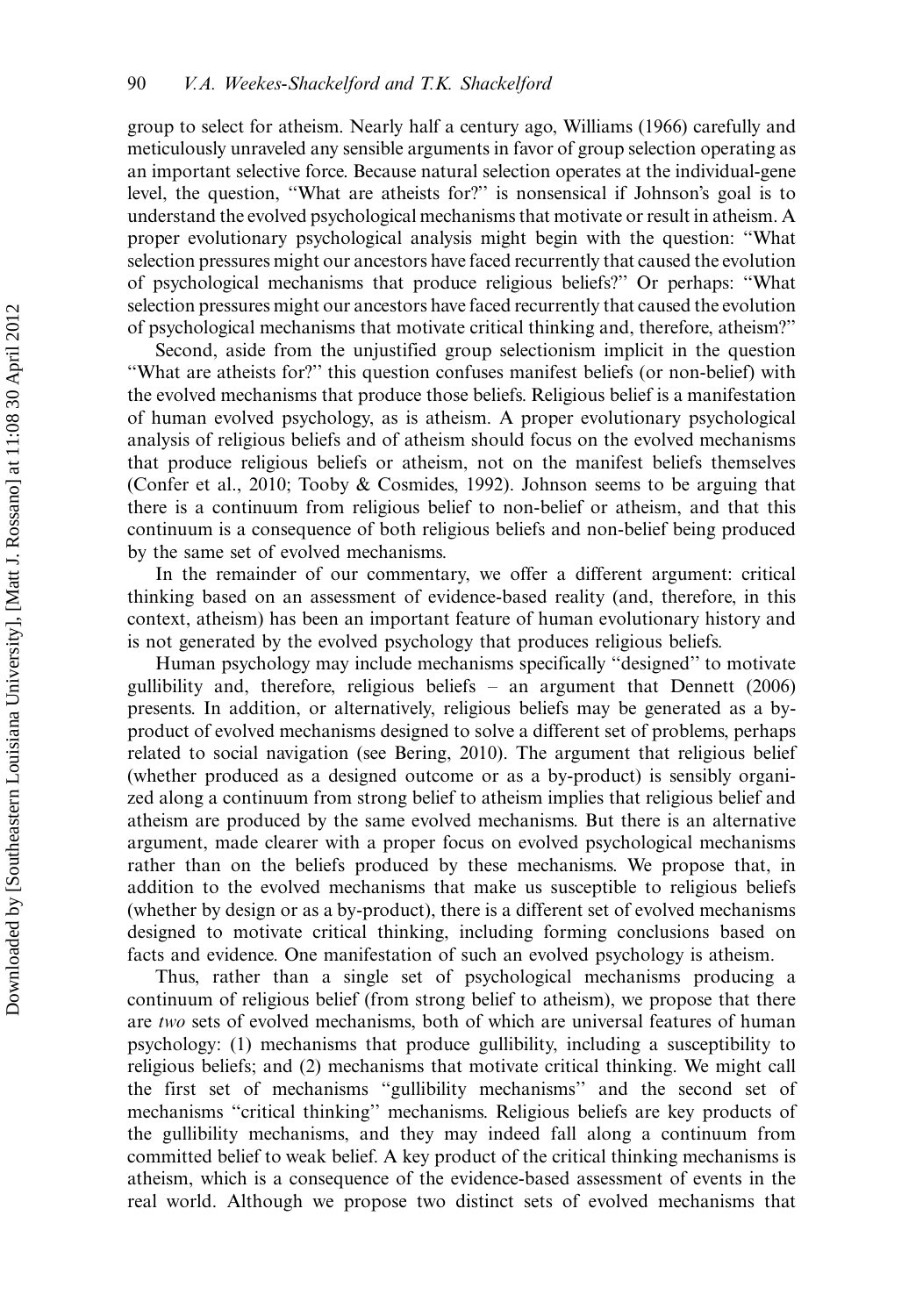generate religious belief and atheism, respectively, we acknowledge that both sets of mechanisms may operate independently and even simultaneously. The woman who is pregnant with triplets (at risk of preterm delivery and other complications), for example, praises God for each day that her triplets remain in utero, and yet remains under 24-hour medical observation in her state-of-the-art hospital room. Does she believe that God is helping her? Or does she believe that those trained in medical science are helping her? In this example, both sets of mechanisms are operating, but produce objectively contradictory beliefs and behaviors (see Kurzban, 2010).

In conclusion, we appreciate Johnson's arguments and agree that more research should be conducted on atheism. We also agree that an evolutionary perspective will shed light on religious belief and atheism like no other perspective can. We offer our comments and suggestions in the service of these broader agreements.

#### **References**

Bering, J. (2010). The God instinct. London: Nicolas Brealy.

- Confer, J.C., Easton, J.A., Fleischman, D.S., Goetz, C.D., Lewis, D.M., Perilloux, C., & Buss, D.M. (2010). Evolutionary psychology: Controversies, questions, prospects, and limitations. American  $Psychologist, 65, 110–126.$
- Dennett, D.C. (2006). Breaking the spell. New York: Viking Penguin.
- Kurzban, R. (2010). Why everyone (else) is a hypocrite. Princeton, NJ: Princeton University Press.
- Sagan, C. (1996). The demon haunted world. New York: Random House.
- Tooby, J., & Cosmides, L. (1992). The psychological foundations of culture. In J. Barkow, L. Cosmides, & J. Tooby (Eds.), The adapted mind (pp. 19-136). New York: Oxford University Press.
- Williams, G.C. (1966). Adaptation and natural selection. Princeton, NJ: Princeton University Press.

## RESPONSE

## Atheists: accidents of nature?

Dominic Johnson\*

Department of Politics and International Relations, University of Edinburgh, Scotland, UK

I am grateful to the editors and commentary authors for helping to lift the veil of ignorance about atheism, and especially its role in the evolution of religion.<sup>1</sup> Given the mounting evidence that religion is a product (or at least a by-product) of evolution, atheism sometimes seems to be a greater puzzle than belief. At the least, this exercise has served to hone key questions that we need to ask (and answer) in order to tackle the puzzle. The main conclusion I draw from this debate is that, as most of us appear to agree, atheism is a result of natural variation in individuals' propensities to hold religious beliefs. This implies that religion has been favored by natural selection while atheism has not  $-$  it is the tail end of a distribution of belief. In one sense, therefore, atheists are merely accidents of nature.

We owe a debt of gratitude to Caldwell-Harris for her painstaking work in unearthing the characteristics of atheists. She argues that atheism is a by-product of

<sup>\*</sup>Email: dominic.johnson@ed.ac.uk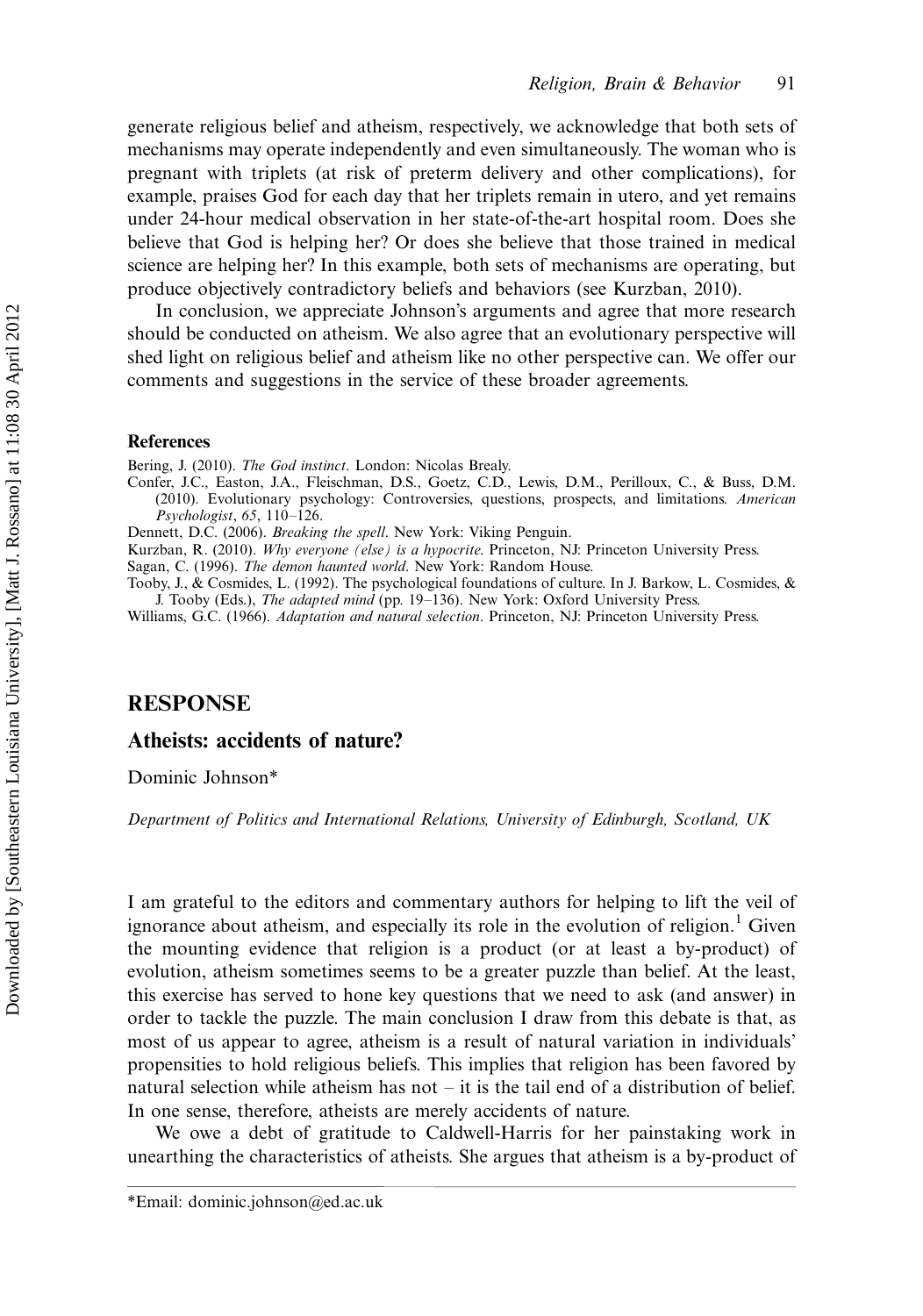skepticism (which itself arises from the traits of ''independent learning'' and ''systemizing''). She suggests that skepticism ''toward the dominant belief system'' is itself adaptive, and has thus been subject to natural selection, while atheism is merely one non-functional consequence of skepticism.

This is a compelling argument, but it does raise an empirical question: does being skeptical about X necessarily make one skeptical about other issues Y and Z? This is important because while skepticism of conformity in some contexts may be adaptive, skepticism of, say, taboos or supernatural agents may not. In other words, even if we are selected to be skeptical of some (or many) things, it does not automatically follow that we should be skeptical of prevailing religious beliefs as well. For example, in some Islamic countries skepticism of western values may be praised, but skepticism of Islam is punishable by death.

One thing I remain skeptical about myself is what personality profiles really tell us about atheism. If personality predicts atheism, then all we know is that the two are associated. But we do not know why, and we do not know which causes the other. This is especially important, given a likely interaction with the specific variables Caldwell-Harris invokes: religious upbringing or environments may teach conformity and empathy (religious traits), while atheist upbringing or environments may teach independent thinking and systemizing (atheist traits). Thus, atheists and believers may be a product of their environments as much as their personalities.<sup>2</sup>

Caldwell-Harris notes that differing cognitive styles may partly support Hypotheses 4 (Frequency Dependence) and Hypothesis 6 (Ecological Contingency), given that the traits of independent learning and systemizing may be selected for in the presence of conformists or in particular environments. Nevertheless, her conclusion is that atheism is not a ''target'' of natural selection. But note this can only be true if religion is also not a target of natural selection, because if religion improves Darwinian fitness then atheism is likely to constrain or reduce it, and thus also be subject to natural selection in the opposite direction. An implication of Caldwell-Harris's argument, therefore, is that both atheism and religion are nonfunctional. This is possible under many evolutionary accounts (e.g., memes), but clashes with accounts that envisage net fitness benefits of religion.

Geertz is concerned that we are forgetting the role of culture. While most evolutionary scholars of religion focus on underlying cognitive mechanisms as the cause of religious beliefs, Geertz argues that our ancestors were already ''enculturated'' long before ''religious thoughts and behaviors'' ever emerged on the scene. This suggests that religion evolved as a response to culture, rather than that religion is an automatic product of cognitive mechanisms. But what does this mean for understanding atheism?

One interpretation of Geertz's argument is that cultural factors actually constrained human evolution so that cognition was shaped by religion (and other cultural phenomena) rather than the other way around. If so, religion could be argued to be as much a product of culture as it is a product of cognition. In this scenario, however, we are still stuck (perhaps even more entrenched) in the original  $d$ ilemma – how do we explain the persistence of atheists?

Another interpretation is that human cognition does not in itself predispose us towards religion. Rather, it prepares a fertile field that may be seeded by a range of cultural innovations, including religion. If so, then religion and atheism may be equally likely to emerge, depending on prevailing cultural factors. While this approach may seem very different from the hypotheses in my original article, I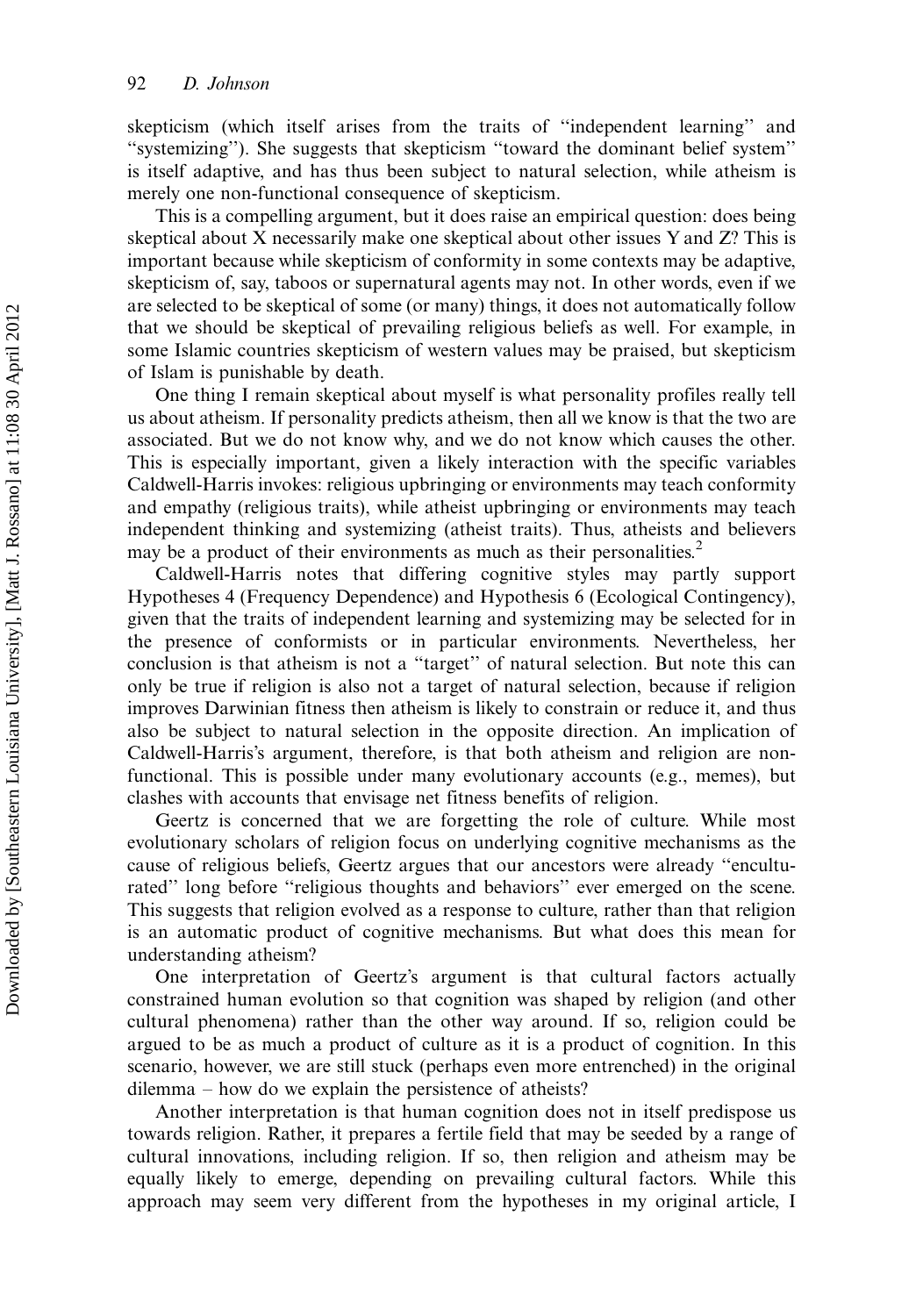would argue that it is a version of Hypothesis 6 (Ecological Contingency). In different socio-ecological environments (which include cultural variation) we may expect different frequencies of atheism and religiosity. This is not to deny the influence of culture  $-$  the mechanism of selection in this hypothesis (and the others) need not be genetic evolution, but may be gene-culture or cultural evolution as well.

Geertz's hard line on the importance of culture perhaps leads him to overplay the puzzle of religion as opposed to the puzzle of atheism. He argues that ''it is not atheism that needs explanation, it is religion'' since ''[A]theism ... is evidently the default modality.'' My original article tried to make the point that, although we certainly do need to ''explain'' religion, that particular problem is already being addressed. What we also need to do is understand the causes and consequences of atheism. Even if it is the default state, atheism may have important consequences for the evolution of religion. Having said that, Schloss specifically questions whether atheism really is a meaningful ''default state'' after all.

Lanman points out that definitions of atheism not only affect the plausibility of the hypotheses (e.g., Hypothesis 1 is either possible or impossible depending on the definition used), but also our interpretation of empirical studies. Surveys and laboratory experiments use a great range of measurements that correspond to very different definitions of belief and non-belief. This becomes a problem when different measures are invoked to support or contest a given hypothesis.<sup>3</sup>

Lanman suggests a very interesting extension of Hypothesis 3 (Unnatural Variation). I suggested that education in science and philosophy are key factors undermining religious belief and favoring atheism, but Lanman stresses that there must be other factors at work as well. For example, the US and Sweden have similar levels of education but vastly different rates of atheism. What explains the disparity? Lanman proposes that a core factor is security, such that people in areas with high economic inequality, poor social welfare, and ethnic diversity are more likely to be religious. This seems plausible and lends itself to empirical testing with data. It also generates interesting predictions for the future. If atheism is (at least partly) a product of security, then we may expect it to spread in wealthy democratic states. In other regions, such as Africa, South Asia, and the Middle East, a lack of security may present obstacles to atheism and catalyze religion.

McKay and Dennett adopted the spirit in which I wrote the original article: here are some unconventional ideas, let's push them as far as they go and see where they take us. While they did not declare which hypothesis they find most compelling, McKay and Dennett obviously found Hypothesis 8 (Bolstering) the most appealing. They rightly point out that it needs more evidence, because although I offered some anecdotes suggesting that bolstering is an effect of atheists, we have no idea if it is (or was) a systematic *function* shaped by natural selection. In places where atheism is on the rise in western democracies, we have an opportunity to test these ideas. Are religious groups stronger or weaker without atheists? McKay and Dennett appear pessimistic about such tests, lamenting that we may not be able to observe clear trends over ''any short time span of, say, a century.'' That may be true, but we can look back in time instead, and identify (and even collect data on) atheism and its impact on religious groups over time. Historians may even have already done the requisite ''natural history'' (gathering the evidence) leaving us to revisit it through an evolutionary lens (cf. Wilson, 2002).

McKay and Dennett also sportingly entertain the possibility of the ''strangest'' hypothesis, Hypothesis 1 (There Are No Atheists). As ''Brights'', <sup>4</sup> they are of course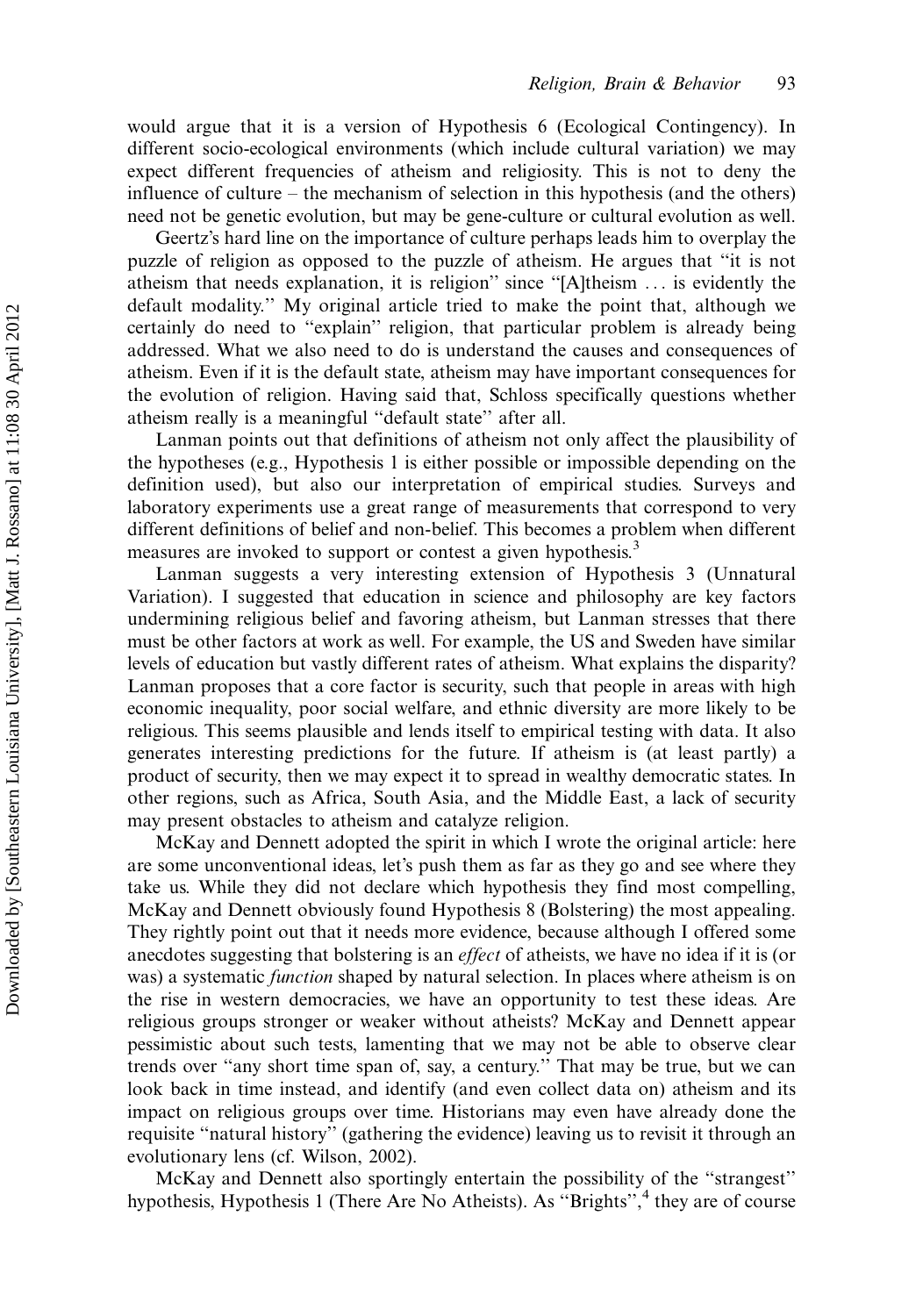skeptical of this notion, but their psychologist leanings allow them to at least see the logic of the hypothesis. As they point out, it relies heavily on one's definition of atheism. If atheism is defined as not believing in a Christian God then obviously there are many atheists. If it is defined as not believing in any supernatural agency of any kind then there are fewer. But the extreme proposal of Hypothesis 1 is that there are no humans that do not exhibit some form of supernatural thinking in the proper circumstances (Barrett, 2004; Bering, 2010).

If McKay and Dennett agreed to be taken into the lab for a few hours, we could almost certainly find evidence of subconscious agency detection in random events, or of mind-body dualism. We could also subject them to a field study. If we exiled them in isolation on a desert island for 20 years, or placed them as soldiers in the Battle of Stalingrad, we might find that  $-$  after a while  $-$  they would begin to display evidence of teleological thinking or spiritual purpose. To some, this would prove nothing. To Bering and others, this would suggest they are not really atheists. Like all other humans, they are predisposed to perceive supernatural agency at work in the world whether they like it or not. As E.O. Wilson noted: ''The human mind evolved to believe in the gods. It did not evolve to believe in biology'' (Wilson, 1999, p. 292). Having learned biology, however, we may not know whether we are really atheists because we have not had the opportunity or the misfortune to put it to the test.

Rossano is concerned with breaking down what we mean by ''religious beliefs.'' He stresses that beliefs in themselves cannot be selected for; only ''fitness-relevant manifestations'' of those beliefs can. He is also concerned with separating the ''supernatural imagination'' that individuals have as a result of underlying cognitive mechanisms from ''religion,'' which is a set of ''supernatural concepts, myths and rituals'' that many individuals share as a community. I agree with both of these clarifications (they were intended, if not clear, in my original article).

More interesting is his suggestion that ''[t]he fact that supernatural imagination varies widely suggests that it was not under strong selection pressure.'' He sees support for this claim in the examples I gave of atheists who were nevertheless rooted in their surrounding religious milieu, and concludes that ''supernatural imagination is less important that one's willingness to participate in a community framework of ritual, myth, and normative values. Belief can be effectively faked, provided that one (ritually) demonstrates a minimally acceptable commitment to group normative behavior.''

This is crucial to the debate because, if Rossano is right, then: (1) atheism is less of a puzzle and may have been quite common in human evolutionary history (given weak selection pressure on religious belief); and (2) atheists may have had fitness advantages over believers because they could reap the benefits of the religious group without being believers themselves.

This is an interesting possibility but I challenge it for two reasons. First, although religious beliefs appear to vary widely, to what should we compare this level of variation? Rossano compares it to theory of mind, which is ''pretty consistent'' among humans. However, although religions and religious beliefs are fantastically diverse, their broad features appear to follow common patterns. Elements of religion are more or less universal across cultures (Brown, 1991), and Whitehouse (2008) identified a ''cross-culturally recurrent religious repertoire'' of 12 traits that are " $probably found, in some shape or form, in all human societies - or at least are very$ widespread and historically recurrent" (pp.  $31-32$ ). To me, it remains unclear whether selection on religion has been strong or weak. This uncertainly is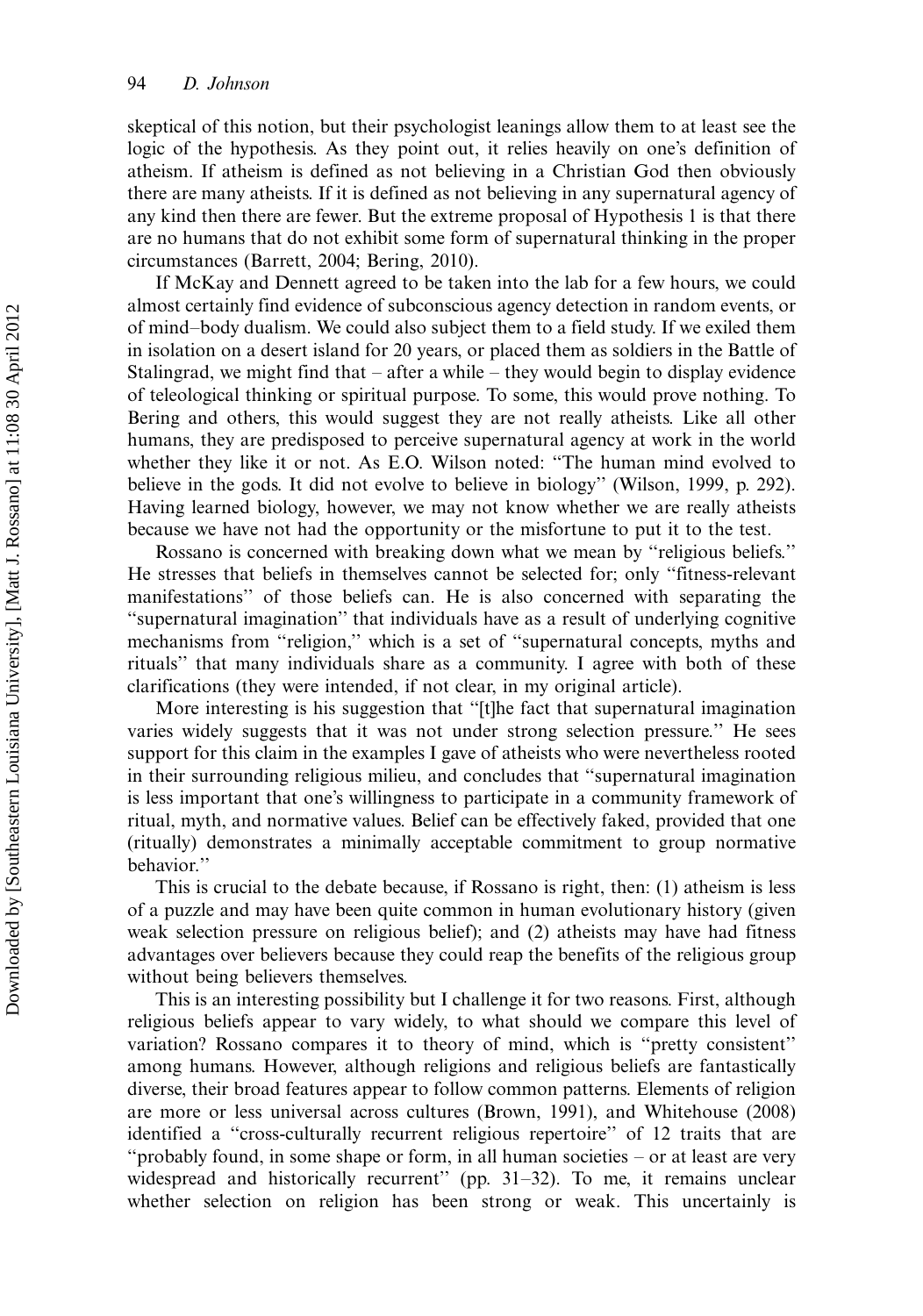compounded when one considers that cultural selection may have increased variation in religion as a mechanism to differentiate groups. Similarly, ecological diversity may have increased variation in religion as adaptations to different challenges.

Second, I would challenge Rossano's suggestion that belief can easily be faked. Costly signaling theory suggests that signals are not reliable if they can be faked. Hence, in both humans and other animals we see the evolution of ''honest,'' hard-tofake, or costly signals (Irons, 2001; Sosis & Alcorta, 2003; Zahavi, 1975). Costly signaling theory as applied to religion is especially interesting because genuine belief can itself act as a barrier to fakers. For a believer, the perceived costs of religious participation may be lower than the benefits (given, say, an expectation of supernatural consequences for failing to perform a ritual); for a faker, the costs of participation will often seem to outweigh the benefits (Sosis, 2003). This is not to say that fakers do not exist. Signaling can be evolutionarily stable even in the presence of cheats (Johnstone, 1997; Searcy & Nowicki, 2005), and some non-believers in religious groups appears to be common empirically (Dennett & LaScola, 2010; Sosis, 2011; Steadman & Palmer, 2009). Fakers may slip under the radar and benefit from doing so as long as they are not so common as to undermine the public goods they exploit. In other words, this is a version of Hypothesis 4 (Frequency Dependence).

Rossano ends by favoring Hypothesis 2 (Natural Variation), and sets out a series of interesting questions that fall under Hypotheses 3 (Unnatural Variation) and 4 (Frequency Dependence). Note that his questions invoke Hypotheses 8 (Bolstering) and 9 (Restraint) as well. His closing scenario highlights the possibility that several hypotheses may have been at work simultaneously or in sequence. This may complicate the picture and make empirical tests harder, but it may also make for a more realistic account of the origins, persistence, and development of atheism.

Saler and Benson offer an interesting anthropological history of the dearth of attention paid to individual variation in general and to atheism in particular. They favor Hypothesis 2 (Natural Variation), and have in fact been able to go further in proposing specific genetic mechanisms (allelic polymorphism and polygenic inheritance) to account for the persistence of atheism, even  $-$  perhaps  $-$  if atheists have lower Darwinian fitness than believers.

They also find Hypothesis 1 (There Are No Atheists) intriguing, although like others they note that this will hinge on definitions. Saler and Benson extend the reach of this hypothesis by suggesting that, not only might we be unable to avoid subconscious supernatural thinking, we might also be unable to fully comprehend our vulnerability to it, given our cognitive limitations. Firm atheists such as Dawkins or Dennett may remain entangled in supernatural dispositions even while they deny them. Summarizing his life's work on cognitive biases, Daniel Kahneman (2011) warns that even a deep knowledge of the workings of human cognition does not prevent us from succumbing to cognitive errors: ''I don't think reading this book will help you,'' he has said, since, ''writing it certainly hasn't helped me!'' (Jarrett 2012, p. 15).

Weekes-Shackelford and Shackelford are worried about the invocation of group selection. This puzzled me at first, not only because I like to think of myself as a skeptic of group selection (Burnham & Johnson, 2005; Johnson, Price, & Takezawa, 2008; Johnson, Stopka, & Knights, 2003), but also because Table 1 in the original article explicitly considered whether each of the proposed hypotheses invoked individual selection or group selection (and only 3 of the 10 invoked group selection). I was not particularly endorsing any of those hypotheses but merely identifying which selection mechanism each one would require.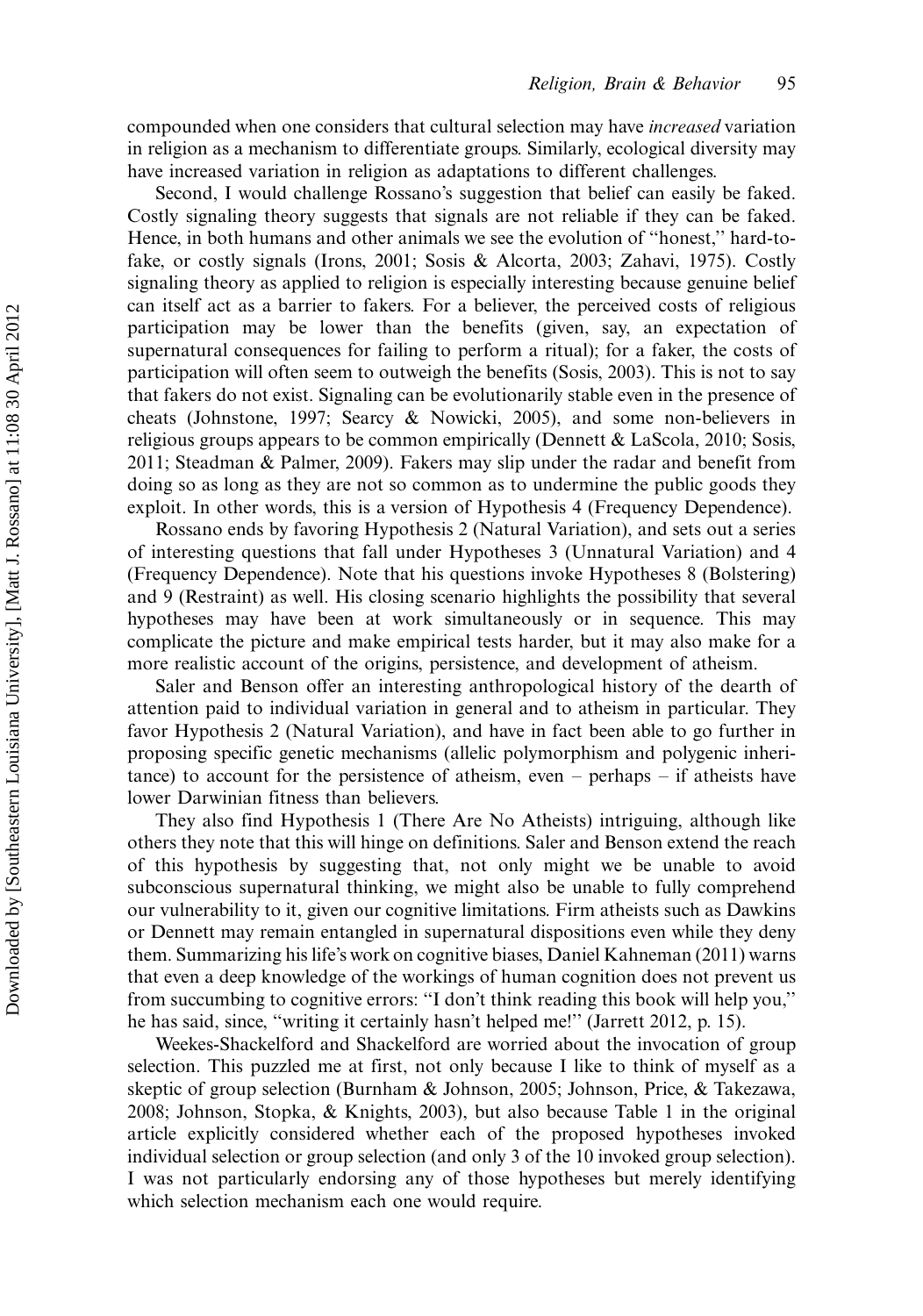Their concern may have arisen from a literal interpretation of the article title, ''What Are Atheists for?'', if they took it to mean ''Are Atheists Useful to Others Who Are Not Atheists?'' This would tend to imply Hypotheses 7 (Catalyst), 8 (Bolstering) and 9 (Restraint) – those invoking group selection. A title that better encompasses the full range of hypotheses might have been ''What Is Atheism for?'' I agree that their proposed alternative title is more accurate (if boring): ''What selection pressures might our ancestors have faced recurrently that caused the evolution of psychological mechanisms that motivate critical thinking and, therefore, atheism?'' Hopefully the cost of my deliberately provocative title will be outweighed by the slightly larger number of people who may be intrigued to read it.

The most interesting suggestion made by Weekes-Shackelford and Shackelford is that the cognitive mechanisms underlying belief are not the same as the cognitive mechanisms underlying atheism. This is a major issue, with a split among authors. Weekes-Shackelford and Shackelford warn that ''The argument that religious belief ... is sensibly organized along a continuum from strong belief to atheism implies that religious belief and atheism are produced by the same evolved mechanisms.'' They argue exactly the opposite: "that there are two sets of evolved mechanisms ... 'gullibility mechanisms' and 'critical thinking mechanisms'... both sets of mechanisms may operate independently and even simultaneously.''

First, it seems to me that there can still be (and obviously is) an empirical continuum of strong belief to atheism even if the underlying mechanisms for each end of the distribution is different (i.e., if you survey religiosity and plot the data, you get a normal distribution). As Caldwell-Harris and others point out, there are likely several traits that contribute to both belief and atheism. But as long as people vary in any or all of these traits, this will produce a mix of levels of belief in the overall population – ranging from strong belief to atheism.

Second, other authors specifically argue that the underlying mechanisms are the same for both belief and atheism. In prior work, Beit-Hallahmi (2007) argued that ''the psychology of religion is also the psychology of irreligion ... atheists should be to some extent the psychological mirror image of highly religious people'' (p. 301). Some commentators endorse it here, too. For example, Geertz states that atheism ''is defined by the absence of its opposite.'' In my original article I expressed skepticism about this argument.<sup>5</sup> I favor the argument that there are non-overlapping mechanisms underlying religion and atheism (but an empirical continuum).

Schloss favors Hypothesis 2 (Natural Variation). However, he points out that this null hypothesis raises as many questions as it answers. Many biological traits display natural variation, but this often means that selection is acting on trait values at the extreme ends of the distribution (e.g., both very small and very big individuals may be selected against). This is important because it highlights the point that, even if atheism is just one end of a continuum, it may nevertheless be subject to selection. Selection may favor or disfavor high or low values of a trait, or any combination thereof, leading to directional, balancing, diversifying, or no selection. These have various possible consequences, such as narrowing the distribution over time (if extremes are selected out), or shifting the mean level of belief up or down (Kingsolver & Pfennig, 2007). Although this introduces complexity, these are all predictions that can be tested with data.

Schloss also suggests that atheism may not be the ''default state'' for the human lineage (contra Geertz and my original claim). This might be the case if, for example, supernatural thinking was an immediate product of the ancestral cognitive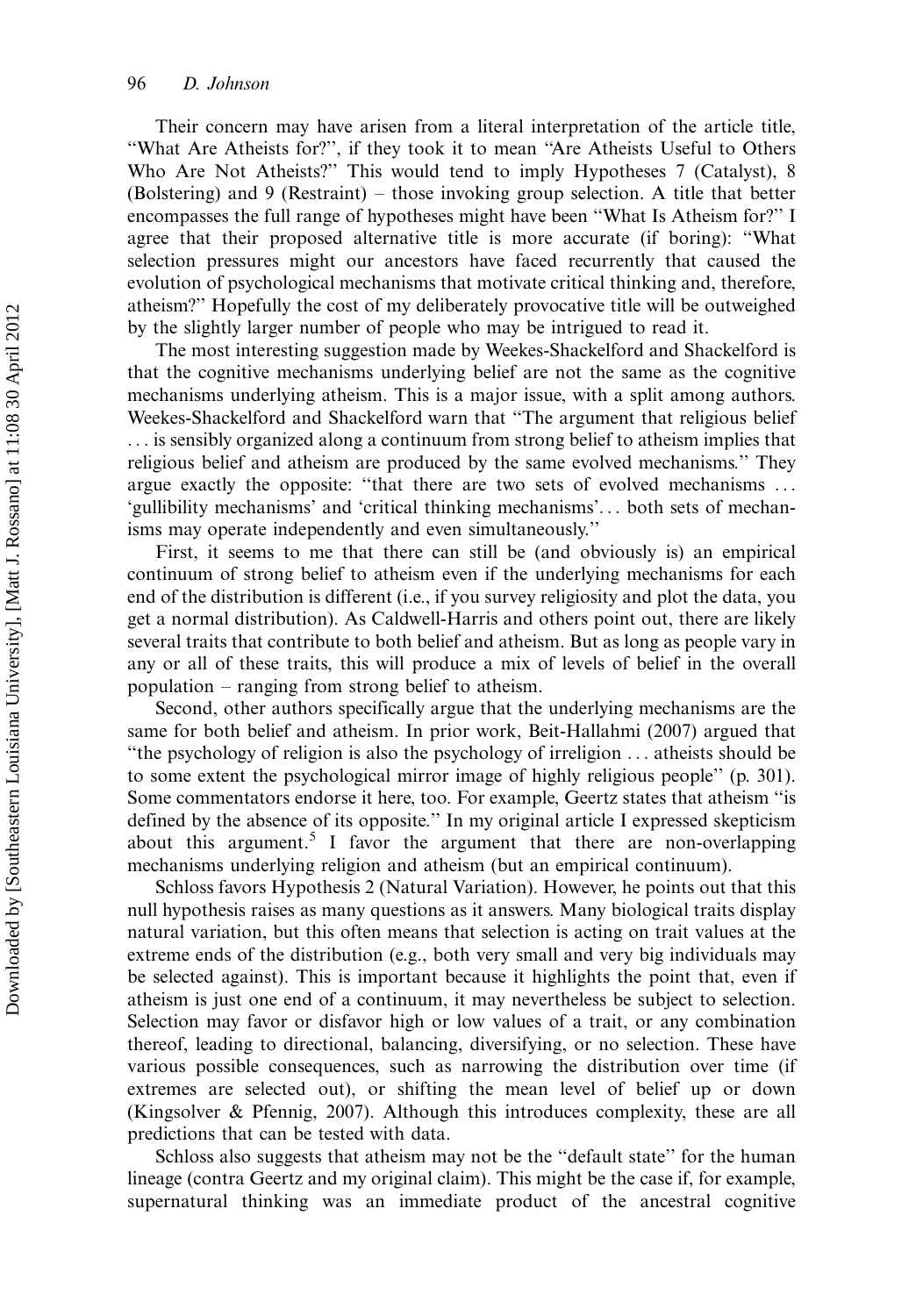mechanisms that first made it possible. Furthermore, recent work suggests that superstitious behavior can evolve even in non-human animals if it avoids costly outcomes by, for example, assuming random noises are caused by agents such as predators (Foster & Kokko, 2009). This suggests that there may even have been a continuous line from animals to humans with supernatural-like perceptions all along. We need more data on this point.

Schloss graciously points out that my own previous work may support Hypothesis 6 (Ecological Contingency). I had been thinking primarily of adaptation to different physical environments (e.g., where belief or atheism is better for dealing with a given environmental challenge). However, variation may also result from adaptation to different socio-ecological environments. The earlier work (e.g., Johnson, 2009) suggested that belief may bring adaptive benefits, but only under certain regimes of costs and benefits related to the detection and punishment of social transgressions (otherwise non-believers will prevail). Since these factors may differ between habitats or social organizations, belief and atheism may vary too.

Schloss suggests that bolstering is not a strong explanation for atheism. If a religious group needs bolstering then the impetus can come from among the religious group itself it doesn't need to come from non-believers. That may be true, although it seems to me that atheists may represent the most powerful critics because: (1) they are not invested in any of the religion's beliefs (and can thus challenge anything and everything); and (2) they will have fewer qualms about doing so (since they need not worry about offending fellow believers or the gods).

Finally, Schloss argues that costly signaling can still work even without outsiders (such as atheists) if, for example, individuals are signaling commitment rather than group membership. While I agree that costly signals may arise within a homogenous population, such a process *creates* new groups within the original – those who have displayed higher commitment, and those who have not. That is the consequence of the signal. If there is no variation among individuals, then there are no fitness differences and signaling would not evolve. In support of this, although initiation rites among indigenous cultures may be a signal of commitment to other group members (not outsiders), the signal serves to mark out those who have been brave enough to participate from those who have not (Sosis, Kress, & Boster, 2007). Presumably, skeptics are less likely to partake in such rituals, or less likely to do so willingly or convincingly (and humans are very good at spotting such reluctance).

## **Conclusions**

The target article and the commentaries suggest that we face a number of significant obstacles to understanding the origins and evolution of atheism. Most notably, we do not know very much about atheism. Nor do we have the data to evaluate or compare alternative hypotheses for the evolutionary functions of atheism. We also do not know the relative roles of genetics and culture in the origins of atheism. Finally, we are not even agreed on what atheism is! Although these obstacles paint a pessimistic picture, they open up a treasure trove of possibilities for future research. For me, the debate has highlighted six key questions that we need to address:

 Are atheism and belief opposites of the same underlying cognitive mechanisms, or do they have different sources altogether?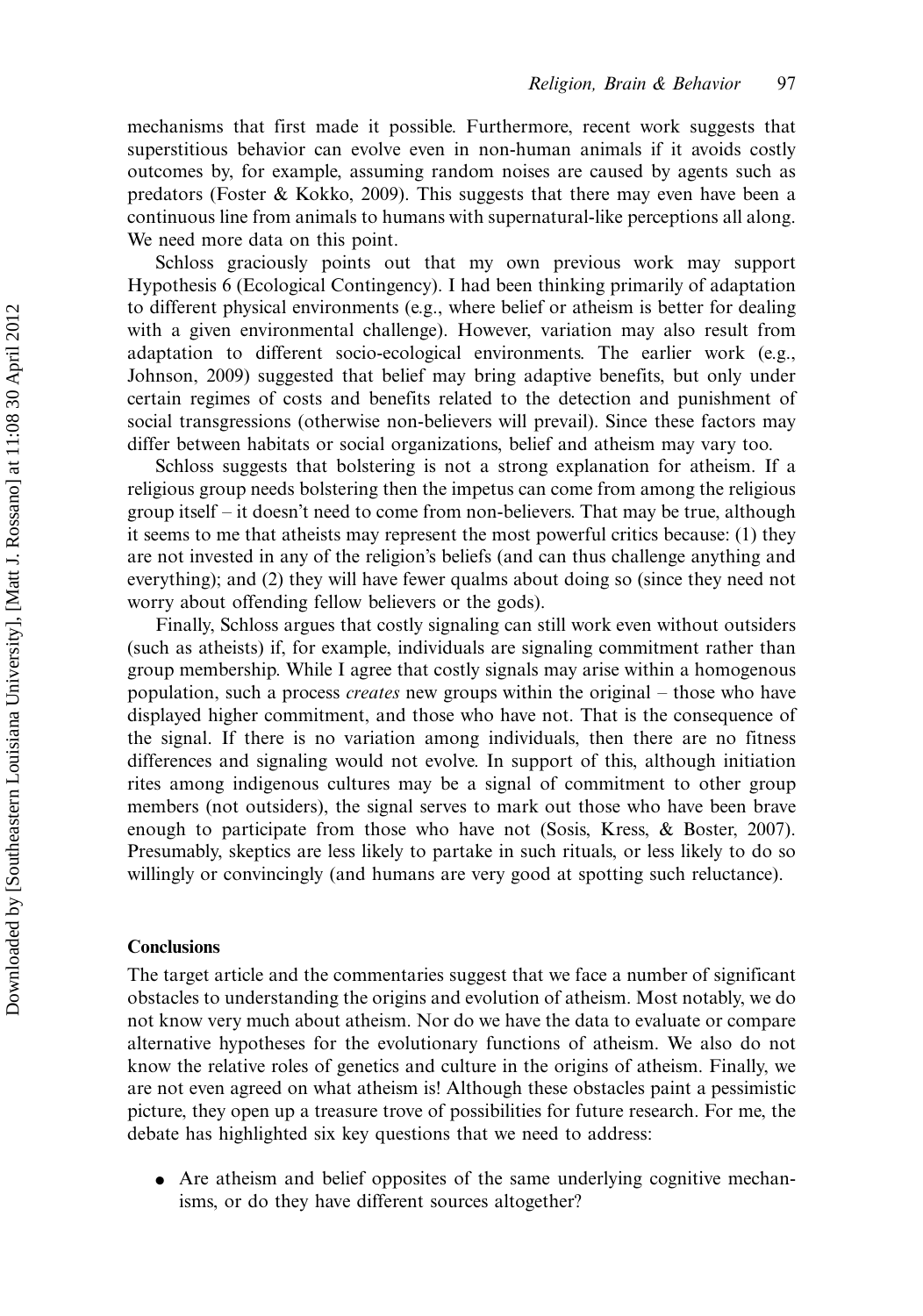#### 98 D. Johnson

- Do personality profiles dispose people towards atheism or does atheism dispose people to develop certain personality types?
- How common are atheists among small-scale cultures (those most similar to the ones in which we evolved), and what are their fitness pay-offs relative to believers?
- What other evolutionary hypotheses for atheism have we missed?
- What environmental factors cause an increase in atheism, and where and when will these factors rise or decline in the future?
- Are religious groups stronger or weaker without atheists?

Despite these uncertainties (or perhaps because of them), the one apparent consensus among the commentators is that atheists are best accounted for by Hypothesis 2 (Natural Variation): atheists are simply one end of a continuum of belief. On the face of it, this is unsurprising, even an anti-climax. Like numerous other traits in nature, beliefs vary  $-$  so what? However, if this is true, then there are in fact several striking implications. First, it implies that the mean of the distribution is some positive level of religious belief (that is, there is a consensus that natural selection has favored cognitive mechanisms underlying belief, and/or religion itself). Second, it implies that atheism is (or was) a suboptimal strategy for human beings.<sup>6</sup> Third, it implies that atheists  $-$  given their status at the tail end of the distribution  $$ are (or were) selected against. I began with the question, ''What are atheists for?'' I conclude that atheists are not ''for'' anything. But this in itself is intriguing because, whether religion is a product or a by-product of evolution, it means atheists are essentially accidents of nature.

## Notes

- 1. Often I will write ''religion'' for ease of reading but I nearly always mean ''religious beliefs and behaviors'' and the cognitive mechanisms that underlie them.
- 2. This is not simply a nature-nurture argument, because the development of these traits may involve epigenetic processes.
- 3. One recent source of definitions of atheism can be found in Martin (2007).
- 4. Those who take a naturalistic world view.
- 5. I wrote: ''It might be, for example, that atheism and religion engage different parts of the brain, or are differentially influenced by experience and biochemistry, or interact differently with other cognitive processes. These are questions in need of work.''
- 6. If atheism was not suboptimal, and brought equal or greater fitness benefits compared to religious beliefs, then we enter the realm of other hypotheses such as Hypothesis 4 (Frequency Dependence), rather than Hypothesis 2 (Natural Variation).

## References

Barrett, J.L. (2004). Why would anyone believe in God?. Walnut Creek, CA: Altamira Press.

- Beit-Hallahmi, B. (2007). Atheists: A psychological profile. In M. Martin (Ed.), The Cambridge companion to atheism (pp. 300-317). Cambridge, UK: Cambridge University Press.
- Bering, J.M. (2010). The belief instinct: The psychology of souls, destiny and the meaning of life. New York: W.W. Norton.
- Brown, D.E. (1991). Human universals. New York: McGraw-Hill.
- Burnham, T., & Johnson, D.D.P. (2005). The biological and evolutionary logic of human cooperation. Analyse & Kritik,  $27$ ,  $113-135$ .
- Dennett, D.C., & LaScola, L. (2010). Preachers who are not believers. Evolutionary Psychology, 8,  $122 - 150$ .
- Foster, K.R., & Kokko, H. (2009). The evolution of superstitious and superstitious-like behaviour. Proceedings of the Royal Society B: Biological Sciences,  $276$ ,  $31-37$ .